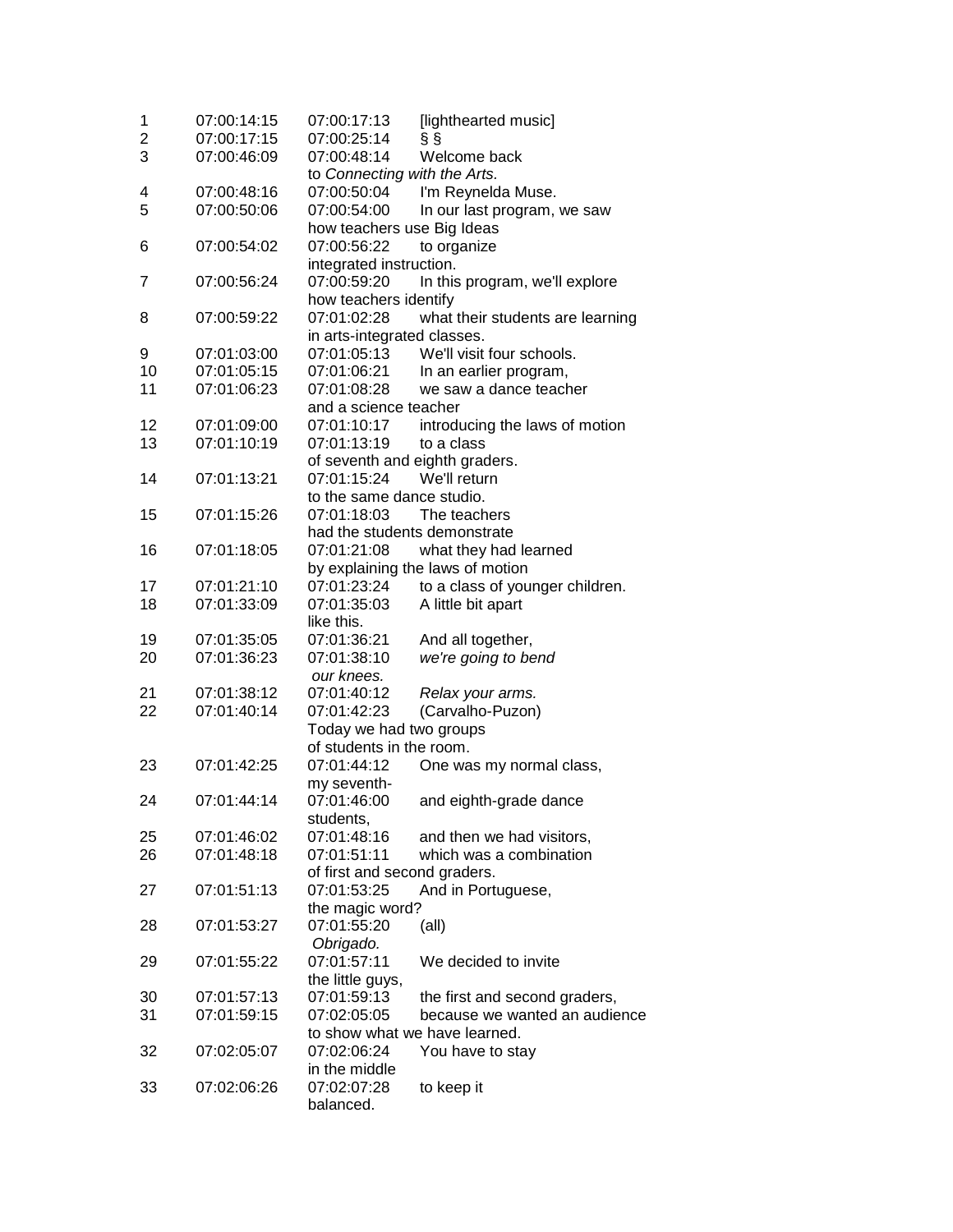| 34 | 07:02:08:00 | 07:02:09:06                | Then it can                     |
|----|-------------|----------------------------|---------------------------------|
|    |             | go around,                 |                                 |
| 35 | 07:02:09:08 | 07:02:11:04                | like in a circle.               |
| 36 | 07:02:11:06 | 07:02:15:14                | (Carvalho-Puzon)                |
|    |             | Our vision was for         |                                 |
|    |             |                            | the seventh and eighth graders  |
| 37 | 07:02:15:16 | 07:02:18:22                | to acquire the concepts         |
|    |             | that they had studied      |                                 |
| 38 | 07:02:18:24 | 07:02:21:17                | in our interdisciplinary unit   |
|    |             | of dance and science       |                                 |
| 39 | 07:02:21:19 | 07:02:24:19                | and be able to explain          |
|    |             | those phenomena            |                                 |
| 40 | 07:02:24:21 | 07:02:26:01                | with their own words.           |
| 41 | 07:02:26:03 | 07:02:27:11                | You spin around,                |
| 42 | 07:02:27:13 | 07:02:29:14                |                                 |
|    |             |                            | and then in the middle,         |
|    |             | there's the center of mass |                                 |
| 43 | 07:02:29:16 | 07:02:31:05                | so that it doesn't              |
|    |             | fall off.                  |                                 |
| 44 | 07:02:31:07 | 07:02:33:15                | (Hennessy)                      |
|    |             | I thought that doing it    |                                 |
|    |             | with the younger kids      |                                 |
| 45 | 07:02:33:17 | 07:02:34:27                | was a great idea.               |
| 46 | 07:02:34:29 | 07:02:36:20                | I didn't think about this       |
|    |             | ahead of time,             |                                 |
| 47 | 07:02:36:22 | 07:02:38:05                | but with the younger kids,      |
| 48 | 07:02:38:07 | 07:02:41:10                | they're forced to put it        |
|    |             | in simpler language.       |                                 |
| 49 | 07:02:41:12 | 07:02:43:14                | (EIly)                          |
|    |             | You know where             |                                 |
|    |             | the center of mass is?     |                                 |
| 50 | 07:02:43:16 | 07:02:47:27                | (Hennessy)                      |
|    |             | So when I was over by Elly |                                 |
|    |             |                            |                                 |
|    |             |                            | and a little second-grade girl, |
| 51 | 07:02:47:29 | 07:02:50:10                | she was doing a center of mass  |
|    |             | with the dog and cat,      |                                 |
| 52 | 07:02:50:12 | 07:02:52:10                | and she had reduced it          |
|    |             | to the balance point.      |                                 |
| 53 | 07:02:52:12 | 07:02:54:08                | (Carvalho-Puzon)                |
|    |             | Now, what do we expect?    |                                 |
| 54 | 07:02:54:10 | 07:02:55:18                | That it spins around            |
|    |             | freely.                    |                                 |
| 55 | 07:02:55:20 | 07:02:56:29                | Freely, okay.                   |
|    |             | Let's try.                 |                                 |
| 56 | 07:02:57:01 | 07:02:57:29                | It does.                        |
| 57 | 07:02:58:01 | 07:02:59:22                | Nice job.                       |
| 58 | 07:02:59:24 | 07:03:01:15                | (Hennessy)                      |
|    |             |                            | And she had the whole ideas     |
|    |             | 07:03:03:09                |                                 |
| 59 | 07:03:01:17 |                            | about the balance point         |
|    |             | of the dog                 |                                 |
| 60 | 07:03:03:11 | 07:03:05:20                | and the fact                    |
|    |             | that the balance point     |                                 |
| 61 | 07:03:05:22 | 07:03:08:13                | didn't need                     |
|    |             | to be on the object.       |                                 |
| 62 | 07:03:08:15 | 07:03:10:13                | Okay, it's not                  |
|    |             | the right one.             |                                 |
| 63 | 07:03:10:15 | 07:03:13:25                | (Carvalho-Puzon)                |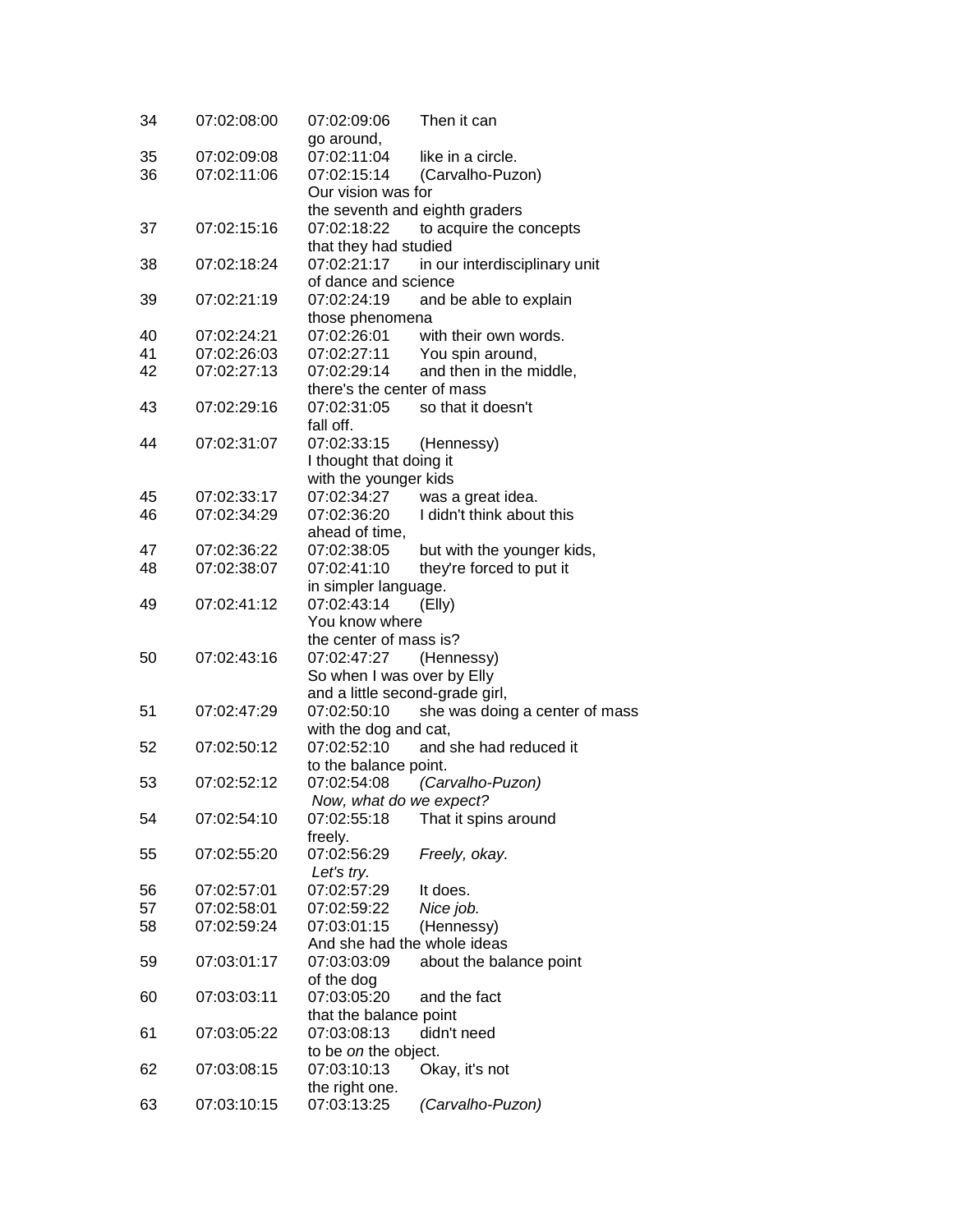|    |             | And what did we learn           |                                |
|----|-------------|---------------------------------|--------------------------------|
|    |             | about the cat, Elly?            |                                |
| 64 | 07:03:13:27 | 07:03:16:16                     | That the center of mass        |
|    |             | doesn't have to be a hole,      |                                |
| 65 | 07:03:16:18 | 07:03:18:00                     | and it's                       |
|    |             | in between the legs.            |                                |
| 66 | 07:03:18:02 | 07:03:19:29                     | Oh, so it's actually           |
|    |             | outside its body.               |                                |
| 67 | 07:03:20:01 | 07:03:21:16                     | Mm-hmm.                        |
| 68 | 07:03:21:18 | 07:03:23:13                     |                                |
|    |             |                                 | (Hennessy)                     |
|    |             | I think we're                   |                                |
|    |             | on the right track              |                                |
| 69 | 07:03:23:15 | 07:03:25:18                     | doing science and dance,       |
|    |             | 'cause they just need           |                                |
| 70 | 07:03:25:20 | 07:03:27:20                     | multiple experiences           |
|    |             | with these concepts             |                                |
| 71 | 07:03:27:22 | 07:03:29:07                     | so that when they get          |
|    |             | to college,                     |                                |
| 72 | 07:03:29:09 | 07:03:31:04                     | it's not just                  |
|    |             | some mathematical thing         |                                |
| 73 | 07:03:31:06 | 07:03:33:16                     | that they'll never understand. |
| 74 | 07:03:33:18 | 07:03:36:07                     | (Carvalho-Puzon)               |
|    |             | Down and up.                    |                                |
| 75 | 07:03:36:09 | 07:03:37:22                     | When you are ready--           |
|    |             | down--                          |                                |
| 76 | 07:03:37:24 | 07:03:39:19                     | tell your partner              |
|    |             |                                 |                                |
|    |             | you're ready.                   |                                |
| 77 | 07:03:39:21 | 07:03:43:24                     | You're going to bring them     |
|    |             | right to your--                 |                                |
| 78 | 07:03:43:26 | 07:03:46:02                     | and push them up               |
|    |             | against gravity.                |                                |
| 79 | 07:03:46:04 | 07:03:47:27                     | Stretch your arms.             |
| 80 | 07:03:47:29 | 07:03:51:14                     | (student)                      |
|    |             | When we were putting            |                                |
|    |             | the little guys up in the air,  |                                |
| 81 | 07:03:51:16 | 07:03:53:02                     | we found their center of mass  |
| 82 | 07:03:53:04 | 07:03:55:14                     | because that was the place     |
|    |             | that they actually balanced.    |                                |
| 83 | 07:03:55:16 | 07:03:58:04                     | If we were to put our feet     |
|    |             | closer up in their higher area, |                                |
| 84 | 07:03:58:06 | 07:03:59:12                     | they wouldn't balance.         |
| 85 | 07:03:59:14 | 07:04:00:21                     | If we were to put              |
|    |             | our feet lower,                 |                                |
| 86 | 07:04:00:23 | 07:04:02:23                     | closer to their knees,         |
|    |             | they wouldn't balance.          |                                |
|    |             |                                 |                                |
| 87 | 07:04:02:25 | 07:04:03:27                     | This is really--               |
| 88 | 07:04:03:29 | 07:04:05:18                     | Hang in there.                 |
| 89 | 07:04:05:20 | 07:04:07:15                     | (student)                      |
|    |             | So we found                     |                                |
|    |             | their center of mass,           |                                |
| 90 | 07:04:07:17 | 07:04:10:29                     | and the center of mass         |
|    |             | is where the object balances.   |                                |
| 91 | 07:04:14:08 | 07:04:16:27                     | (Wright)                       |
|    |             | Was nice to see the students    |                                |
|    |             | in the role of teacher.         |                                |
| 92 | 07:04:16:29 | 07:04:20:24                     | I mean, what a marvelous       |
|    |             |                                 |                                |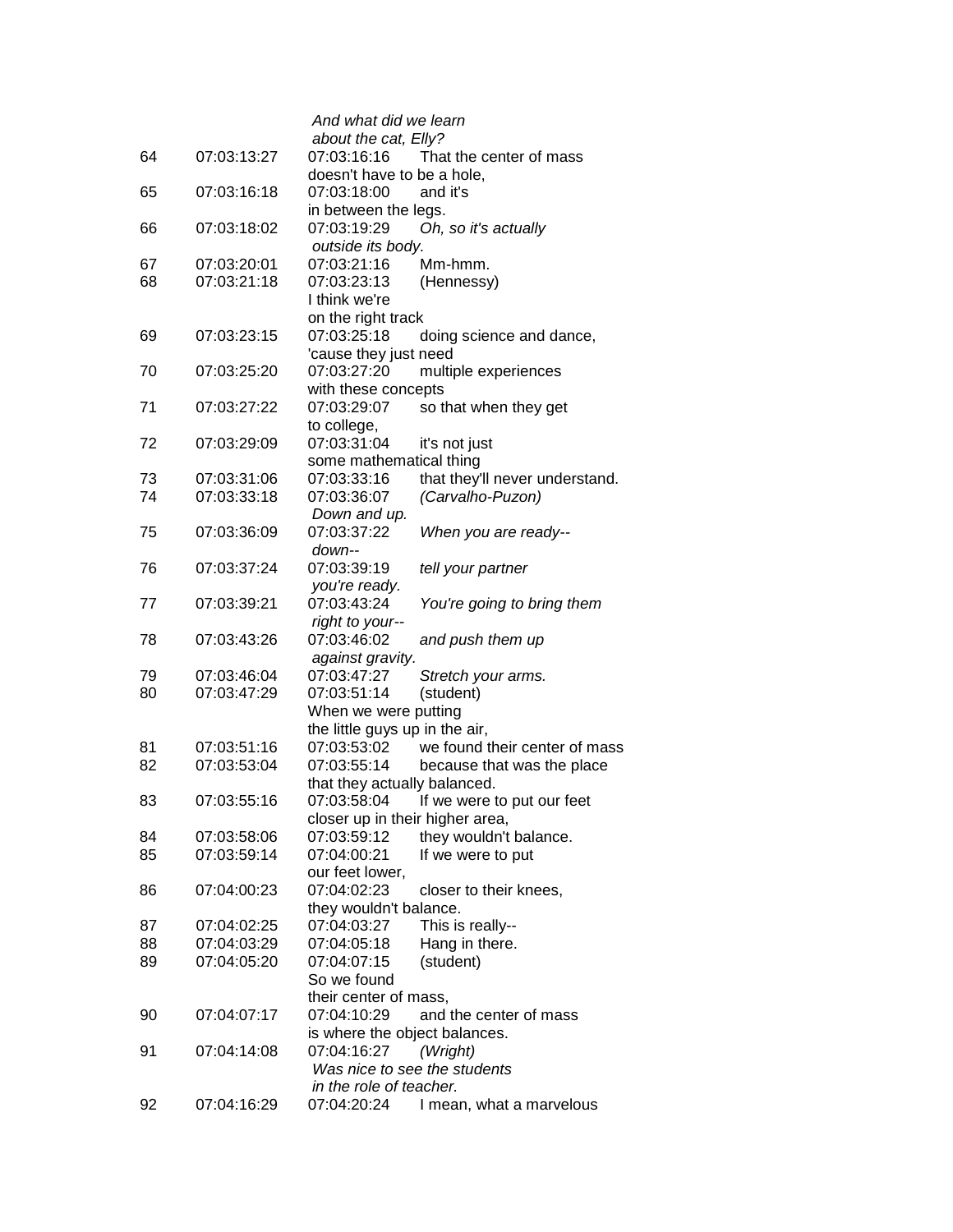|     |             | form of assessment.                     |                                  |
|-----|-------------|-----------------------------------------|----------------------------------|
| 93  | 07:04:20:26 | 07:04:23:05                             | The students spent a long time   |
|     | 07:04:23:07 | learning these concepts<br>07:04:25:11  | with their teachers,             |
| 94  |             | and now they're in a position           |                                  |
| 95  | 07:04:25:13 | 07:04:26:29                             | to go on and pass on             |
|     |             | that knowledge                          |                                  |
| 96  | 07:04:27:01 | 07:04:28:20                             | to a younger group               |
|     |             | of students.                            |                                  |
| 97  | 07:04:28:22 | 07:04:31:11<br>(Schweickert)            |                                  |
|     |             | And they are able                       |                                  |
|     |             | to use their own words.                 |                                  |
| 98  | 07:04:31:13 | 07:04:32:26<br>I always feel            |                                  |
|     |             | that my students                        |                                  |
| 99  | 07:04:32:28 | 07:04:34:19                             | are demonstrating                |
|     |             | the best understanding                  |                                  |
| 100 | 07:04:34:21 | 07:04:36:04                             | when they can take               |
|     |             | what I have said                        |                                  |
| 101 | 07:04:36:06 | 07:04:38:24<br>and rephrase it          |                                  |
|     |             | in their own words.                     |                                  |
| 102 | 07:04:38:26 | 07:04:41:01<br>(Grady-Smith)            |                                  |
| 103 |             | And I like the idea                     |                                  |
|     | 07:04:41:03 | 07:04:43:16<br>to the most simple terms | they were having to reduce it    |
| 104 | 07:04:43:18 | 07:04:48:04                             | and really understand what       |
|     |             | the younger child understood.           |                                  |
| 105 | 07:04:48:06 | 07:04:51:27                             | And any time that you can        |
|     |             | physicalize an understanding,           |                                  |
| 106 | 07:04:51:29 | 07:04:53:18                             | I think it really helps.         |
| 107 | 07:04:53:20 | 07:04:56:09                             | And when the students            |
|     |             | were taking their knowledge             |                                  |
| 108 | 07:04:56:11 | 07:04:57:27                             | to the younger students,         |
| 109 | 07:04:57:29 | 07:04:59:21<br>they didn't know         |                                  |
|     |             | what the younger students               |                                  |
| 110 | 07:04:59:23 | 07:05:01:08                             | were going to ask them.          |
| 111 | 07:05:01:10 | 07:05:04:03                             | So they had to think             |
|     |             | on their feet, be spontaneous,          |                                  |
| 112 | 07:05:04:05 | draw from their<br>07:05:06:08          |                                  |
|     |             | inner resources,                        |                                  |
| 113 | 07:05:06:10 | 07:05:08:13<br>and rephrase             |                                  |
| 114 |             | what they already knew<br>07:05:10:18   |                                  |
|     | 07:05:08:15 | understood.                             | until the younger student        |
| 115 | 07:05:10:20 | 07:05:13:14<br>(Rosenow)                |                                  |
|     |             | I think it was also                     |                                  |
|     |             | beneficial for the teachers             |                                  |
| 116 | 07:05:13:16 | 07:05:15:19<br>to hear                  |                                  |
|     |             | that very last student                  |                                  |
| 117 | 07:05:15:21 | 07:05:18:25                             | not only show that she           |
|     |             | was successful in understanding         |                                  |
| 118 | 07:05:18:27 | 07:05:20:24                             | what she had to do               |
|     |             | to balance the student                  |                                  |
| 119 | 07:05:20:26 | 07:05:25:04                             | but then to explain what she did |
|     |             | or what she had to think about          |                                  |
| 120 | 07:05:25:06 | 07:05:27:01                             | in order to balance the student. |
| 121 | 07:05:27:03 | 07:05:30:21                             | It gave you a larger view        |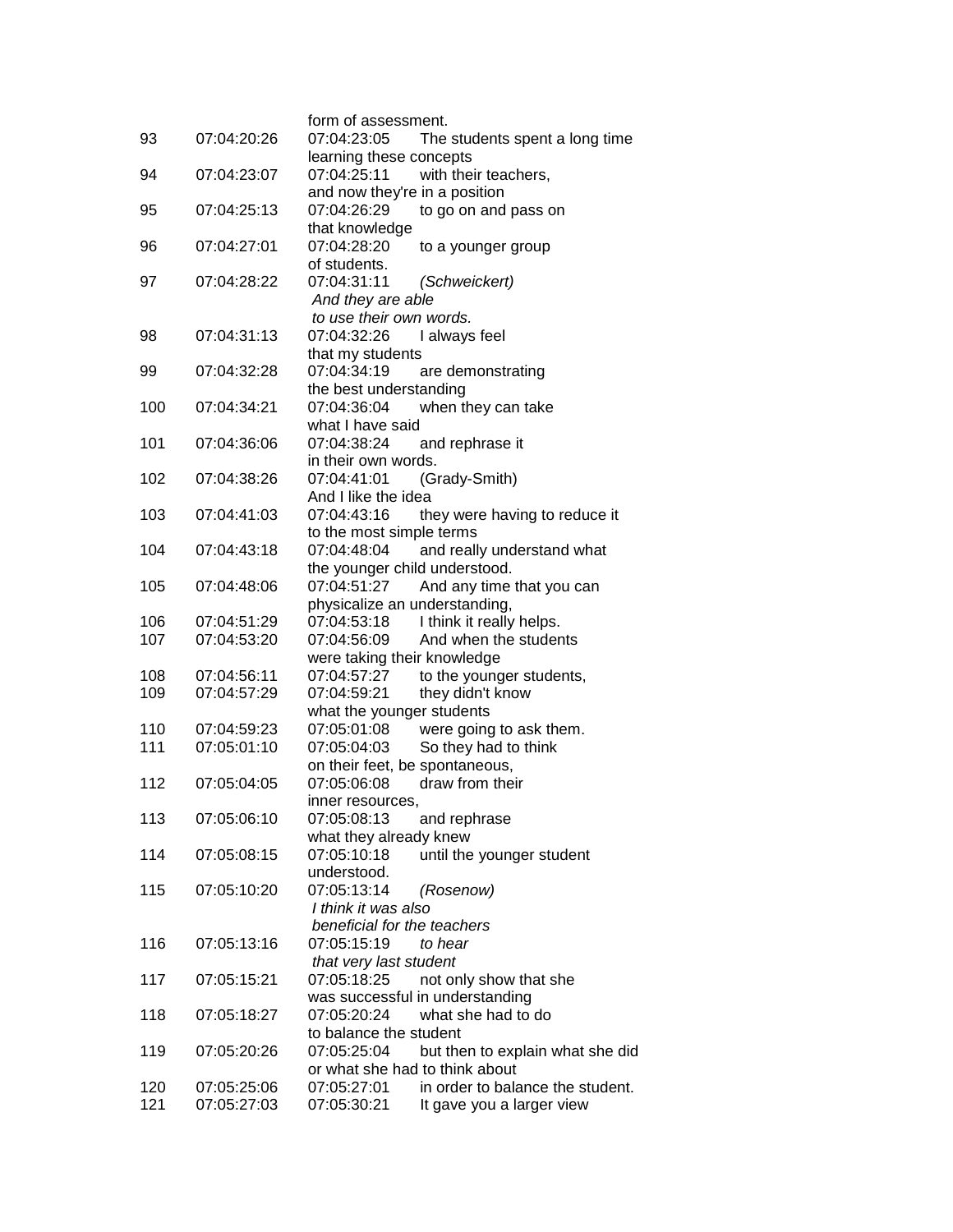| 122 | 07:05:30:23 | of not just,<br>07:05:33:22                    | "Well, I know what to do,                                   |
|-----|-------------|------------------------------------------------|-------------------------------------------------------------|
| 123 | 07:05:33:24 | but I can talk about it,<br>07:05:37:15        | "and I can help someone else                                |
|     |             | understand how I did it                        |                                                             |
| 124 | 07:05:37:17 | 07:05:40:07<br>to them as well."               | so that it make sense                                       |
| 125 | 07:05:40:09 | 07:05:42:13<br>these ideas that we want that-- | And when we've talked about                                 |
| 126 | 07:05:42:15 | 07:05:44:18                                    | these powerful things                                       |
| 127 | 07:05:44:20 | the students are getting<br>07:05:46:16        | form explaining things                                      |
| 128 | 07:05:46:18 | to another student,<br>07:05:48:25             | but if we don't have                                        |
|     |             | that reflection time afterwards                |                                                             |
| 129 | 07:05:48:27 | 07:05:50:23<br>talking about it,               | where we hear the students                                  |
| 130 | 07:05:50:25 | 07:05:52:26                                    | as teachers, we can't use that                              |
| 131 | 07:05:52:28 | as an assessment<br>07:05:54:21                | because we don't hear                                       |
|     |             | that they did that.                            |                                                             |
| 132 | 07:05:54:23 | 07:05:56:08                                    | We don't have evidence                                      |
|     |             | that they've actually gone                     |                                                             |
| 133 | 07:05:56:10 | 07:05:58:01                                    | through those                                               |
| 134 | 07:05:58:03 | thought processes.<br>07:06:01:02              | Think for a minute about some                               |
|     |             | of the forms of assessment                     |                                                             |
| 135 | 07:06:01:04 | 07:06:02:22                                    | that we've used                                             |
|     |             | in our own classrooms                          |                                                             |
| 136 | 07:06:02:24 | 07:06:05:10<br>understanding                   | to get at students'                                         |
| 137 | 07:06:05:12 | 07:06:07:01                                    | or to allow students                                        |
| 138 | 07:06:07:03 | 07:06:08:20                                    | to demonstrate                                              |
|     |             | their understanding.                           |                                                             |
| 139 | 07:06:08:22 | 07:06:10:27                                    | What are some of the things                                 |
| 140 | 07:06:10:29 | that you have done?<br>07:06:13:00             | (Percival)                                                  |
|     |             | In our school,                                 |                                                             |
|     |             | almost all learning                            |                                                             |
| 141 | 07:06:13:02 | 07:06:16:19                                    | in large projects ends up                                   |
|     |             |                                                | with some kind of museum walk--                             |
| 142 | 07:06:16:21 | 07:06:18:11                                    | that's what we call it--                                    |
| 143 | 07:06:18:13 | 07:06:21:27                                    | and the classroom that has                                  |
|     |             | this new learning to share                     |                                                             |
| 144 | 07:06:21:29 | 07:06:26:17                                    | sets up their stations,<br>and then all the classes sign up |
| 145 | 07:06:26:19 | 07:06:29:00                                    | and come through                                            |
|     |             | at different points in the day                 |                                                             |
| 146 | 07:06:29:02 | 07:06:30:14                                    | for about three or four days.                               |
| 147 | 07:06:30:16 | 07:06:33:05                                    | And in that way,                                            |
|     |             | the teachers                                   |                                                             |
| 148 | 07:06:33:07 | 07:06:35:19                                    | have a pretty good sense                                    |
|     |             | of what the students know                      |                                                             |
| 149 | 07:06:35:21 | 07:06:37:12<br>to circulate                    | because they are able                                       |
| 150 | 07:06:37:14 | 07:06:39:15                                    | and hear their students                                     |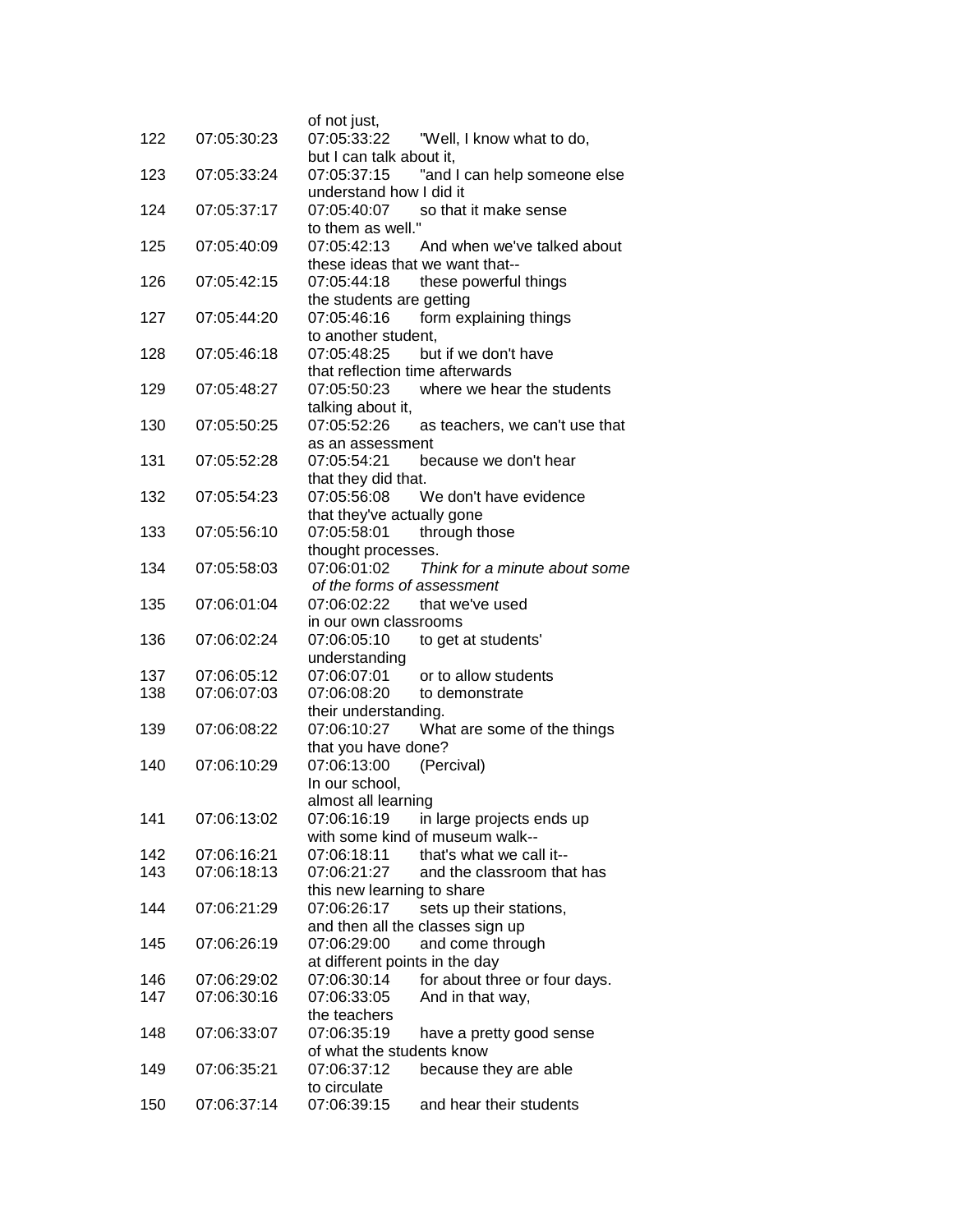| 151 | 07:06:39:17 | explaining<br>07:06:43:17                      |                              |
|-----|-------------|------------------------------------------------|------------------------------|
|     |             | to their museum.                               | to a variety of visitors     |
| 152 | 07:06:43:19 | 07:06:45:18                                    | (Hoffman-Dachelet)           |
|     |             | I could really see that                        |                              |
|     |             | reinforcing the learning                       |                              |
| 153 | 07:06:45:20 | 07:06:47:10                                    | over the years, then,        |
| 154 | 07:06:47:12 | 07:06:49:27                                    | because if a second grader   |
|     |             | is coming in                                   |                              |
| 155 | 07:06:49:29 | 07:06:52:14                                    | and hearing the same concept |
| 156 | 07:06:52:16 | from a, you know, fifth grader,<br>07:06:54:14 |                              |
|     |             | to the fifth grade,                            | then when they get           |
| 157 | 07:06:54:16 | 07:06:55:26                                    | they've had                  |
|     |             | some previous experience                       |                              |
| 158 | 07:06:55:28 | 07:06:59:08                                    | with that concept,           |
|     |             | and I could really see                         |                              |
| 159 | 07:06:59:10 | 07:07:01:22                                    | how that would deepen        |
|     |             | the learning.                                  |                              |
| 160 | 07:07:01:24 | 07:07:03:27                                    | (Percival)                   |
|     |             | And the first graders                          |                              |
|     |             | teach us too.                                  |                              |
| 161 | 07:07:03:29 | 07:07:05:29<br>kind of street, you know.       | So it's a two-way            |
| 162 | 07:07:06:01 | 07:07:08:00                                    | The first graders            |
|     |             | learn                                          |                              |
| 163 | 07:07:08:02 | 07:07:09:27                                    | how to present               |
|     |             | what they've learned.                          |                              |
| 164 | 07:07:09:29 | 07:07:11:11                                    | It's fascinating.            |
| 165 | 07:07:11:13 | 07:07:13:10                                    | And inspires                 |
|     |             | the older students                             |                              |
| 166 | 07:07:13:12 | 07:07:16:09                                    | because the first graders    |
|     |             | are often very imaginative                     |                              |
| 167 | 07:07:16:11 | 07:07:18:16<br>solutions to problems           | in how they approach         |
| 168 | 07:07:18:18 | 07:07:21:00                                    | and how they portray         |
|     |             | their knowledge.                               |                              |
| 169 | 07:07:21:02 | 07:07:23:08                                    | (Hoffman-Dachelet)           |
|     |             | I always try to assess                         |                              |
|     |             | each project                                   |                              |
| 170 | 07:07:23:10 | 07:07:25:01                                    | in at least two ways.        |
| 171 | 07:07:25:03 | 07:07:27:10                                    | So that students             |
|     |             | who might be more successful                   |                              |
| 172 | 07:07:27:12 | 07:07:29:20                                    | in communicating             |
| 173 | 07:07:29:22 | in one way have a chance.<br>07:07:33:05       | It's so easy                 |
|     |             | in visual arts                                 |                              |
| 174 | 07:07:33:07 | 07:07:36:06                                    | because many of the concepts |
|     |             | are visible at a glance.                       |                              |
| 175 | 07:07:36:08 | 07:07:38:06                                    | You know, you glance         |
|     |             | at their artwork,                              |                              |
| 176 | 07:07:38:08 | 07:07:40:05                                    | and if they get symbolism,   |
|     |             | they've got it,                                |                              |
| 177 | 07:07:40:07 | 07:07:41:15                                    | and you can see it.          |
| 178 | 07:07:41:17 | 07:07:43:10                                    | If they get balance,         |
|     |             | they've got it,                                |                              |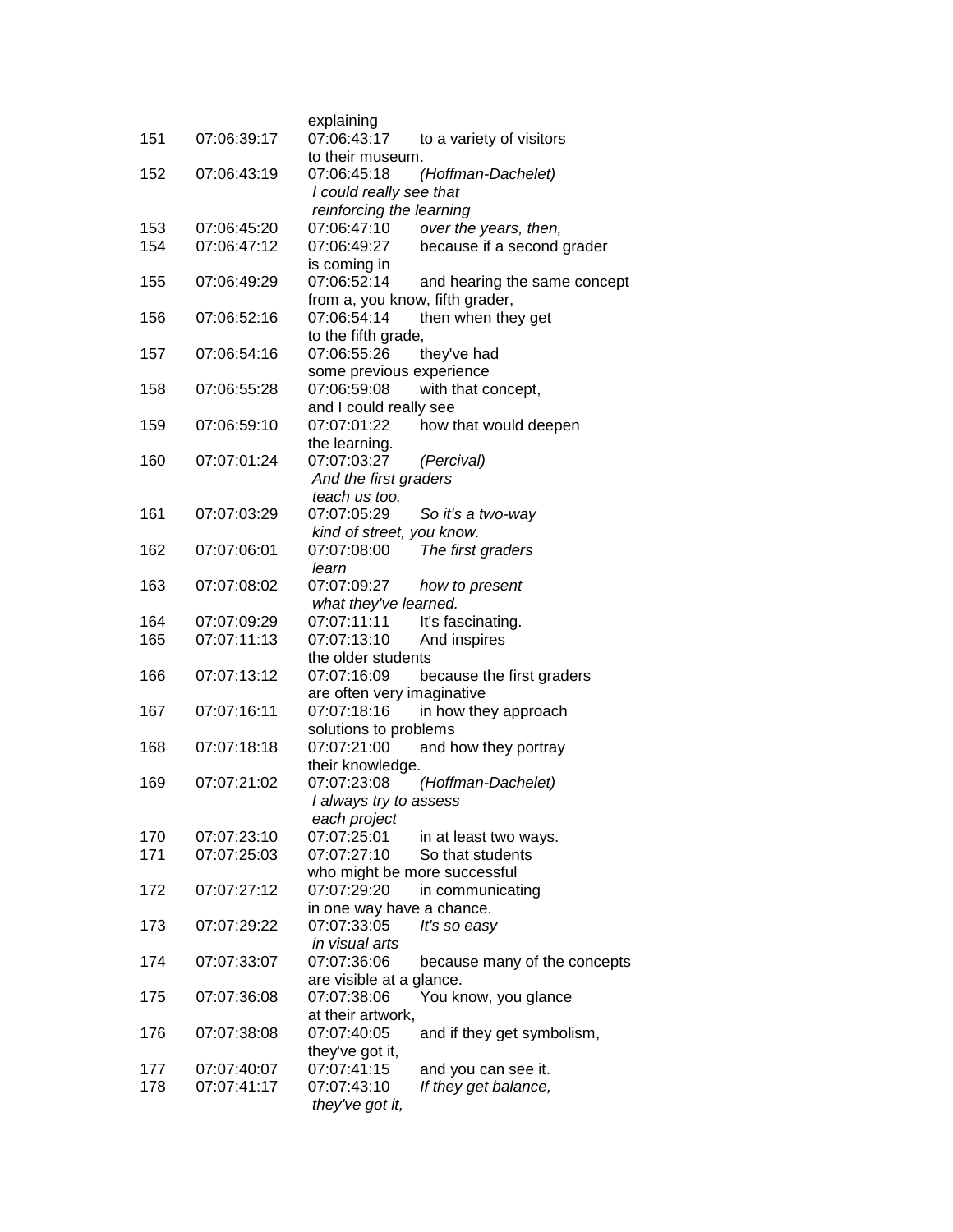| 179 | 07:07:43:12 | 07:07:45:05                    | you can see it,                  |
|-----|-------------|--------------------------------|----------------------------------|
|     |             | it's very concrete.            |                                  |
| 180 | 07:07:45:07 | 07:07:48:01                    | But sometimes students           |
|     |             | understand the concepts,       |                                  |
| 181 | 07:07:48:03 | 07:07:50:20                    | and their skill level            |
|     |             | just isn't there to allow them |                                  |
| 182 | 07:07:50:22 | 07:07:53:11                    | to express it                    |
|     |             | through the artwork directly.  |                                  |
| 183 | 07:07:53:13 | 07:07:56:10                    | So in addition                   |
|     |             | to looking at the artwork      |                                  |
| 184 | 07:07:56:12 | 07:07:58:00                    | to see if my students            |
|     |             | have understood                |                                  |
| 185 | 07:07:58:02 | 07:07:59:23                    | a given concept,                 |
| 186 | 07:07:59:25 | 07:08:03:11                    | I always try to provide          |
|     |             | either a writing experience    |                                  |
| 187 | 07:08:03:13 | 07:08:05:25                    | or an opportunity                |
|     |             | for them to explain            |                                  |
| 188 | 07:08:05:27 | 07:08:07:21                    | the choices to me                |
|     |             | verbally                       |                                  |
| 189 | 07:08:07:23 | 07:08:09:20                    | or explain their choices         |
|     |             | to the class                   |                                  |
| 190 | 07:08:09:22 | 07:08:11:22                    | in some sort                     |
|     |             | of an oral presentation,       |                                  |
| 191 | 07:08:11:24 | 07:08:13:22                    | and it's been                    |
|     |             | really interesting to me       |                                  |
| 192 | 07:08:13:24 | 07:08:17:09                    | how many students                |
|     |             | can talk about the concepts    |                                  |
| 193 | 07:08:17:11 | 07:08:20:27                    | and just can't make              |
|     |             | their hands do it yet.         |                                  |
| 194 | 07:08:20:29 | 07:08:23:04                    | (Schweickert)                    |
|     |             | And I absolutely agree         |                                  |
| 195 | 07:08:23:06 | 07:08:25:05                    | that you have to have            |
|     |             |                                | a balance in your assessments.   |
| 196 | 07:08:25:07 | 07:08:27:02                    | Even in a performance-based      |
|     |             | class                          |                                  |
| 197 | 07:08:27:04 | 07:08:30:16                    | like a band class,               |
|     |             |                                | we always do some written work   |
| 198 | 07:08:30:18 | 07:08:34:28                    | and verbal responses,            |
|     |             | not only to help me assess     |                                  |
| 199 | 07:08:35:00 | 07:08:36:28                    | but to support the learning      |
|     |             | that goes on                   |                                  |
| 200 | 07:08:37:00 | 07:08:39:27                    | in language arts, in math,       |
|     |             | in science, in social studies. |                                  |
| 201 | 07:08:39:29 | 07:08:43:24                    | And I think, often, when we talk |
|     |             | about integrating the arts     |                                  |
| 202 | 07:08:43:26 | 07:08:45:19                    | in the other classes             |
|     |             | and using the arts             |                                  |
| 203 | 07:08:45:21 | 07:08:48:07                    | as an assessment tool,           |
|     |             | the other teachers back off    |                                  |
| 204 | 07:08:48:09 | 07:08:50:24                    | and say, "Well, I'm not sure     |
|     |             | if I know how to do that       |                                  |
| 205 | 07:08:50:26 | 07:08:52:25                    | without something                |
|     |             | written too."                  |                                  |
| 206 | 07:08:52:27 | 07:08:54:21                    | And we always tell them,         |
|     |             | "Go ahead,                     |                                  |
| 207 | 07:08:54:23 | 07:08:56:02                    | "do the written work too;        |
|     |             |                                |                                  |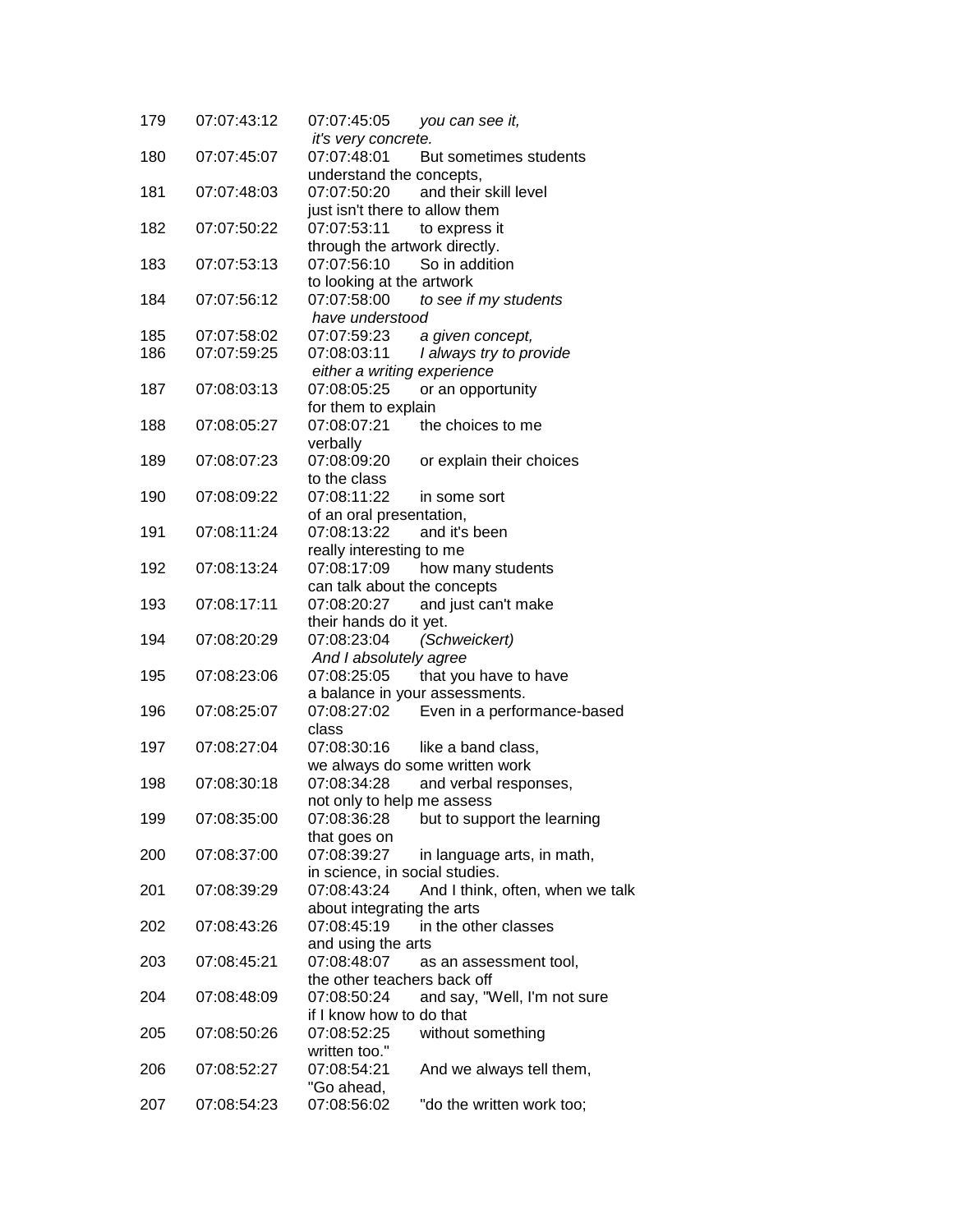| to check your grammar<br>but specifically related<br>to art-infused activities.<br>One of the techniques |
|----------------------------------------------------------------------------------------------------------|
|                                                                                                          |
|                                                                                                          |
|                                                                                                          |
|                                                                                                          |
|                                                                                                          |
|                                                                                                          |
|                                                                                                          |
|                                                                                                          |
|                                                                                                          |
|                                                                                                          |
|                                                                                                          |
|                                                                                                          |
|                                                                                                          |
| is, we always bring in--                                                                                 |
|                                                                                                          |
| we always take a look                                                                                    |
|                                                                                                          |
| whether it's dance criticism,                                                                            |
|                                                                                                          |
|                                                                                                          |
|                                                                                                          |
|                                                                                                          |
|                                                                                                          |
|                                                                                                          |
| and one of my final forms                                                                                |
|                                                                                                          |
| is to have one student                                                                                   |
|                                                                                                          |
| in looking on another student's                                                                          |
|                                                                                                          |
| and of course at that point                                                                              |
|                                                                                                          |
|                                                                                                          |
|                                                                                                          |
|                                                                                                          |
|                                                                                                          |
|                                                                                                          |
|                                                                                                          |
|                                                                                                          |
| is their command of the concepts                                                                         |
|                                                                                                          |
| Well, and I think it's crucial                                                                           |
|                                                                                                          |
|                                                                                                          |
| the arts in your general                                                                                 |
|                                                                                                          |
|                                                                                                          |
|                                                                                                          |
| the art with art concepts                                                                                |
|                                                                                                          |
| I remember an instance                                                                                   |
|                                                                                                          |
| had students make posters that                                                                           |
|                                                                                                          |
|                                                                                                          |
|                                                                                                          |
|                                                                                                          |
|                                                                                                          |
| of the poster or the kinds of                                                                            |
| that go into designing a poster,                                                                         |
|                                                                                                          |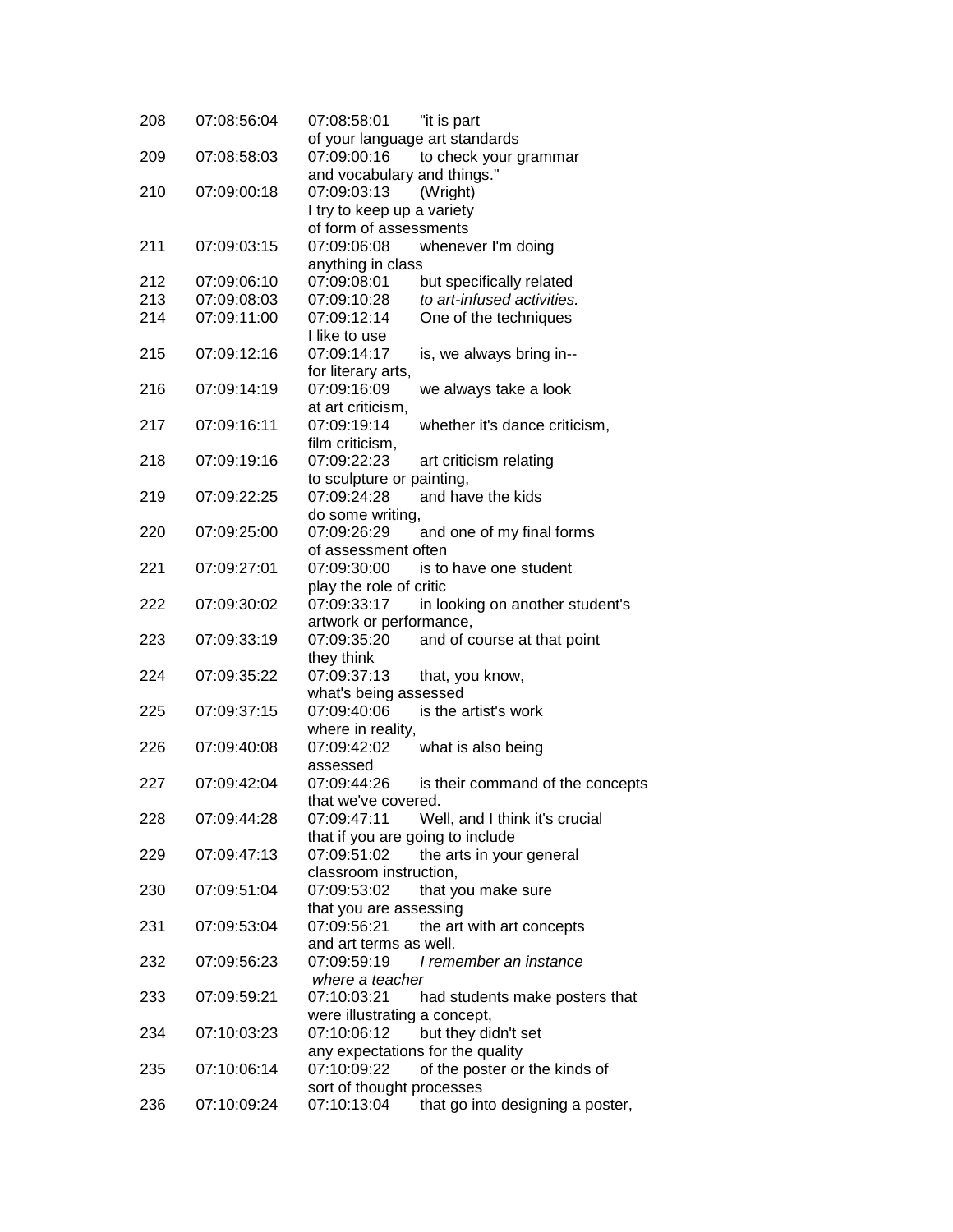|     |             | and I was embarrassed.            |                                  |
|-----|-------------|-----------------------------------|----------------------------------|
| 237 | 07:10:13:06 | 07:10:15:04                       | I was embarrassed                |
|     |             | to see my students' work          |                                  |
| 238 | 07:10:15:06 | 07:10:16:29                       | when I knew they could do        |
|     |             | so much better,<br>07:10:19:14    |                                  |
| 239 | 07:10:17:01 |                                   | and I--in fact--had them         |
| 240 | 07:10:19:16 | take those posters<br>07:10:20:28 | to my classroom                  |
|     |             | and redo them                     |                                  |
| 241 | 07:10:21:00 | 07:10:22:24                       | with the art concepts.           |
| 242 | 07:10:22:26 | 07:10:25:23                       | (Percival)                       |
|     |             | During the course                 |                                  |
|     |             | of the year,                      |                                  |
| 243 | 07:10:25:25 | 07:10:28:01                       | we always set up rubrics         |
|     |             | for all of our projects,          |                                  |
| 244 | 07:10:28:03 | 07:10:29:08                       | and the art teacher              |
|     |             | that we work with                 |                                  |
| 245 | 07:10:29:10 | 07:10:31:27                       | tells us what we should be       |
| 246 | 07:10:31:29 | 07:10:33:07                       | holding the students accountable |
|     |             | for.                              |                                  |
| 247 | 07:10:33:09 | 07:10:34:07                       | The music teacher                |
| 248 | 07:10:34:09 | 07:10:35:18                       | tells, you know, us.             |
| 249 | 07:10:35:20 | 07:10:37:16                       | (Grady-Smith)                    |
|     |             | I would think that would take     |                                  |
| 250 | 07:10:37:18 | 07:10:42:13                       | some really good                 |
|     |             | thorough training                 |                                  |
| 251 | 07:10:42:15 | 07:10:44:19                       | so that classroom teachers       |
|     |             | wouldn't feel                     |                                  |
| 252 | 07:10:44:21 | 07:10:48:04                       | that they were being asked       |
|     |             | to do something                   |                                  |
| 253 | 07:10:48:06 | 07:10:49:26                       | they really didn't have          |
|     |             | the tools to do,                  |                                  |
| 254 | 07:10:49:28 | 07:10:52:24                       | I think that                     |
|     |             | if we are going to ask that,      |                                  |
| 255 | 07:10:52:26 | 07:10:56:11                       | then we need to have             |
|     |             | some staff development            |                                  |
| 256 | 07:10:56:13 | 07:10:59:03                       | that's very high-quality         |
|     |             | and is done perhaps               |                                  |
| 257 | 07:10:59:05 |                                   | 07:11:00:29 with the personnel   |
|     |             | at the school                     |                                  |
| 258 | 07:11:01:01 | 07:11:02:21                       | so they know,                    |
|     |             | "There's that resource            |                                  |
| 259 | 07:11:02:23 | 07:11:05:13                       | if I don't quite know            |
|     |             | how to judge this."               |                                  |
| 260 | 07:11:05:15 | 07:11:06:22                       | The other thing                  |
|     |             | we've done is,                    | we've used                       |
| 261 | 07:11:06:24 | 07:11:09:17<br>an awful lot       |                                  |
| 262 | 07:11:09:19 | 07:11:12:23                       | of video documentation.          |
| 263 | 07:11:12:25 | 07:11:14:21                       | And in the instance of dance,    |
|     |             | if the teacher knows              |                                  |
| 264 | 07:11:14:23 | 07:11:17:00                       | that the student                 |
|     |             | is going to portray               |                                  |
| 265 | 07:11:17:02 | 07:11:19:28                       | their concept knowledge          |
|     |             | in dance,                         |                                  |
| 266 | 07:11:20:00 | 07:11:21:16                       | then she'll                      |
|     |             |                                   |                                  |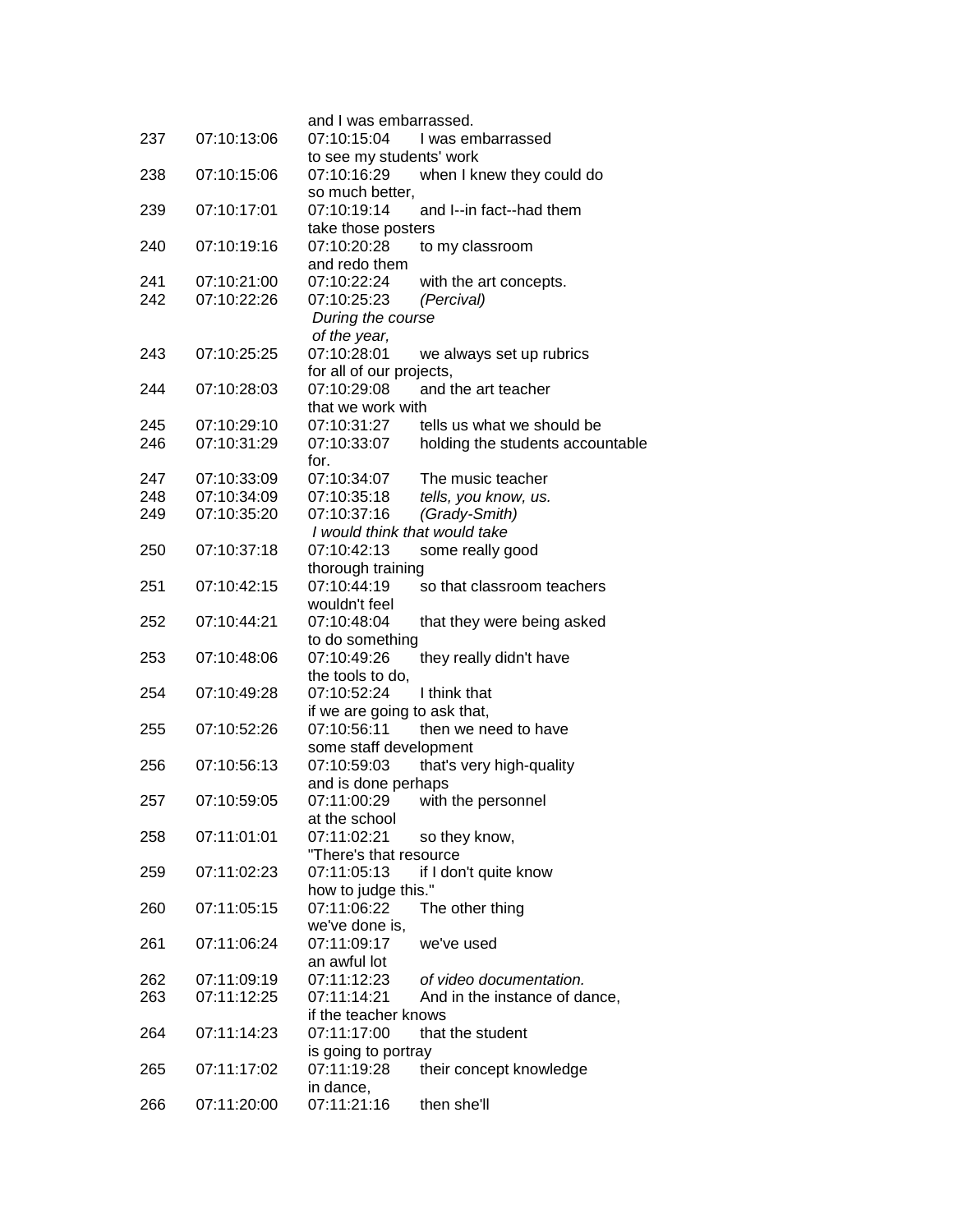| 267 | 07:11:21:18 | videotape it,<br>07:11:23:15<br>and we'll often try |
|-----|-------------|-----------------------------------------------------|
|     |             | to watch it together                                |
| 268 | 07:11:23:17 | 07:11:25:04<br>at lunch                             |
|     |             | or something like that.                             |
| 269 | 07:11:25:06 | 07:11:27:20<br>So I try to be                       |
|     |             | an active participant in that.                      |
| 270 | 07:11:27:22 | 07:11:30:01<br>(Hoffman-Dachelet)                   |
|     |             | I think that's very important.                      |
| 271 | 07:11:30:03 | 07:11:32:16<br>And as we say,                       |
|     |             | in some sort of ephemeral                           |
| 272 | 07:11:32:18 | 07:11:34:22<br>or performance situation,            |
| 273 | 07:11:34:24 | 07:11:38:16<br>it's easy enough to videotape        |
|     |             | or audiotape a performance                          |
| 274 | 07:11:38:18 | 07:11:41:03<br>and then go at a later point         |
|     |             | to another teacher and ask.                         |
| 275 | 07:11:41:05 | 07:11:43:21<br>And of course,                       |
|     |             | in visual projects, you know,                       |
| 276 | 07:11:43:23 | 07:11:45:11<br>it's a concrete object;              |
| 277 | 07:11:45:13 | 07:11:47:08<br>it's easy enough for me              |
|     |             | to go and help.                                     |
| 278 | 07:11:47:10 | 07:11:49:07<br>(Percival)                           |
|     |             | That's a real strength                              |
|     |             | of integration.                                     |
| 279 | 07:11:49:09 | 07:11:51:06<br>Because when you're working          |
|     |             | on a team                                           |
| 280 | 07:11:51:08 | 07:11:52:28<br>and you're planning together,        |
| 281 | 07:11:53:00 | 07:11:54:20<br>you're also planning assessment      |
|     |             | together,                                           |
| 282 | 07:11:54:22 | 07:11:56:26<br>and that's when you hear,            |
|     |             | you know,                                           |
| 283 | 07:11:56:28 | 07:11:59:18<br>this is what I want you to hold      |
|     |             | the students accountable for.                       |
| 284 | 07:11:59:20 | 07:12:01:14<br>I hear it.                           |
| 285 | 07:12:01:16 | 07:12:03:03<br>And, "Would you like a rubric        |
|     |             | from me?"                                           |
| 286 | 07:12:03:05 | 07:12:05:09<br>Or, "Would you like me               |
|     |             | to come in and demonstrate?"                        |
| 287 | 07:12:05:11 | 07:12:07:23<br>So it really makes                   |
|     |             | the assessment more authentic                       |
| 288 | 07:12:07:25 | and effective.<br>07:12:10:29                       |
| 289 | 07:12:11:01 | (Hoffman-Dachelet)<br>07:12:13:16                   |
|     |             | And easier.                                         |
| 290 | 07:12:13:18 | 07:12:14:27<br>I know that so many people           |
| 291 | 07:12:14:29 | 07:12:16:19<br>don't want to do                     |
|     |             | interdisciplinary units                             |
| 292 | 07:12:16:21 | 07:12:19:00<br>because they perceive it             |
|     |             | as being very difficult,                            |
| 293 | 07:12:19:02 | 07:12:20:19<br>but I think that                     |
|     |             | if you do it right,                                 |
| 294 | 07:12:20:21 | 07:12:23:17<br>it can be easier                     |
|     |             | than normal instruction.                            |
| 295 | 07:12:23:19 | 07:12:26:17<br>(Schweickert)                        |
|     |             | And gets easier and easier                          |
|     |             | the more you do it.                                 |
| 296 | 07:12:36:24 | 07:12:38:27<br>Now we'll go back                    |
|     |             |                                                     |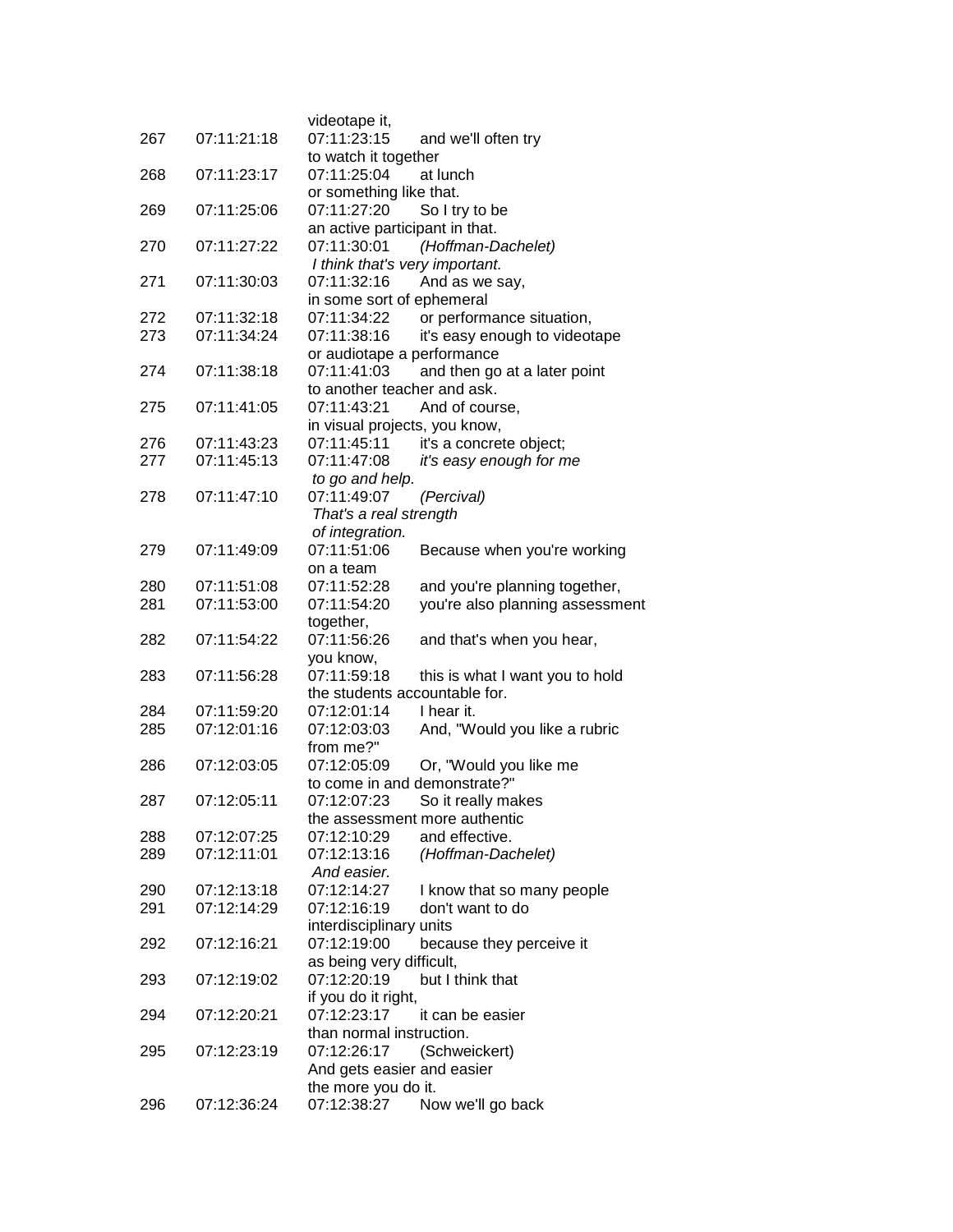|            |                            | to Hand Middle School,           |                                 |
|------------|----------------------------|----------------------------------|---------------------------------|
| 297        | 07:12:38:29                | 07:12:40:17                      | where Mary Lou teaches.         |
| 298        | 07:12:40:19                | 07:12:43:01                      | There, the seventh grade        |
|            |                            | teachers focused on the theme    |                                 |
| 299        | 07:12:43:03                | 07:12:45:06                      | of World War II.                |
| 300        | 07:12:45:08                | 07:12:47:27                      | Students in the theatre classes |
|            |                            | presented Fiddler on the Roof,   |                                 |
| 301        | 07:12:47:29                | 07:12:51:27                      | a musical set in Russia         |
|            |                            | at the turn of the 20th century. |                                 |
| 302        | 07:12:51:29                | 07:12:54:11                      | Preparing and performing        |
|            |                            | the musical                      |                                 |
| 303        | 07:12:54:13                | 07:12:57:08                      | gave students a context         |
|            |                            | for what they were learning      |                                 |
|            | 07:12:57:10                | 07:13:00:15                      | about Europe                    |
| 304        |                            |                                  |                                 |
|            |                            | during the Second World War.     |                                 |
| 305        | 07:13:00:17                | 07:13:03:04                      | As you watch,                   |
|            |                            | consider how connections         |                                 |
| 306        | 07:13:03:06                | 07:13:05:20                      | between content areas           |
|            |                            | helped teachers find out         |                                 |
| 307        | 07:13:05:22                | 07:13:08:19                      | what their students             |
|            |                            | have really learned.             |                                 |
| 308        | 07:13:18:04                | 07:13:21:02                      | A fiddler                       |
|            |                            | on the roof!                     |                                 |
| 309        | 07:13:21:04                | 07:13:23:12                      | Sounds crazy, no?               |
| 310        | 07:13:23:14                | 07:13:25:14                      | (Larson)                        |
|            |                            | In the seventh grade curriculum, |                                 |
| 311        | 07:13:25:16                | 07:13:28:19                      | they spend such a long time     |
|            |                            | on World War II history.         |                                 |
| 312        | 07:13:28:21                | 07:13:30:17                      | They do a huge unit.            |
| 313        | 07:13:30:19                | 07:13:33:11                      | And Fiddler on the Roof         |
|            |                            | gave a lot of context            |                                 |
|            |                            | 07:13:36:10                      |                                 |
| 314<br>315 | 07:13:33:13<br>07:13:36:12 | 07:13:39:01                      | to the history of Jews.         |
|            |                            | middle school students think     | Many, many, many                |
|            |                            |                                  |                                 |
| 316        | 07:13:39:03                | 07:13:41:13                      | that Jewish history started     |
|            |                            | with Hitler.                     |                                 |
| 317        | 07:13:41:15                | 07:13:43:26                      | But there's so much more        |
|            |                            | before that.                     |                                 |
| 318        | 07:13:43:28                | 07:13:50:15                      | §§                              |
| 319        | 07:13:50:17                | 07:13:52:24                      | We have a Jewish population     |
|            |                            | of 1% in our school,             |                                 |
| 320        | 07:13:52:26                | 07:13:55:16                      | so that was very interesting.   |
| 321        | 07:13:55:18                | 07:13:57:21                      | We are in Columbia,             |
|            |                            | South Carolina,                  |                                 |
| 322        | 07:13:57:23                | 07:13:59:15                      | very small Jewish community,    |
| 323        | 07:13:59:17                | 07:14:01:29                      | so I chose a play               |
|            |                            | that would academically          |                                 |
| 324        | 07:14:02:01                | 07:14:04:25                      | and artistically challenge      |
|            |                            | the students.                    |                                 |
| 325        | 07:14:04:27                | 07:14:07:26                      | Okay, let's talk about--        |
|            |                            |                                  |                                 |
|            |                            | [exhaling loudly]--              |                                 |
| 326        | 07:14:07:28                | 07:14:09:24                      | everything we learned.          |
| 327        | 07:14:09:26                | 07:14:13:15                      | Man, okay, we've been working   |
|            |                            | months on this.                  |                                 |
| 328        | 07:14:13:17                | 07:14:19:11                      | <b>Fiddler on the Roof was</b>  |
|            |                            | a multileveled process           |                                 |
|            |                            |                                  |                                 |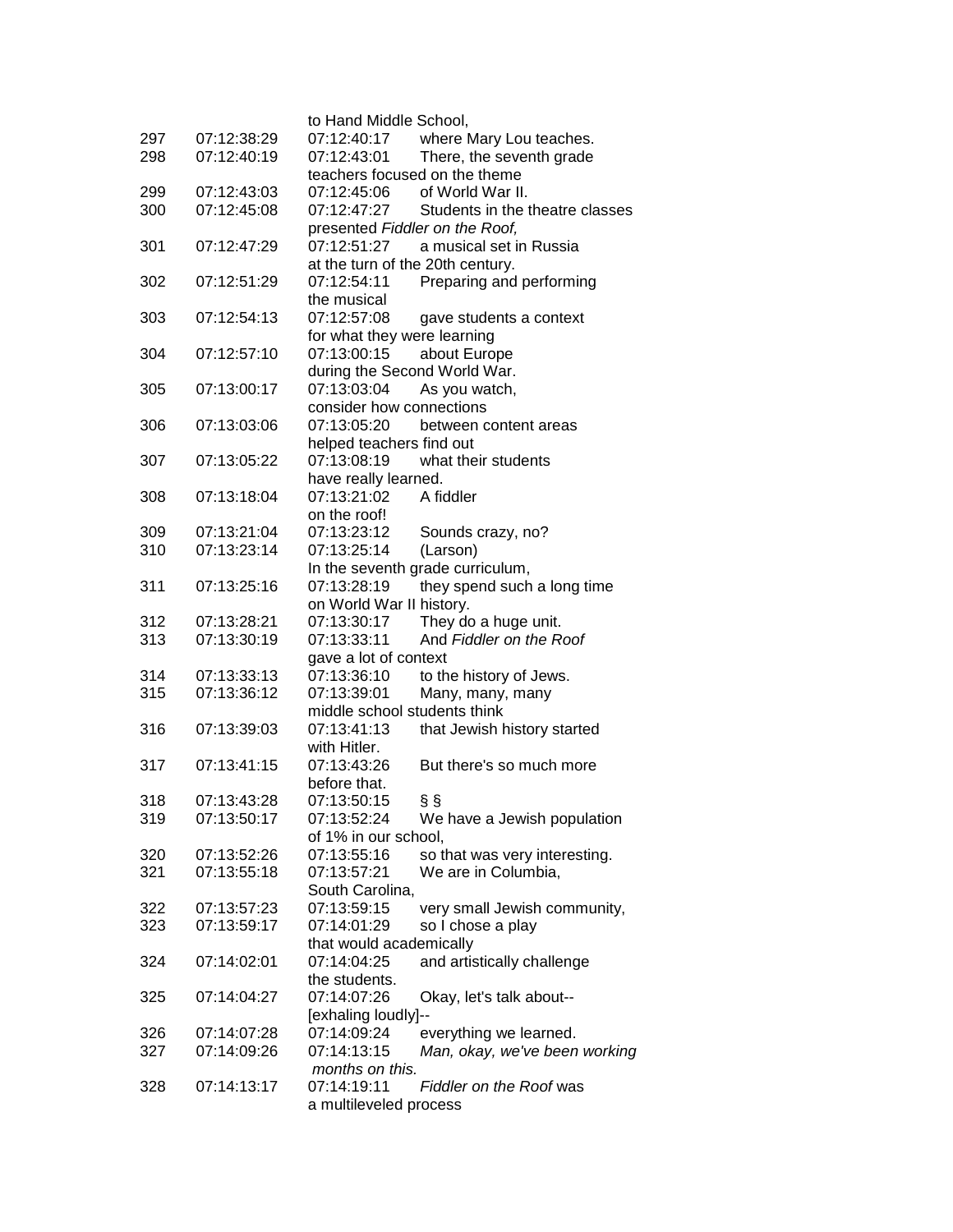| 329 | 07:14:19:13 | 07:14:20:13                     | of learning.                    |
|-----|-------------|---------------------------------|---------------------------------|
| 330 | 07:14:20:15 | 07:14:23:09                     | The first was academic.         |
| 331 | 07:14:23:11 | 07:14:27:15                     | If a pogrom happened in         |
|     |             | a village town, it's not, like, |                                 |
| 332 | 07:14:27:17 | 07:14:29:25                     | you know,                       |
|     |             | B rated horror movies, right?   |                                 |
| 333 | 07:14:29:27 | 07:14:31:26                     | It's not Freddy Krueger;        |
|     |             | <i>it's true.</i>               |                                 |
| 334 | 07:14:31:28 | 07:14:33:18                     | I mean, it's real.              |
| 335 | 07:14:33:20 | 07:14:35:27                     | These people came in, and       |
|     |             |                                 | they demolished their weddings, |
| 336 | 07:14:35:29 | 07:14:38:02                     | and later on, what do we        |
|     |             |                                 |                                 |
|     |             | find out they did to them?      |                                 |
| 337 | 07:14:38:04 | 07:14:39:16                     | (student)                       |
|     |             | They kicked them out--          |                                 |
| 338 | 07:14:39:18 | 07:14:41:05                     | They kicked them                |
|     |             | out of their homes.             |                                 |
| 339 | 07:14:41:07 | 07:14:42:11                     | What else do they do to them?   |
| 340 | 07:14:42:13 | 07:14:43:22                     | The solution--                  |
| 341 | 07:14:43:24 | 07:14:44:22                     | Do you remember                 |
|     |             | the solution?                   |                                 |
| 342 | 07:14:44:24 | 07:14:46:06                     | Yeah, what they would do--      |
| 343 | 07:14:46:08 | 07:14:47:13                     | one half of them                |
|     |             | would be evicted                |                                 |
| 344 | 07:14:47:15 | 07:14:49:04                     | and sentenced                   |
|     |             | to leave the country.           |                                 |
| 345 | 07:14:49:06 | 07:14:50:19                     | Another half would be killed,   |
| 346 | 07:14:50:21 | 07:14:52:18                     | and the other half              |
|     |             | would have to be converted.     |                                 |
| 347 | 07:14:52:20 | 07:14:53:17                     | [laughs]                        |
| 348 | 07:14:53:19 | 07:14:55:05                     | I mean, I mean a third!         |
| 349 | 07:14:55:07 | 07:14:56:19                     | No, converted                   |
|     |             | to Christianity.                |                                 |
| 350 | 07:14:56:21 | 07:14:58:07                     | Very, very good.                |
| 351 | 07:14:58:09 | 07:15:01:02                     | That was called--that was--     |
|     |             | who came up with that idea?     |                                 |
|     |             |                                 |                                 |
| 352 | 07:15:01:04 | 07:15:04:26                     | The czar,                       |
|     |             | when Nicholas II.               |                                 |
| 353 | 07:15:04:28 | 07:15:08:13                     | They were asked to choose       |
|     |             | a topic related to Fiddler.     |                                 |
| 354 | 07:15:08:15 | 07:15:11:04                     | They were asked to research it, |
|     |             | come up with several sources,   |                                 |
| 355 | 07:15:11:06 | 07:15:14:19                     | present that topic              |
|     |             | in a formal presentation.       |                                 |
| 356 | 07:15:14:21 | 07:15:16:12                     | (student)                       |
|     |             | Me and Ali did Kiev,            |                                 |
| 357 | 07:15:16:14 | 07:15:18:19                     | and we learned a lot about      |
|     |             | the culture and history,        |                                 |
| 358 | 07:15:18:21 | 07:15:20:08                     | like it was founded             |
|     |             | in 482 A.D.                     |                                 |
| 359 | 07:15:20:10 | 07:15:23:04                     | But I think the thing that      |
|     |             | I like the most was the food.   |                                 |
| 360 | 07:15:23:06 | 07:15:25:18                     | We learned about the food,      |
|     |             | and we could--the beet soup.    |                                 |
| 361 | 07:15:25:20 | 07:15:26:20                     | And you know--                  |
| 362 | 07:15:26:22 | 07:15:27:21                     | (Larson)                        |
|     |             |                                 |                                 |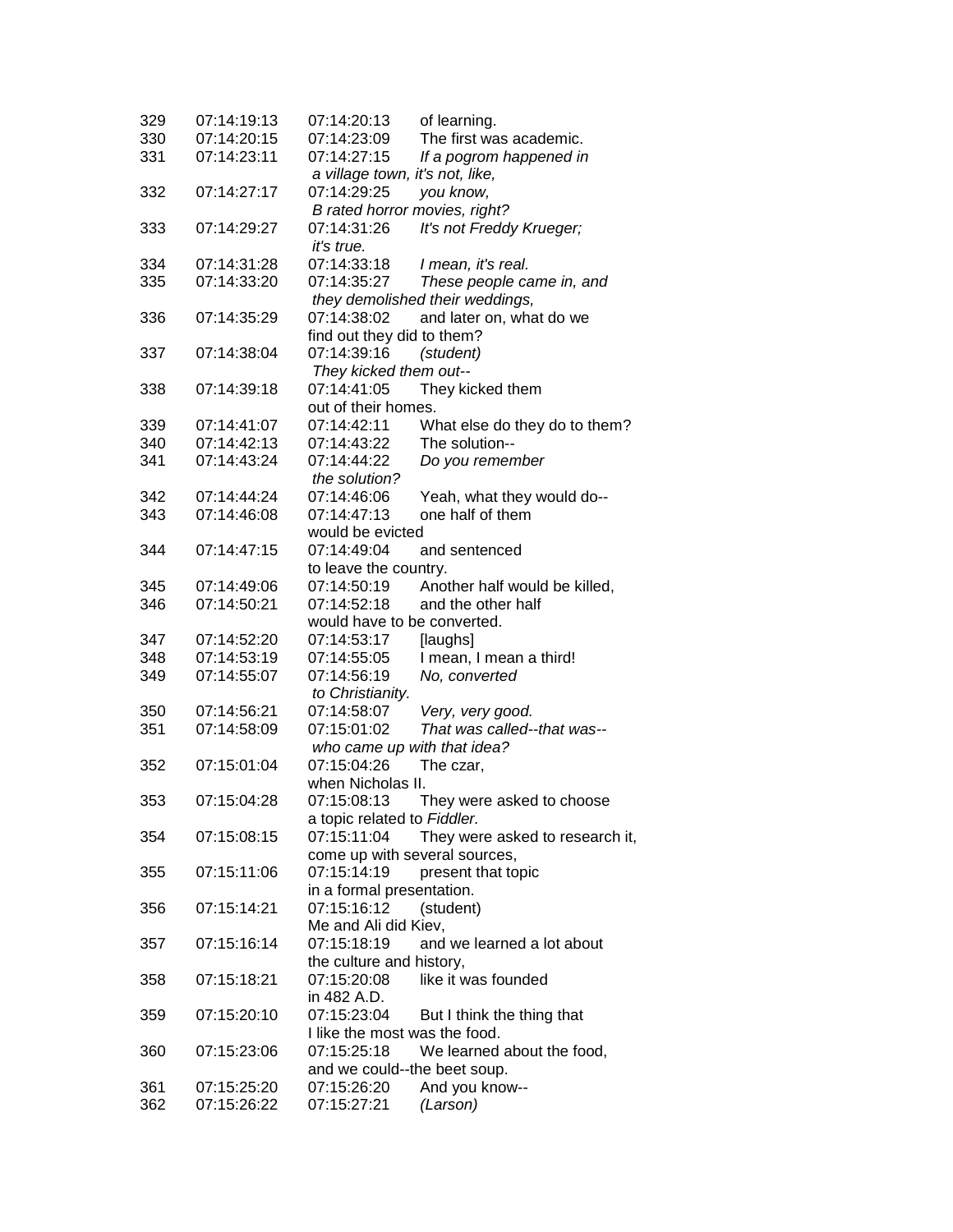| 363 | 07:15:27:23 | Yay.<br>07:15:29:13                   | You guys remember beet soup?    |
|-----|-------------|---------------------------------------|---------------------------------|
| 364 | 07:15:29:15 | 07:15:31:03                           | We did traditional              |
|     |             | Jewish weddings.                      |                                 |
| 365 | 07:15:31:05 | 07:15:32:23                           | Yeah.                           |
| 366 | 07:15:32:25 | 07:15:34:11                           | And it help us understand       |
|     |             | what was going on                     |                                 |
| 367 | 07:15:34:13 | 07:15:36:23                           | in the wedding scene            |
|     |             | in Fiddler on the Roof.               |                                 |
| 368 | 07:15:36:25 | 07:15:39:17                           | And we understood,              |
|     |             | like, why they broke the glass        |                                 |
| 369 | 07:15:39:19 | 07:15:41:22                           | and why they did                |
|     |             | the bottle dance.                     |                                 |
| 370 | 07:15:41:24 | 07:15:46:16                           | They broke the glass to, like-- |
|     |             | because a long time ago,              |                                 |
| 371 | 07:15:46:18 | 07:15:50:11                           | a man broke a glass             |
|     |             | at a dinner table                     |                                 |
| 372 | 07:15:50:13 | 07:15:53:03                           | and wanted it to symbolize      |
|     |             | of not be too happy,                  |                                 |
| 373 | 07:15:53:05 | 07:15:55:13                           | and so it shows them not to,    |
| 374 | 07:15:55:15 | 07:15:57:13                           | like, being too happy           |
|     |             | during their marriage                 |                                 |
| 375 | 07:15:57:15 | 07:15:59:12                           | 'cause there still              |
|     |             | can be bad things to come.            |                                 |
| 376 | 07:15:59:14 | 07:16:01:07                           | Okay.                           |
| 377 | 07:16:01:09 | 07:16:03:06                           | (Larson)                        |
|     |             | There are papers;                     |                                 |
| 378 | 07:16:03:08 | there are assignments;<br>07:16:05:06 | there are quizzes;              |
|     |             | there's vocabulary;                   |                                 |
| 379 | 07:16:05:08 | 07:16:08:23                           | they are asked to present       |
|     |             | coherent presentations                |                                 |
| 380 | 07:16:08:25 | 07:16:10:15                           | with credible sources.          |
| 381 | 07:16:10:17 | 07:16:13:02                           | Let's break it down             |
|     |             | into categories.                      |                                 |
| 382 | 07:16:13:04 | 07:16:16:01                           | What's one category             |
|     |             | of learning?                          |                                 |
| 383 | 07:16:16:03 | 07:16:17:14                           | What do you think?              |
| 384 | 07:16:17:16 | 07:16:19:26                           | Learn the history               |
|     |             | of the Jewish people.                 |                                 |
| 385 | 07:16:19:28 | 07:16:21:19                           | History.                        |
| 386 | 07:16:21:21 | 07:16:23:24                           | What's another category         |
|     |             | of learning that we've got?           |                                 |
| 387 | 07:16:23:26 | 07:16:25:27                           | Theatre, like learning to act?  |
| 388 | 07:16:25:29 | 07:16:28:25                           | Theatre, okay; we've learned    |
|     |             | about the theatre.                    |                                 |
| 389 | 07:16:28:27 | 07:16:30:29                           | We learned a lot about          |
|     |             | backstage etiquette.                  |                                 |
| 390 | 07:16:31:01 | 07:16:32:20                           | Step two is rehearsal.          |
| 391 | 07:16:32:22 | 07:16:35:16                           | And within rehearsal,           |
|     |             | you're dealing with students          |                                 |
| 392 | 07:16:35:18 | 07:16:37:21                           | many of which have never been   |
|     |             | on a stage.                           |                                 |
| 393 | 07:16:37:23 | 07:16:40:15                           | So rehearsals are--not only     |
|     |             | are you rehearsing a play.            |                                 |
| 394 | 07:16:40:17 | 07:16:42:23                           | You're also teaching            |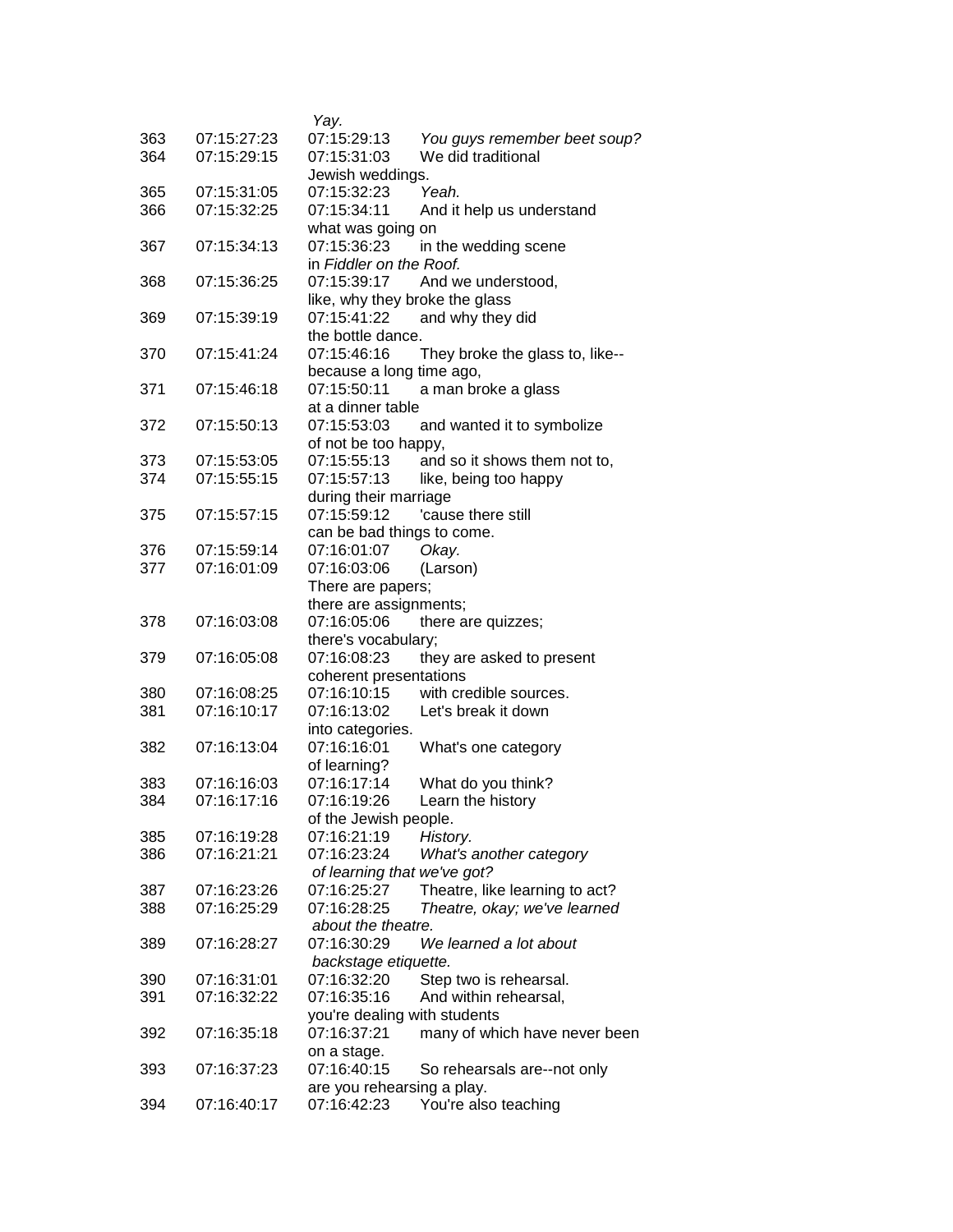| 395 | 07:16:42:25                | the skills of theatre.<br>07:16:49:05<br>§ If I were rich, I'd have      |
|-----|----------------------------|--------------------------------------------------------------------------|
|     |                            | the time that I lacked $\S$                                              |
| 396 | 07:16:49:07                | 07:16:52:18<br>§ to sit in the synagogue                                 |
|     |                            | and pray. $\S$ $\S$                                                      |
| 397 | 07:16:55:03                | 07:16:57:05<br>Well, I basically was                                     |
|     |                            | the lead character, Tevye,                                               |
| 398 | 07:16:57:07                | and I was the head of this<br>07:16:59:26                                |
|     |                            | household of five daughters.                                             |
| 399 | 07:16:59:28                | 07:17:03:11<br>Tevye is kind of                                          |
|     |                            | a living Santa Claus.                                                    |
| 400 | 07:17:03:13                | 07:17:06:07<br>And he's just always jolly                                |
| 401 | 07:17:06:09                | 07:17:09:02<br>except for a couple of parts.                             |
| 402 | 07:17:09:04                | 07:17:11:23<br><b>And Santa Claus</b>                                    |
|     |                            | has his problems too,                                                    |
| 403 | 07:17:11:25                | 07:17:14:09<br>because, you know.                                        |
| 404 | 07:17:14:11                | 07:17:18:11<br>You're finally here--                                     |
|     |                            | my breadwinner.                                                          |
| 405 | 07:17:18:13                | 07:17:21:01<br>That is                                                   |
|     |                            | also mine.                                                               |
| 406 | 07:17:21:03                | 07:17:23:07<br>(Larson)                                                  |
|     |                            | The performance grade                                                    |
|     |                            | is broken down                                                           |
| 407 | 07:17:23:09                | 07:17:25:08<br>by each individual performance.                           |
| 408 | 07:17:25:10                | 07:17:29:04<br>75% of that grade                                         |
|     |                            | is backstage etiquette.                                                  |
| 409 | 07:17:29:06                | 07:17:31:29<br>25% of that grade                                         |
|     |                            | is memorization                                                          |
| 410 | 07:17:32:01                | 07:17:34:08<br>and doing what you're supposed                            |
|     |                            | to do on the stage.                                                      |
| 411 | 07:17:34:10                | 07:17:37:14<br>So the focus does not become                              |
|     |                            | talent based;                                                            |
| 412 | 07:17:37:16                | 07:17:39:23<br>it becomes work-ethic based.                              |
| 413 | 07:17:39:25                | 07:17:42:04<br>§§<br>07:17:46:21                                         |
| 414 | 07:17:42:06<br>07:17:46:23 | [cheers and applause]<br>I don't want a bunch of children<br>07:17:50:05 |
| 415 |                            | on a stage that don't know                                               |
| 416 | 07:17:50:07                | 07:17:53:06                                                              |
|     |                            | a single thing about<br>what the play is really about,                   |
| 417 | 07:17:53:08                | 07:17:56:16<br>about the themes                                          |
|     |                            | and the stories                                                          |
| 418 | 07:17:56:18                | 07:18:00:06<br>and the values                                            |
|     |                            | and the history to be learned.                                           |
| 419 | 07:18:00:08                | 07:18:03:03<br>At this level, it's not about                             |
|     |                            | producing a Broadway baby.                                               |
| 420 | 07:18:03:05                | 07:18:05:04<br>It's about knowledge                                      |
|     |                            | and education.                                                           |
| 421 | 07:18:05:06                | 07:18:07:25<br>We are going to just talk                                 |
|     |                            | about some comparisons                                                   |
| 422 | 07:18:07:27                | and some contrast<br>07:18:10:12                                         |
|     |                            | that we can make                                                         |
| 423 | 07:18:10:14                | between Russia<br>07:18:13:10                                            |
|     |                            | in the early 1900s                                                       |
| 424 | 07:18:13:12                | 07:18:17:12<br>and a Europe in the 1940s.                                |
| 425 | 07:18:17:14                | 07:18:21:02<br>The students                                              |
|     |                            | that come from maybe art                                                 |
|     |                            |                                                                          |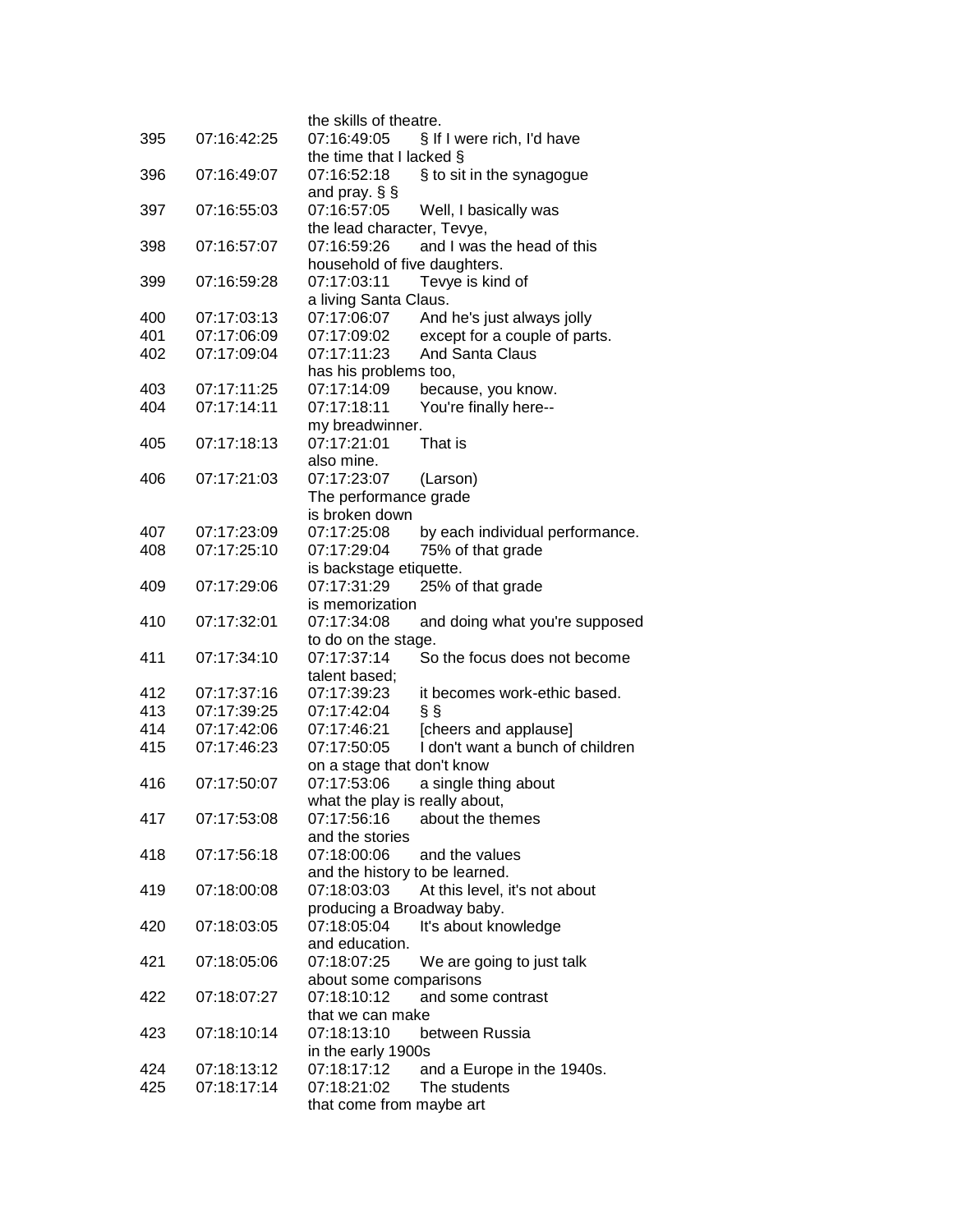| 426 | 07:18:21:04 | 07:18:23:26<br>or drama or dance, where        |
|-----|-------------|------------------------------------------------|
|     |             | they're doing a production,                    |
| 427 | 07:18:23:28 | 07:18:27:15<br>they spend a great deal         |
|     |             | of time on background.                         |
| 428 | 07:18:27:17 | 07:18:32:01<br>And they do a lot of writing    |
|     |             | within their curriculum as well.               |
| 429 | 07:18:32:03 | 07:18:35:11<br>If we were to make some         |
|     |             | comparisons and some contrasts                 |
| 430 | 07:18:35:13 | 07:18:38:24<br>to what was happening           |
|     |             | with the pogroms,                              |
| 431 | 07:18:38:26 | 07:18:40:27<br>what could we compare that to   |
|     |             | in German society?                             |
| 432 | 07:18:40:29 | 07:18:42:17<br>To Kristallnacht?               |
| 433 | 07:18:42:19 | 07:18:44:00<br>(Shull)                         |
|     |             | To Kristallnacht, good.                        |
| 434 | 07:18:44:02 | Explain that,<br>07:18:45:18                   |
|     |             | what was Kristallnacht?                        |
| 435 | 07:18:45:20 | 07:18:47:25<br>Kristallnacht is when, like,    |
|     |             | Nazis, if you could say,                       |
| 436 | 07:18:47:27 | or the Russians came in,<br>07:18:50:19        |
|     |             | maybe, like, destroyed homes                   |
| 437 | 07:18:50:21 | and evicted them<br>07:18:52:04                |
|     |             | and everything.                                |
| 438 | 07:18:52:06 | 07:18:54:01<br>(Shull)                         |
|     |             | When they come                                 |
|     |             | to language arts                               |
| 439 | 07:18:54:03 | 07:18:56:06<br>and we're discussing            |
| 440 | 07:18:56:08 | 07:18:58:25<br>something like the persecution  |
|     |             | of the Jews in the 1940s,                      |
| 441 | 07:18:58:27 | 07:19:00:26<br>they very naturally             |
|     |             | make those connections                         |
| 442 | 07:19:00:28 | 07:19:03:11<br>because they say,               |
|     |             | "Oh, well, you know,                           |
| 443 | 07:19:03:13 | 07:19:05:28<br>"that didn't just happened      |
|     |             | in the 1940s,                                  |
| 444 | 07:19:06:00 | 07:19:07:18<br>"you know, when we studied      |
|     |             | Fiddler,                                       |
| 445 | 07:19:07:20 | 07:19:12:01<br>"we learned about Nicholas II   |
|     |             | and how he made these laws                     |
| 446 | 07:19:12:03 | 07:19:14:15<br>"that caused the Jewish people  |
|     |             | to have to leave Russia                        |
| 447 | 07:19:14:17 | 07:19:16:01<br>in the early 1900s."            |
| 448 | 07:19:16:03 | And so those are things<br>07:19:18:13         |
|     |             | that make our conversations                    |
| 449 | 07:19:18:15 | 07:19:19:23<br>much easier.                    |
| 450 | 07:19:19:25 | 07:19:22:08<br>Did any of the leaders          |
|     |             | in Russia and Germany--                        |
| 451 | 07:19:22:10 | 07:19:25:07<br>Russia in the early 1900s       |
|     |             | and Germany in the 1940s--                     |
| 452 | 07:19:25:09 | 07:19:28:22<br>did they share                  |
|     |             | any similar ideas?                             |
| 453 | 07:19:28:24 | 07:19:32:15<br>They shared the idea            |
|     |             | to get rid of all the Jews.                    |
| 454 | 07:19:32:17 | 07:19:35:17<br>The Czar Nicholas II and Hitler |
|     |             | shared the idea                                |
| 455 | 07:19:35:19 | of the final solution.<br>07:19:37:00          |
|     |             |                                                |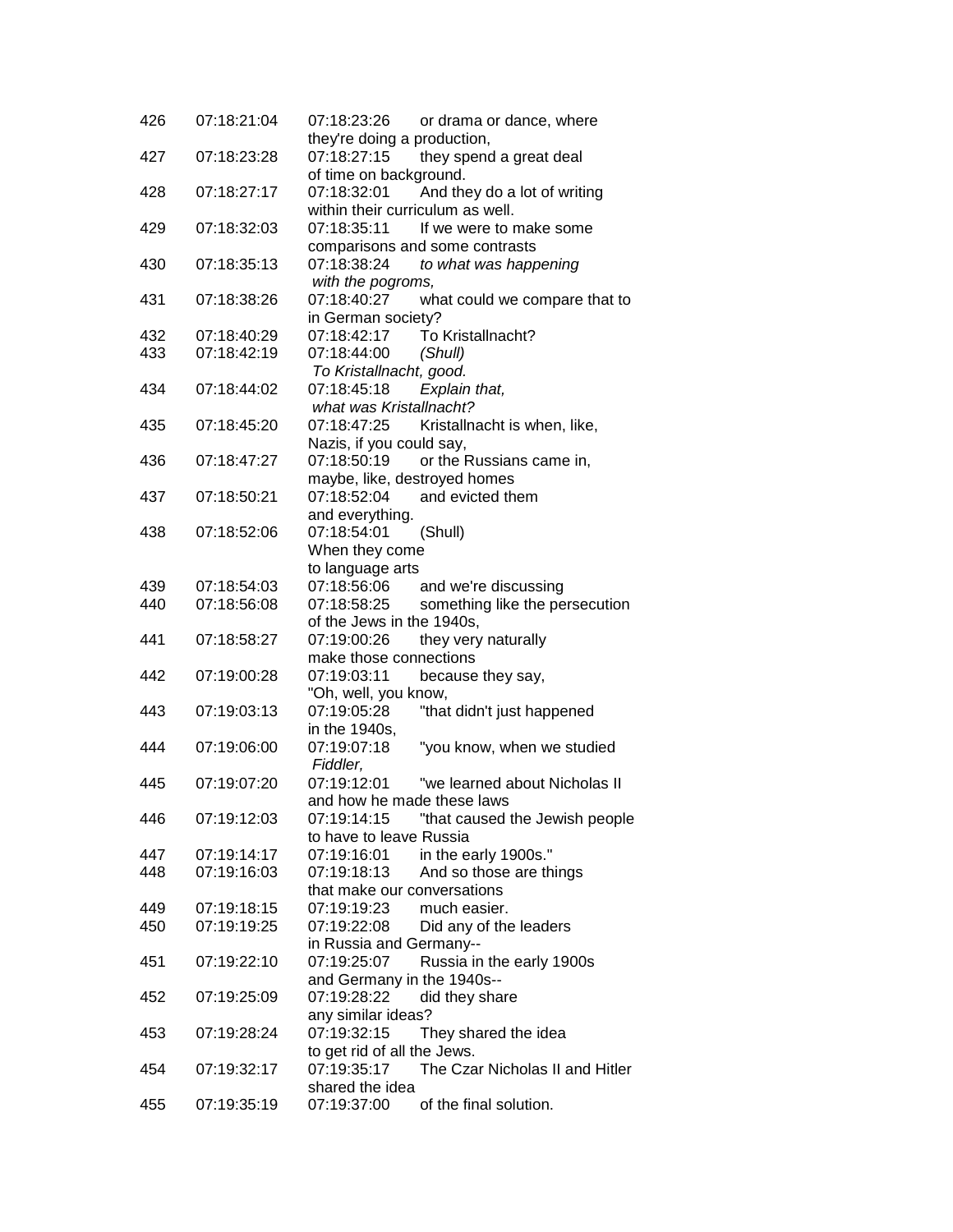| 456 | 07:19:37:02 | 07:19:39:02                      | (Schull)                         |
|-----|-------------|----------------------------------|----------------------------------|
|     |             | Ah, very good.                   |                                  |
| 457 | 07:19:39:04 | 07:19:41:22                      | (Larson)                         |
|     |             | I want you to think              |                                  |
|     |             | about connections, okay?         |                                  |
| 458 | 07:19:41:24 | 07:19:44:19                      | Let's connect                    |
|     |             |                                  | all that information in our head |
| 459 | 07:19:44:21 | 07:19:47:05                      | to things that you've learned    |
|     |             | in other classes this year.      |                                  |
| 460 | 07:19:47:07 | 07:19:50:05                      | We had that really long          |
|     |             |                                  | conversation about Communism.    |
| 461 | 07:19:50:07 | 07:19:51:23                      | Yes.                             |
| 462 | 07:19:51:25 | 07:19:55:06                      | That was, like, the day before   |
|     |             | our Communism test.              |                                  |
| 463 | 07:19:55:08 | 07:19:57:04                      | You--really?                     |
| 464 | 07:19:57:06 | 07:19:59:07                      | And I just went on and on        |
|     |             | and on and on, didn't I?         |                                  |
| 465 | 07:19:59:09 | 07:20:00:25                      | The wheels                       |
|     |             | have been turning;               |                                  |
| 466 | 07:20:00:27 | 07:20:01:22                      | the fire has been ignited;       |
| 467 | 07:20:01:24 | 07:20:03:12                      | they've learned some concepts;   |
| 468 | 07:20:03:14 | 07:20:05:18                      | they're making connections,      |
| 469 | 07:20:05:20 | 07:20:08:12                      | and I can sit back, and          |
|     |             | I can listen to this discussion, |                                  |
| 470 | 07:20:08:14 | 07:20:09:17                      | and I can soak in                |
| 471 | 07:20:09:19 | 07:20:11:05                      | everything they've learned.      |
| 472 | 07:20:11:07 | 07:20:14:05                      | I understood what was happening  |
|     |             | before Communism                 |                                  |
| 473 | 07:20:14:07 | 07:20:16:20                      | and then                         |
|     |             | during Communism,                |                                  |
| 474 | 07:20:16:22 | 07:20:18:13                      | then we kind of                  |
|     |             | learned about after,             |                                  |
| 475 | 07:20:18:15 | 07:20:20:29                      | 'cause, you know,                |
|     |             | we know about today.             |                                  |
| 476 | 07:20:21:01 | 07:20:23:03                      | (Larson)                         |
|     |             | So you knew                      |                                  |
|     |             | what the Iron Curtain was?       |                                  |
| 477 | 07:20:23:05 | 07:20:25:04                      | That was probably                |
|     |             | a vocab term.                    |                                  |
| 478 | 07:20:25:06 | 07:20:26:13                      | Oh, it was!                      |
| 479 | 07:20:26:15 | 07:20:29:09                      | Good, what is that?              |
| 480 | 07:20:26:15 | 07:20:29:09                      | I remember.                      |
| 481 | 07:20:31:16 | 07:20:32:23                      | (Wright)                         |
|     |             | It was interesting               |                                  |
| 482 | 07:20:32:25 | 07:20:34:18                      | the breadth                      |
|     |             | of the conversation there.       |                                  |
| 483 | 07:20:34:20 | 07:20:35:27                      | It went so much beyond           |
| 484 | 07:20:35:29 | 07:20:37:20                      | what you could assess            |
|     |             | by a written test.               |                                  |
| 485 | 07:20:37:22 | 07:20:39:05                      | I heard students                 |
|     |             | talking about,                   |                                  |
| 486 | 07:20:39:07 | 07:20:42:17                      | you know, the reasons            |
|     |             | for learning,                    |                                  |
| 487 | 07:20:42:19 | 07:20:44:15                      | the connections                  |
|     |             | that they made.                  |                                  |
| 488 | 07:20:44:17 | 07:20:48:03                      | They talked about                |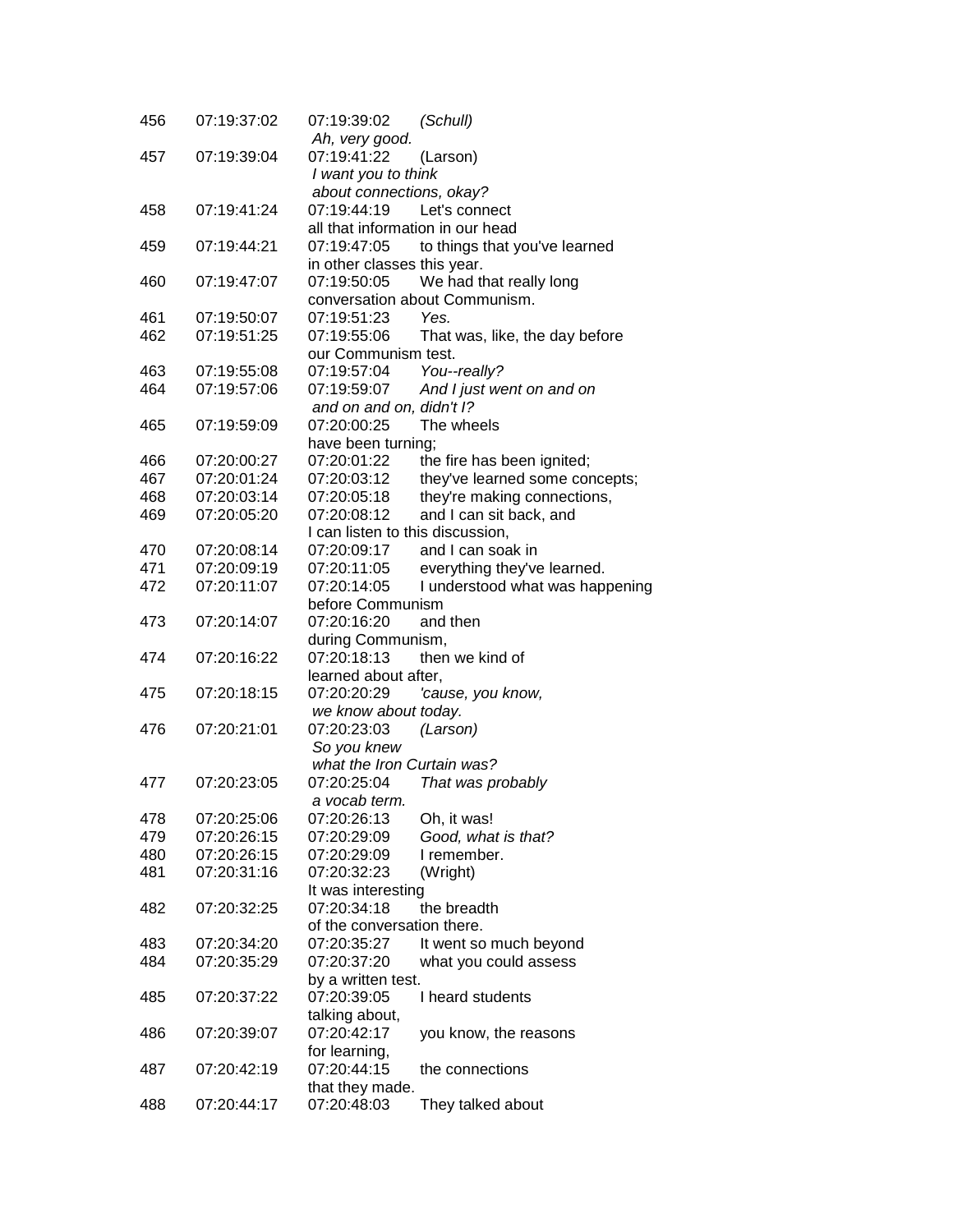| 489 | 07:20:48:05 | the learning process itself.<br>07:20:52:10 | So, I mean, they were really   |
|-----|-------------|---------------------------------------------|--------------------------------|
|     |             |                                             | thinking in a much broader way |
| 490 | 07:20:52:12 | 07:20:56:05                                 | about this unit                |
|     |             | than student--                              |                                |
| 491 | 07:20:56:07 | 07:20:57:25                                 | you typically see              |
|     |             | students doing.                             |                                |
| 492 | 07:20:57:27 | 07:21:00:14                                 | (Grady-Smith)                  |
|     |             | I thought that the idea                     |                                |
| 493 | 07:21:00:16 | 07:21:03:23                                 | of reconnecting                |
|     |             | so many of the concepts,                    |                                |
| 494 | 07:21:03:25 | 07:21:07:19                                 | the idea of establishing       |
|     |             | what do we learn,                           |                                |
| 495 | 07:21:07:21 | 07:21:10:14                                 | you might consider that        |
|     |             | a review,                                   |                                |
| 496 | 07:21:10:16 | 07:21:12:13                                 | but in this case,              |
| 497 | 07:21:12:15 | 07:21:15:01                                 | I could see how intently       |
| 498 | 07:21:15:03 | 07:21:16:21                                 | she was looking                |
|     |             | at her students                             |                                |
| 499 | 07:21:16:23 | 07:21:18:09                                 | and how little                 |
|     |             | she was giving them                         |                                |
| 500 | 07:21:18:11 | 07:21:20:03                                 | in terms of cues.              |
| 501 | 07:21:20:05 | 07:21:22:21                                 | So there was a real effort     |
|     |             | on her part                                 |                                |
| 502 | 07:21:22:23 | 07:21:26:18                                 | to see                         |
|     |             | what was going to be                        |                                |
| 503 | 07:21:26:20 | 07:21:29:16                                 | spontaneously                  |
|     |             | brought forward.                            |                                |
| 504 | 07:21:29:18 | 07:21:31:05                                 | So that she started            |
|     |             | with one person;                            |                                |
| 505 | 07:21:31:07 | 07:21:33:04                                 | she didn't limit               |
|     |             | the discussion                              |                                |
| 506 | 07:21:33:06 | 07:21:35:06                                 | to just that one line          |
|     |             | of communication.                           |                                |
| 507 | 07:21:35:08 | 07:21:38:05                                 | She let others add in,         |
|     |             | showing, you know,                          |                                |
| 508 | 07:21:38:07 | 07:21:40:19                                 | what they learned too.         |
| 509 | 07:21:40:21 | 07:21:42:14                                 | (Rosenow)                      |
|     |             |                                             | So we can very easily consider |
|     |             | that discussion                             |                                |
| 510 | 07:21:42:16 | 07:21:44:04                                 | as an oral test?               |
| 511 | 07:21:44:06 | 07:21:45:20                                 | Mm-hmm.                        |
| 512 | 07:21:45:22 | 07:21:49:16                                 |                                |
|     |             |                                             | Yes, and sometimes I think     |
|     |             | we don't take advantage                     |                                |
| 513 | 07:21:49:18 | 07:21:52:16<br>assessments situations,      | of those oral retelling        |
| 514 |             |                                             |                                |
|     | 07:21:52:18 | 07:21:55:19                                 | and we are uncomfortable       |
|     |             | with being quiet                            |                                |
| 515 | 07:21:55:21 | 07:21:58:03                                 | for a little while             |
|     |             | and letting students                        |                                |
| 516 | 07:21:58:05 | 07:22:01:13                                 | gather their thoughts and      |
|     |             | generate their understandings               |                                |
| 517 | 07:22:01:15 | 07:22:03:20                                 | and build on each other's      |
|     |             | understandings.                             |                                |
| 518 | 07:22:03:22 | 07:22:07:01                                 | (Rosenow)                      |
|     |             | Sometimes it's a discovery                  |                                |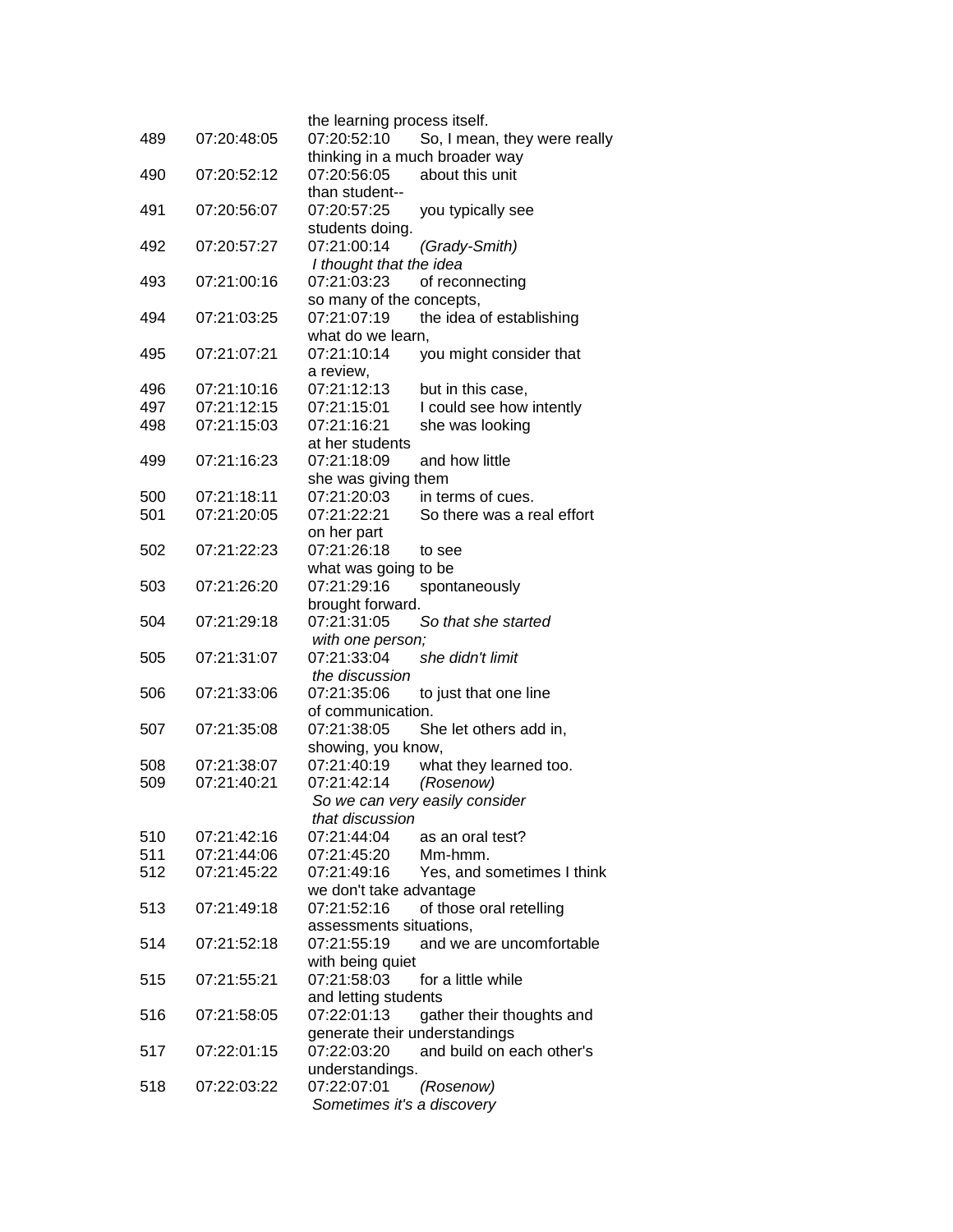| 519 | 07:22:07:03 | process for the student,<br>07:22:09:14 | and we saw the girl             |
|-----|-------------|-----------------------------------------|---------------------------------|
|     |             | that had the "aha" moment               |                                 |
| 520 | 07:22:09:16 | 07:22:12:13                             | for the teacher                 |
|     |             | to write history and theatre            |                                 |
| 521 | 07:22:12:15 | 07:22:14:01                             | on the board.                   |
| 522 | 07:22:14:03 | 07:22:15:26                             | they're suddenly                |
|     |             | dividing knowledge                      |                                 |
| 523 | 07:22:15:28 | 07:22:19:24                             | that's been very integral       |
|     |             | to each other                           |                                 |
| 524 | 07:22:19:26 | 07:22:24:10                             | and probably wasn't             |
|     |             | initially separate,                     |                                 |
| 525 | 07:22:24:12 | 07:22:27:28                             | but we can take it apart        |
|     |             | and look at it                          |                                 |
| 526 | 07:22:28:00 | 07:22:30:00                             | and then think                  |
|     |             | of, "How did our working                |                                 |
| 527 | 07:22:30:02 | 07:22:32:06                             | "through these historical       |
|     |             | concepts                                |                                 |
| 528 | 07:22:32:08 | 07:22:34:07                             | affect your work                |
|     |             | in another class?"                      |                                 |
| 529 | 07:22:34:09 | 07:22:37:02                             | Right.                          |
| 530 | 07:22:37:04 | 07:22:39:23                             | (Hoffman-Dachelet)              |
|     |             | And it's interesting to me              |                                 |
|     |             |                                         | that so much of the assessment  |
| 531 | 07:22:39:25 | 07:22:44:03                             | was based on the background     |
|     |             | information                             |                                 |
| 532 | 07:22:44:05 | 07:22:46:19                             | and on the things that happened |
|     |             | outside of the performance.             |                                 |
| 533 | 07:22:46:21 | 07:22:49:01                             | So rather than just creating    |
|     |             | performers,                             |                                 |
| 534 | 07:22:49:03 | 07:22:52:18                             | she was asking her students     |
|     |             | to be creators,                         |                                 |
| 535 | 07:22:52:20 | 07:22:55:03                             | because when you do that        |
|     |             | character analysis                      |                                 |
| 536 | 07:22:55:05 | 07:22:56:23                             | and find out                    |
|     |             | about the history,                      |                                 |
| 537 | 07:22:56:25 | 07:23:00:03                             | then that made them             |
|     |             | also engaged                            |                                 |
| 538 | 07:23:00:05 | 07:23:02:14                             | in the act of creating          |
|     |             | that play.                              |                                 |
| 539 | 07:23:02:16 | 07:23:05:14                             | And I think that--I think that  |
|     |             | that's important.                       |                                 |
| 540 | 07:23:05:16 | 07:23:08:29                             | I think that I want             |
|     |             | my students to go out                   |                                 |
| 541 | 07:23:09:01 | 07:23:10:28                             | knowing those skills            |
|     |             | of creation.                            |                                 |
| 542 |             | 07:23:12:25                             | Even if they don't become       |
|     | 07:23:11:00 |                                         |                                 |
|     |             | playwrights,<br>07:23:14:19             |                                 |
| 543 | 07:23:12:27 |                                         | at least when they see a play,  |
|     |             | they understand                         |                                 |
| 544 | 07:23:14:21 | 07:23:16:12                             | what went behind it,            |
| 545 | 07:23:16:14 | 07:23:17:25                             | and they're able to think       |
|     |             | more critically about it.               |                                 |
| 546 | 07:23:17:27 | 07:23:19:29                             | One of the things               |
|     |             | that I really appreciated               |                                 |
| 547 | 07:23:20:01 | 07:23:23:02                             | was the fact that               |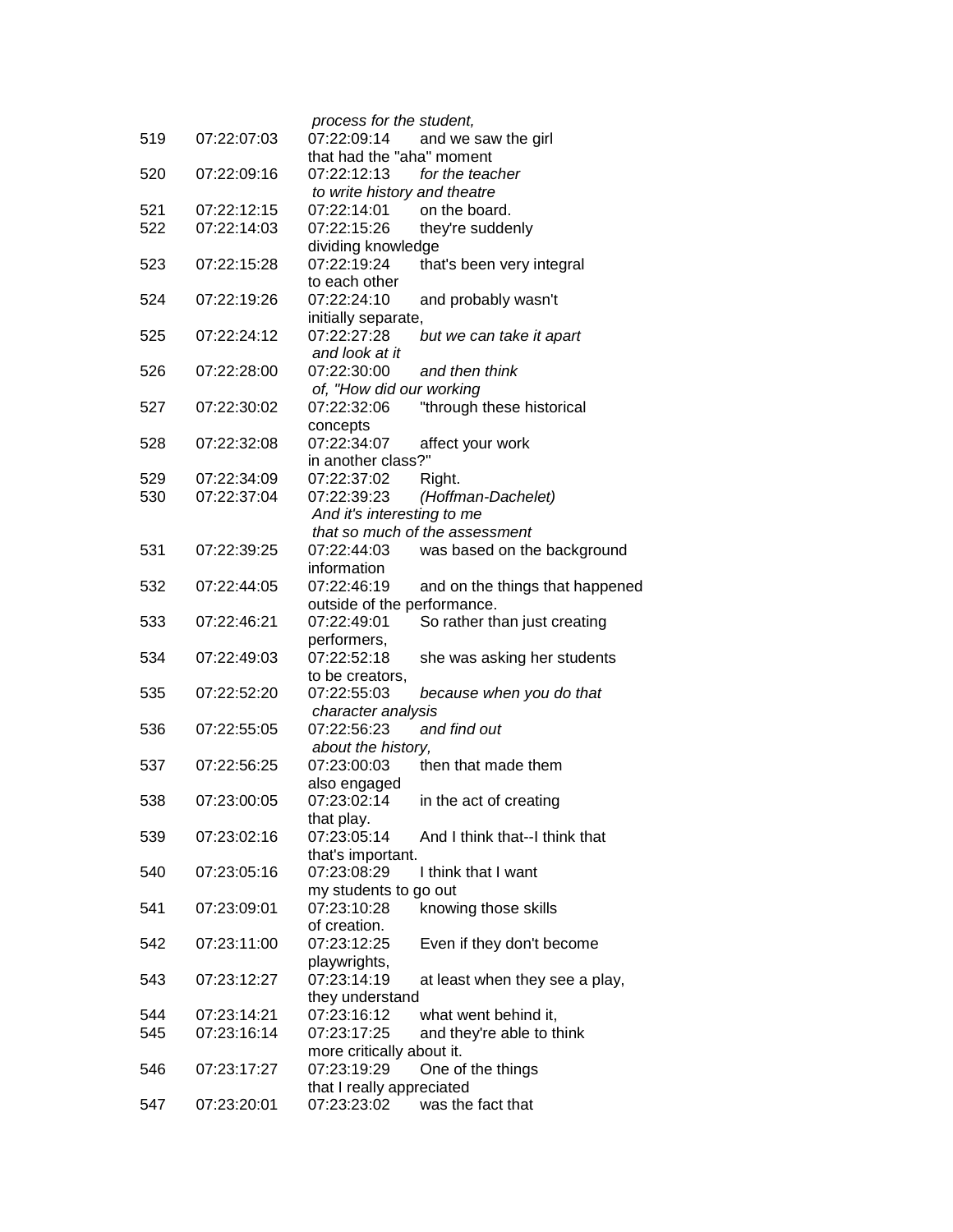| 548 | 07:23:23:04 | this theatre teacher<br>07:23:26:03<br>knew that                       |
|-----|-------------|------------------------------------------------------------------------|
|     |             | the history component                                                  |
| 549 | 07:23:26:05 | 07:23:27:29<br>had to be brought                                       |
|     |             | into their work                                                        |
| 550 | 07:23:28:01 | 07:23:32:08<br>and didn't seek out                                     |
| 551 | 07:23:32:10 | someone else<br>07:23:34:06                                            |
| 552 | 07:23:34:08 | to do that part of it.<br>It was, "This<br>07:23:36:21                 |
|     |             | is for our purposes.                                                   |
| 553 | 07:23:36:23 | 07:23:41:05<br>"We all have the ability                                |
|     |             | to do this research process,                                           |
| 554 | 07:23:41:07 | 07:23:43:13<br>"and so let's take                                      |
|     |             | responsibility for it                                                  |
| 555 | 07:23:43:15 | 07:23:47:05<br>and let's figure out<br>what we can find out together." |
| 556 | 07:23:47:07 | This was a very<br>07:23:48:25                                         |
|     |             | long project.                                                          |
| 557 | 07:23:48:27 | 07:23:51:10<br>And I was wondering                                     |
|     |             | what would have happened                                               |
| 558 | 07:23:51:12 | 07:23:54:08<br>if the theatre teacher                                  |
|     |             | was integrated                                                         |
| 559 | 07:23:54:10 | 07:23:56:20<br>with the language arts<br>and social studies teacher    |
| 560 | 07:23:56:22 | and science teacher<br>07:23:59:17                                     |
|     |             | and was able to--                                                      |
| 561 | 07:23:59:19 | 07:24:02:00<br>they were able                                          |
|     |             | to time their studies                                                  |
| 562 | 07:24:02:02 | 07:24:04:17<br>so that the research                                    |
|     |             | could have been taken out                                              |
| 563 | 07:24:04:19 | 07:24:07:04<br>of the drama class.                                     |
| 564 | 07:24:07:06 | 07:24:09:11<br>It might have shortened<br>the time line                |
| 565 | 07:24:09:13 | 07:24:12:09<br>and still have achieved                                 |
|     |             | the same results.                                                      |
| 566 | 07:24:12:11 | 07:24:15:13<br>And so sometimes,                                       |
|     |             | you know, a production                                                 |
| 567 | 07:24:15:15 | 07:24:17:04<br>is difficult to put on                                  |
|     |             | in a school                                                            |
| 568 | 07:24:17:06 | 07:24:19:18<br>because it is                                           |
| 569 | 07:24:19:20 | so time-consuming,<br>07:24:22:18                                      |
|     |             | so I just wanted to mention<br>that that was a thought I have.         |
| 570 | 07:24:22:20 | (Rosenow)<br>07:24:24:10                                               |
|     |             | Well, let's go to Mary Lou.                                            |
| 571 | 07:24:24:12 | 07:24:25:19<br>She may be able                                         |
|     |             | to fill us in                                                          |
| 572 | 07:24:25:21 | 07:24:27:03<br>into what that process was.                             |
| 573 | 07:24:27:05 | 07:24:29:06<br>I think Jennifer really wanted                          |
| 574 | 07:24:29:08 | the students to see<br>07:24:32:18<br>that doing the research          |
|     |             | is part of her class.                                                  |
| 575 | 07:24:32:20 | 07:24:35:14<br>It's funny--she walked around                           |
|     |             | school all of last year,                                               |
| 576 | 07:24:35:16 | 07:24:38:10<br>as she prepared for this,                               |
|     |             | with various books                                                     |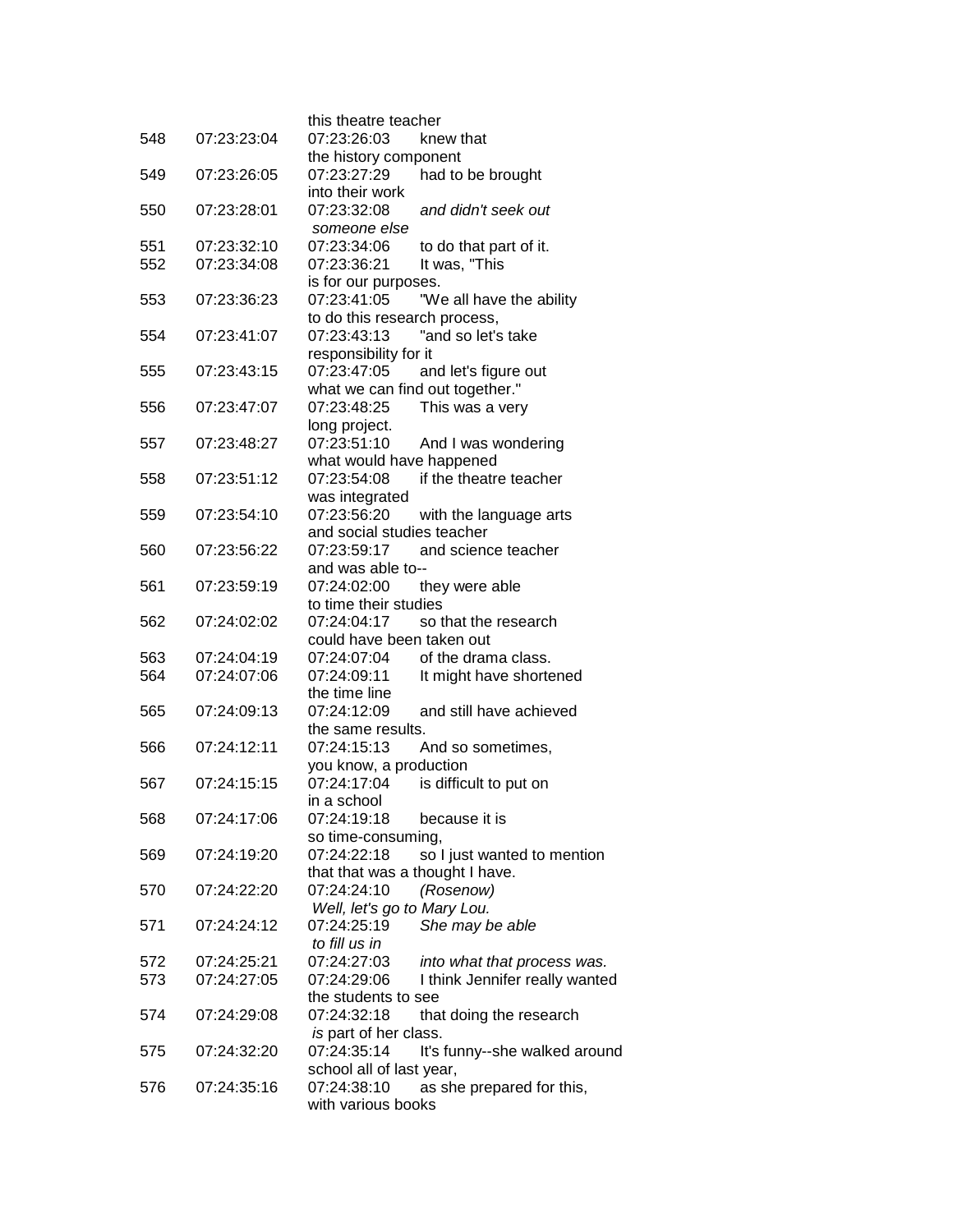| 577 | 07:24:38:12 | 07:24:40:10<br>on Russian history             |
|-----|-------------|-----------------------------------------------|
|     |             | and Jewish traditions.                        |
| 578 | 07:24:40:12 | 07:24:42:25<br>She invited a rabbi to discuss |
|     |             | things with the children                      |
| 579 | 07:24:42:27 | 07:24:45:15<br>but she really                 |
|     |             | wanted them to see                            |
| 580 | 07:24:45:17 | 07:24:48:22<br>that to be                     |
|     |             | a complete artist,                            |
| 581 | 07:24:48:24 | 07:24:50:26<br>you'd have to do               |
|     |             | the research                                  |
| 582 | 07:24:50:28 | 07:24:52:14<br>for your art form.             |
| 583 | 07:24:52:16 | 07:24:54:23<br>I think so many arts teachers  |
| 584 | 07:24:54:25 | 07:24:57:08<br>get wrapped up                 |
|     |             | in the performance,                           |
| 585 | 07:24:57:10 | 07:24:59:16<br>and I'm sure                   |
|     |             | without doing all this,                       |
| 586 | 07:24:59:18 | 07:25:01:23<br>it would have been             |
|     |             | a fabulous performance,                       |
| 587 | 07:25:01:25 | 07:25:04:28<br>but it was so much richer      |
|     |             | having gone through the process               |
| 588 | 07:25:05:00 | 07:25:07:01<br>and making the process         |
|     |             | the most important part                       |
| 589 | 07:25:07:03 | and not the performance.<br>07:25:08:27       |
| 590 | 07:25:08:29 | 07:25:12:18<br>(Grady-Smith)                  |
|     |             |                                               |
|     |             | We have a lobby<br>outside the theatre,       |
|     |             |                                               |
| 591 | 07:25:12:20 | 07:25:15:03<br>and we have had                |
|     |             | a monitor                                     |
| 592 | 07:25:15:05 | 07:25:17:23<br>that has shown                 |
|     |             | different parts                               |
| 593 | 07:25:17:25 | 07:25:19:24<br>of the development             |
|     |             | and evolution,                                |
| 594 | 07:25:19:26 | 07:25:21:21<br>and we try to tune             |
|     |             | everything up                                 |
| 595 | 07:25:21:23 | 07:25:24:05<br>during                         |
|     |             | the intermission                              |
| 596 | 07:25:24:07 | 07:25:26:08<br>and then have it going         |
|     |             | beforehand.                                   |
| 597 | 07:25:26:10 | 07:25:28:29<br>And such a great opportunity   |
|     |             | to educate the parent                         |
| 598 | 07:25:29:01 | 07:25:32:02<br>on what they're actually       |
|     |             | going to be watching                          |
| 599 | 07:25:32:04 | 07:25:33:17<br>and why they're watching it.   |
| 600 | 07:25:33:19 | 07:25:37:01<br>I never do a concert           |
|     |             | without telling the parents                   |
| 601 | 07:25:37:03 | 07:25:40:05<br>why we picked this piece       |
|     |             | of music and what we did                      |
| 602 | 07:25:40:07 | 07:25:43:27<br>to study the history           |
|     |             | of it                                         |
| 603 | 07:25:43:29 | 07:25:45:25<br>or what particular style       |
|     |             | we were learning                              |
| 604 | 07:25:45:27 | 07:25:47:16<br>as we worked                   |
|     |             | on this piece of music.                       |
| 605 | 07:25:47:18 | 07:25:50:05<br>The parents really enjoy       |
|     |             | hearing that.                                 |
| 606 | 07:25:50:07 | 07:25:52:17<br>(Percival)                     |
|     |             |                                               |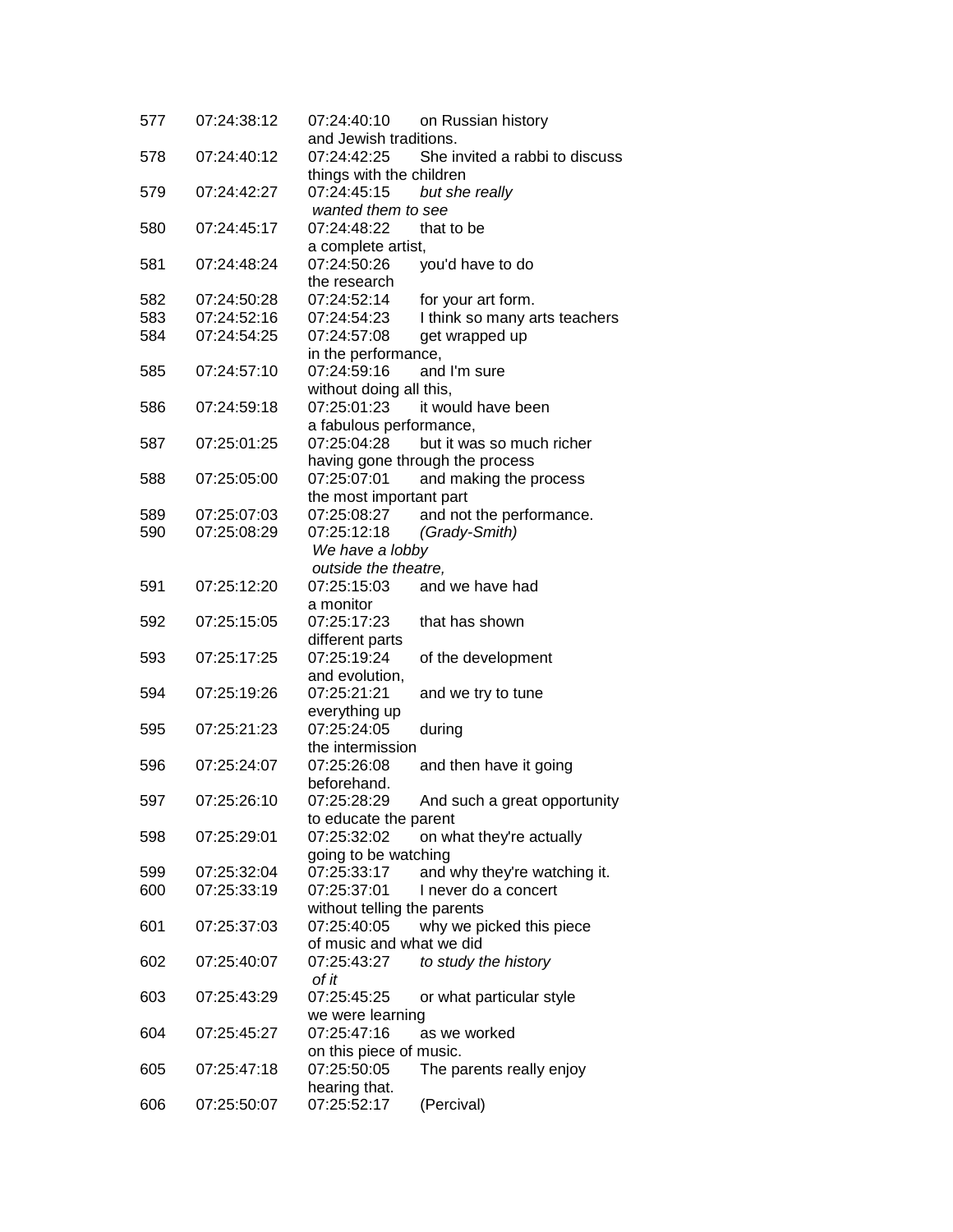|     |             | There are so many                                                        |
|-----|-------------|--------------------------------------------------------------------------|
|     |             | language arts teachers                                                   |
| 607 | 07:25:52:19 | 07:25:54:20<br>who will not do                                           |
|     |             | any theatre any place                                                    |
| 608 | 07:25:54:22 | 07:25:58:14<br>because they are                                          |
|     |             | only thinking of production.                                             |
| 609 | 07:25:58:16 | And every time I work<br>07:26:00:27                                     |
|     |             | with students around a play                                              |
| 610 | 07:26:00:29 | or anything that's going<br>07:26:04:12                                  |
|     |             | to possibly be acted,                                                    |
| 611 | 07:26:04:14 | 07:26:06:13<br>I always say to the students,                             |
|     |             | "You know,                                                               |
| 612 | 07:26:06:15 | 07:26:09:19<br>"this may never go anywhere                               |
|     |             | beyond this classroom.                                                   |
| 613 | 07:26:09:21 | 07:26:11:12<br>"That's not                                               |
|     |             | the point of it.                                                         |
| 614 | 07:26:11:14 | 07:26:14:14<br>We'll have to see where we move                           |
|     |             | and where we want to move."                                              |
| 615 | 07:26:14:16 | So I think<br>07:26:16:02                                                |
|     |             | that's really important                                                  |
| 616 | 07:26:16:04 | 07:26:18:11<br>that the teacher                                          |
|     |             | and the parents                                                          |
| 617 | 07:26:18:13 | 07:26:19:24<br>understand that.                                          |
| 618 | 07:26:19:26 | 07:26:21:28<br>Because very often,                                       |
|     |             | there is pressure                                                        |
| 619 | 07:26:22:00 | 07:26:26:09<br>from outside the classroom                                |
|     |             | to do a large production,                                                |
| 620 | 07:26:26:11 | 07:26:28:07<br>and then it overshadows                                   |
|     |             | whatever learning                                                        |
| 621 | 07:26:28:09 | 07:26:29:27<br>might have been occurring.                                |
| 622 | 07:26:29:29 | 07:26:31:14<br>(Rosenow)                                                 |
|     |             | It also has a relationship                                               |
| 623 | 07:26:31:16 | or connection to what<br>07:26:33:27                                     |
|     |             | the administration                                                       |
| 624 | 07:26:33:29 | 07:26:36:22<br>of the school expects:                                    |
| 625 | 07:26:36:24 | 07:26:39:12<br>the big art show                                          |
|     |             | or the big production.                                                   |
| 626 | 07:26:39:14 | 07:26:42:10<br>I think that's a danger of being                          |
|     |             | an arts instructor,                                                      |
| 627 | 07:26:42:12 | 07:26:44:25<br>is that the focus can sometimes                           |
|     |             | slide to the product,                                                    |
| 628 | 07:26:44:27 | 07:26:50:15<br>and--but of course the product                            |
|     |             | is completely beside the point.                                          |
| 629 | 07:26:50:17 | The point is the learning.<br>07:26:52:06                                |
| 630 | 07:26:52:08 | 07:26:53:20<br>If you're going to focus                                  |
|     |             | on the learning                                                          |
| 631 | 07:26:53:22 | 07:26:55:11<br>and the outcomes                                          |
|     |             | of the learning,                                                         |
| 632 | 07:26:55:13 | 07:26:58:26<br>then your process                                         |
|     |             | is maybe going to be different.                                          |
|     | 07:26:58:28 | And so it's hard because<br>07:27:02:08                                  |
| 633 |             |                                                                          |
| 634 | 07:27:02:10 | there is pressure on us<br>07:27:04:26<br>as arts instructors            |
|     |             |                                                                          |
| 635 | 07:27:04:28 | to have that wonderful product,<br>07:27:08:21<br>to show the community, |
|     |             | because that's what they see,                                            |
|     |             |                                                                          |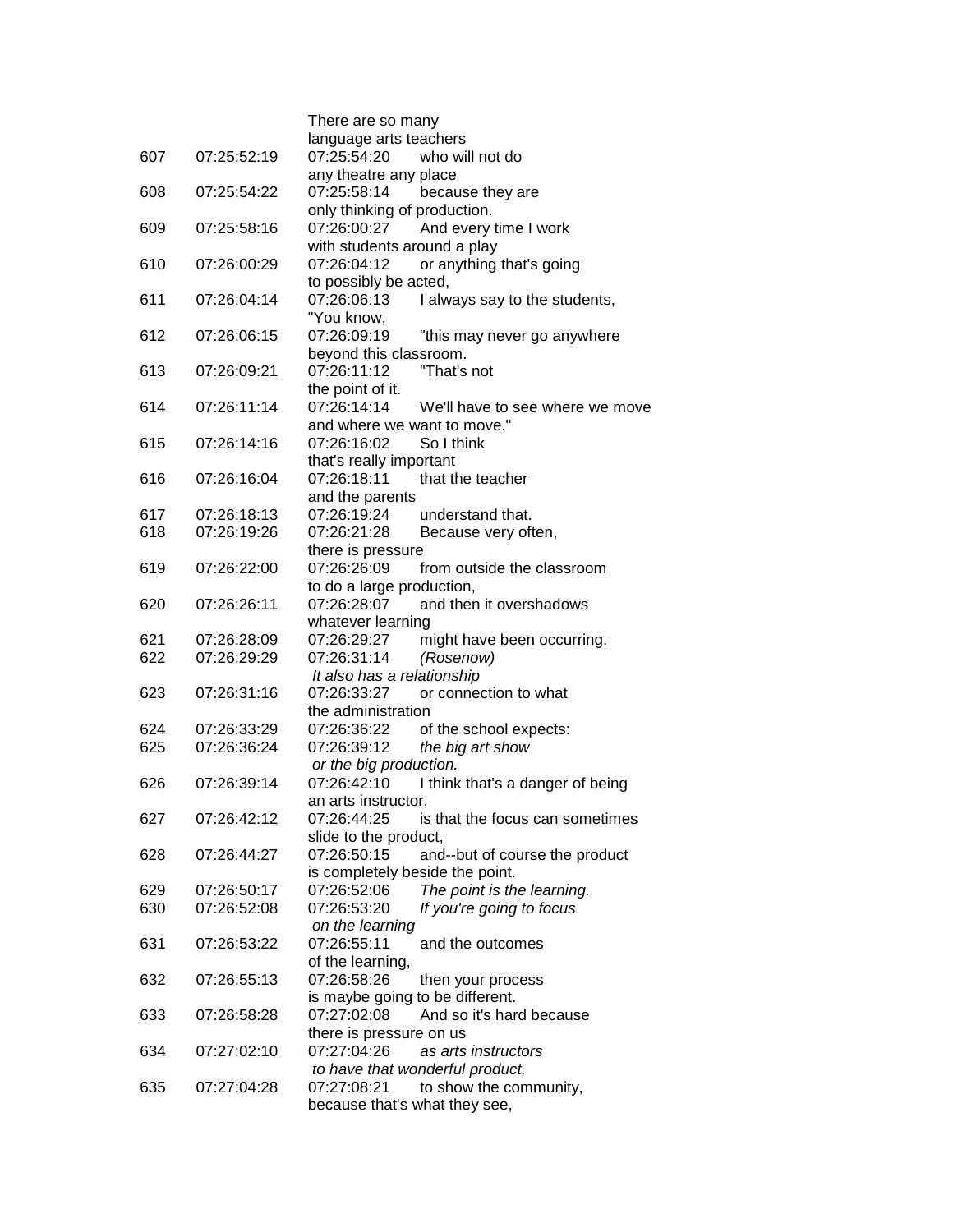| 636 | 07:27:08:23 | 07:27:10:06                     | that's what they are             |
|-----|-------------|---------------------------------|----------------------------------|
|     |             | assessing.                      |                                  |
| 637 | 07:27:10:08 | 07:27:13:01                     | But that's not                   |
|     |             | what I'm assessing.             |                                  |
| 638 | 07:27:13:03 | 07:27:14:28                     | I'm assessing the learning.      |
| 639 | 07:27:25:03 | 07:27:28:17                     | Next, we are going to return     |
|     |             | to Rick's classroom.            |                                  |
| 640 | 07:27:28:19 | 07:27:30:12                     | His students have analyzed       |
|     |             | artifacts                       |                                  |
| 641 | 07:27:30:14 | 07:27:33:10                     | created by another group         |
|     |             | of sixth graders.               |                                  |
| 642 | 07:27:33:12 | 07:27:35:28                     | Their assignment is to create    |
|     |             | a museum exhibit                |                                  |
| 643 | 07:27:36:00 | 07:27:38:00                     | displaying the artifacts.        |
|     | 07:27:38:02 |                                 |                                  |
| 644 |             | 07:27:41:12                     | This assignment is an example    |
|     |             | of a performance task           |                                  |
| 645 | 07:27:41:14 | 07:27:44:19                     | where students take on roles     |
|     |             | from the professional world.    |                                  |
| 646 | 07:27:44:21 | 07:27:48:25                     | Here, the role they take on      |
|     |             | is that of a museum curator.    |                                  |
| 647 | 07:27:48:27 | 07:27:51:19                     | As you watch, consider           |
|     |             | how this task                   |                                  |
| 648 | 07:27:51:21 | 07:27:53:09                     | draws on knowledge and skills    |
| 649 | 07:27:53:11 | 07:27:56:01                     | acquired throughout              |
|     |             | the civilizations unit.         |                                  |
| 650 | 07:28:05:28 | 07:28:08:02                     | I see you guys are laying out    |
|     |             | your display here.              |                                  |
| 651 | 07:28:08:04 | 07:28:10:18                     | Why don't you tell me            |
|     |             |                                 | about some of the design choices |
| 652 | 07:28:10:20 | 07:28:11:29                     | that you're making.              |
|     |             |                                 |                                  |
| 653 | 07:28:12:01 | 07:28:14:22                     | We're making our museum          |
|     |             | like the--                      |                                  |
| 654 | 07:28:14:24 | 07:28:16:14                     | I don't know                     |
|     |             | how to phrase it--              |                                  |
| 655 | 07:28:16:16 | 07:28:19:11                     | the museum display,              |
|     |             | exhibit.                        |                                  |
| 656 | 07:28:19:13 | 07:28:22:10                     | And we really want to it be      |
|     |             | flashy so it catches your eye.  |                                  |
| 657 | 07:28:22:12 | 07:28:24:16                     | Like, you can be walking down    |
|     |             | the hall and be, like,          |                                  |
| 658 | 07:28:24:18 | 07:28:25:19                     | "Whoa, it's an exhibit."         |
| 659 | 07:28:25:21 | 07:28:27:04                     | That's what                      |
|     |             | I'm looking for.                |                                  |
| 660 | 07:28:27:06 | 07:28:28:19                     | The artifacts                    |
|     |             | we are working with             |                                  |
| 661 | 07:28:28:21 | 07:28:31:22                     | come from the island culture     |
|     |             |                                 |                                  |
|     |             | of Ga Amay.                     |                                  |
| 662 | 07:28:31:24 | 07:28:33:12                     | From their maps,                 |
| 663 | 07:28:33:14 | 07:28:35:26                     | we can't exactly tell their      |
|     |             | specific location in the ocean. |                                  |
| 664 | 07:28:35:28 | 07:28:38:21                     | But we are exploring that        |
|     |             | at the moment.                  |                                  |
| 665 | 07:28:38:23 | 07:28:41:00                     | So what are you playing          |
|     |             | around with right now?          |                                  |
| 666 | 07:28:41:02 | 07:28:43:27                     | Because this is the first thing  |
|     |             |                                 | you see, we wanted to put, like, |
|     |             |                                 |                                  |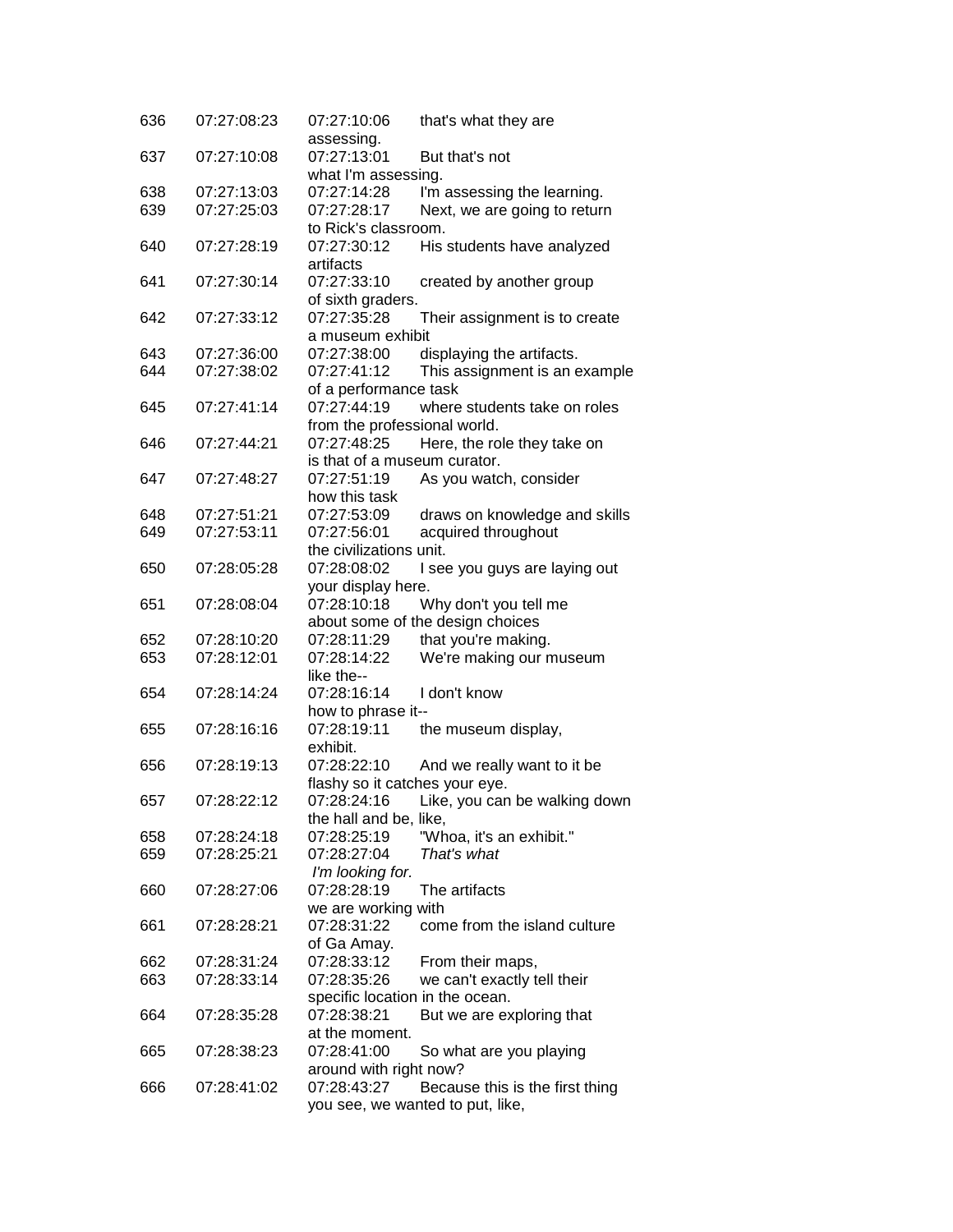| 667 | 07:28:43:29 | 07:28:47:08<br>some of the more really         |
|-----|-------------|------------------------------------------------|
|     |             | impressive artifacts,                          |
| 668 | 07:28:47:10 | 07:28:48:21<br>like these two.                 |
| 669 | 07:28:48:23 | 07:28:50:23<br>Because these two also          |
|     |             | sort of match, like, the--                     |
| 670 | 07:28:50:25 | 07:28:54:09<br>they're both currency,          |
|     |             | we think.                                      |
| 671 | 07:28:54:11 | 07:28:57:12<br>And then, like, over here,      |
|     |             | because we've got, like,                       |
| 672 | 07:28:57:14 | 07:28:59:24<br>a little white theme,           |
|     |             | white and blue theme going,                    |
| 673 | 07:28:59:26 | 07:29:03:08<br>it's, like, the pearls          |
|     |             | and the blue necklace                          |
| 674 | 07:29:03:10 | 07:29:05:04<br>and that goes with that.        |
| 675 | 07:29:05:06 | 07:29:09:12<br>So you're looking at,           |
|     |             | like, color themes.                            |
| 676 | 07:29:09:14 | 07:29:11:07<br>I notice you have these         |
|     |             | batik artifacts.                               |
| 677 | 07:29:11:09 | 07:29:13:13<br>I think those                   |
|     |             | would be--                                     |
| 678 | 07:29:13:15 | 07:29:15:19<br>I understand what you're doing  |
|     |             | with the color scheme here,                    |
| 679 | 07:29:15:21 | and I like that<br>07:29:17:04                 |
|     |             | quite a bit,                                   |
| 680 | 07:29:17:06 | 07:29:19:00<br>but I'm also wondering          |
|     |             | if you might want                              |
| 681 | 07:29:19:02 | 07:29:21:07<br>to group like objects together. |
| 682 | 07:29:21:09 | 07:29:23:21<br>(Wright)                        |
|     |             | You know, I see some                           |
|     |             | of the same kind of motifs                     |
| 683 | 07:29:23:23 | 07:29:26:05<br>on the pot as I see             |
|     |             | in your flag.                                  |
| 684 | 07:29:26:07 | 07:29:29:05<br>That might be a great           |
|     |             | opportunity to show, you know,                 |
|     | 07:29:29:07 | 07:29:31:23<br>that there were motifs          |
| 685 |             | in this culture.                               |
| 686 | 07:29:31:25 | 07:29:34:10                                    |
|     |             | And what better way                            |
|     |             | to show that                                   |
| 687 | 07:29:34:12 | 07:29:36:06<br>than to juxtapose               |
|     |             | two different objects                          |
| 688 | 07:29:36:08 | 07:29:38:14<br>so that people can see          |
|     |             | the same things that you saw                   |
| 689 | 07:29:38:16 | 07:29:40:24<br>and maybe come to some          |
|     |             | of the same conclusions that,                  |
| 690 | 07:29:40:26 | 07:29:42:04<br>"Hey, look,                     |
| 691 | 07:29:42:06 | "there's this<br>07:29:43:19                   |
|     |             | pattern going here.                            |
| 692 | 07:29:43:21 | 07:29:45:18<br>"We've got the spiral,          |
|     |             | the spiral, the spiral                         |
| 693 | 07:29:45:20 | 07:29:47:08<br>in different areas."            |
| 694 | 07:29:47:10 | 07:29:50:22<br>I think you also had it in that |
|     |             | clay pot over there, right?                    |
| 695 | 07:29:50:24 | (Hoffman-Dachelet)<br>07:29:53:15              |
|     |             | On the one hand,                               |
|     |             | you want the unity--                           |
| 696 | 07:29:53:17 | the flags going together,<br>07:29:57:12       |
|     |             |                                                |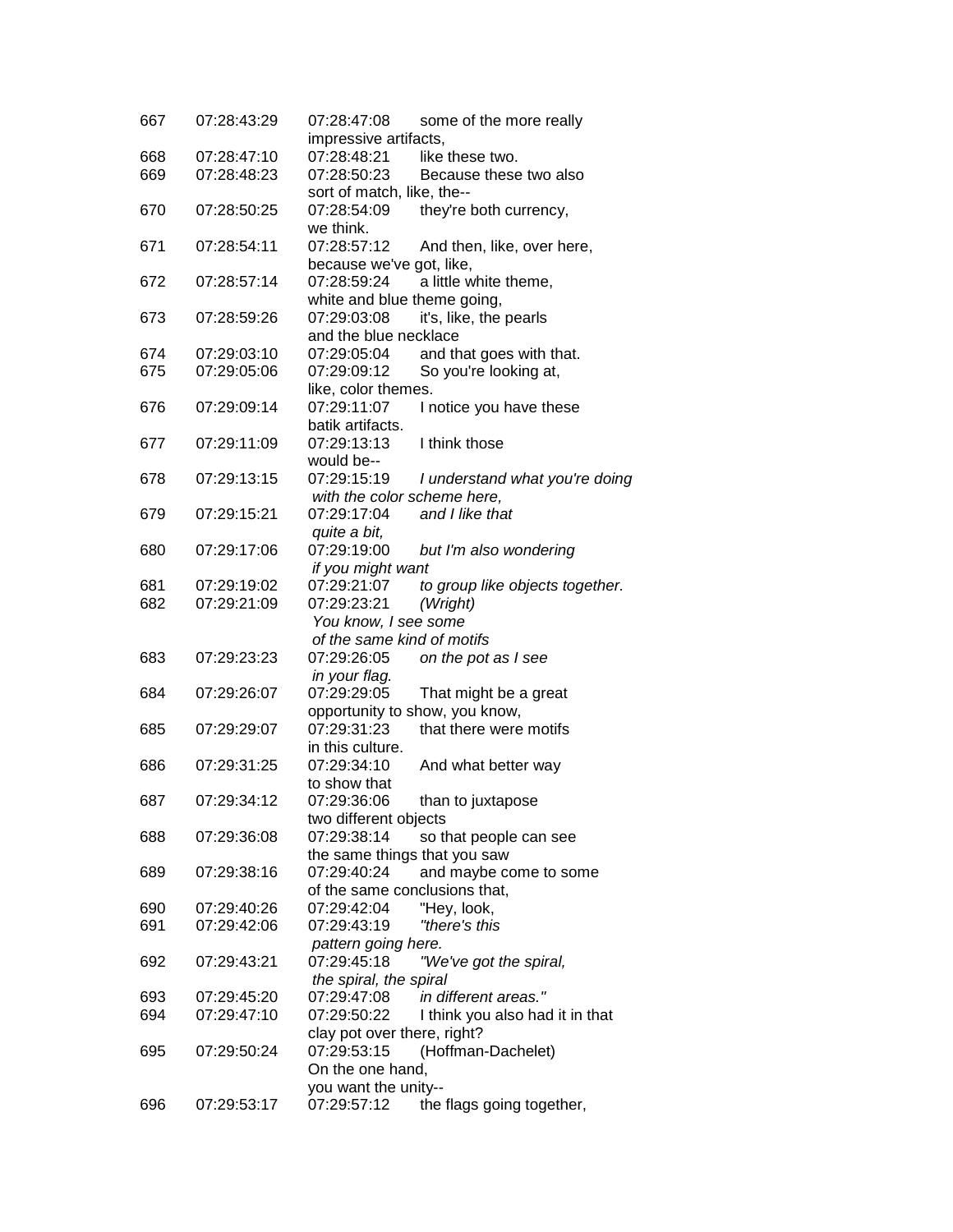| 697 | 07:29:57:14 | and also the spiral on the pot<br>going with the spiral<br>07:29:59:19 |
|-----|-------------|------------------------------------------------------------------------|
|     |             | on the flags--                                                         |
| 698 | 07:29:59:21 | 07:30:02:27<br>but then, how do you balance                            |
|     |             | that with variety?                                                     |
| 699 | 07:30:02:29 | 07:30:04:18<br>What can you do                                         |
|     |             | to break things up?                                                    |
| 700 | 07:30:04:20 | 07:30:06:23<br>So those are the principles                             |
|     |             | that we're talking about                                               |
| 701 | 07:30:06:25 | 07:30:08:15<br>all the time, right--                                   |
| 702 | 07:30:08:17 | 07:30:10:28<br>that balance point                                      |
|     |             | between making it go together                                          |
| 703 | 07:30:11:00 | and yet not having it<br>07:30:12:21                                   |
|     |             | be boring.                                                             |
| 704 | 07:30:12:23 | 07:30:14:12<br>I think you guys                                        |
|     |             | have come a long way,                                                  |
| 705 | 07:30:14:14 | 07:30:16:29<br>and you've got some                                     |
|     |             | fantastic ideas here.                                                  |
| 706 | 07:30:17:01 | 07:30:19:12<br>You've also got some really                             |
|     |             | nice stuff to work with.                                               |
| 707 | 07:30:19:14 | 07:30:22:12<br>So I'm going to let you                                 |
|     |             | continue to discuss this                                               |
| 708 | 07:30:22:14 | 07:30:24:22<br>and throw around                                        |
|     |             | some more ideas                                                        |
| 709 | 07:30:24:24 | 07:30:26:11<br>and figure out                                          |
|     |             | what you want to do.                                                   |
| 710 | 07:30:26:13 | 07:30:29:05<br>Write it up on paper,                                   |
|     |             | and then I'll approve it,                                              |
| 711 | 07:30:29:07 | 07:30:30:14<br>and then you can go ahead.                              |
| 712 | 07:30:30:16 | You know what<br>07:30:32:08                                           |
|     |             | we could do.                                                           |
| 713 | 07:30:32:10 | 07:30:34:06<br>Instead of making, like,                                |
| 714 | 07:30:34:08 | a big, long shelf,<br>07:30:35:21                                      |
| 715 | 07:30:35:23 | we could put this here<br>07:30:37:18<br>and then just put             |
|     |             | some small shelf right here                                            |
| 716 | 07:30:37:20 | 07:30:39:26<br>to put that green pot on.                               |
| 717 | 07:30:39:28 | In the time between<br>07:30:42:15                                     |
|     |             | the conquest activity                                                  |
| 718 | 07:30:42:17 | 07:30:45:11<br>and putting                                             |
|     |             | these exhibits together,                                               |
| 719 | 07:30:45:13 | 07:30:51:10<br>the kids have developed a much                          |
|     |             | better sense of really what,                                           |
| 720 | 07:30:51:12 | 07:30:54:01<br>you know,                                               |
|     |             | what kind of influences do play                                        |
| 721 | 07:30:54:03 | 07:30:56:24<br>on each and every one of us                             |
|     |             | as part of a culture.                                                  |
| 722 | 07:30:56:26 | 07:30:59:27<br>I suppose                                               |
|     |             | it's had to make me think                                              |
| 723 | 07:30:59:29 | 07:31:02:29<br>kind of outside                                         |
|     |             | of the box.                                                            |
| 724 | 07:31:03:01 | 07:31:09:00<br>I had to think--had to stretch                          |
|     |             | my brain in unusual ways.                                              |
| 725 | 07:31:09:23 | 07:31:11:21<br>[laughs]                                                |
| 726 | 07:31:11:23 | 07:31:15:14<br>(Percival)                                              |
|     |             | I really like how you,                                                 |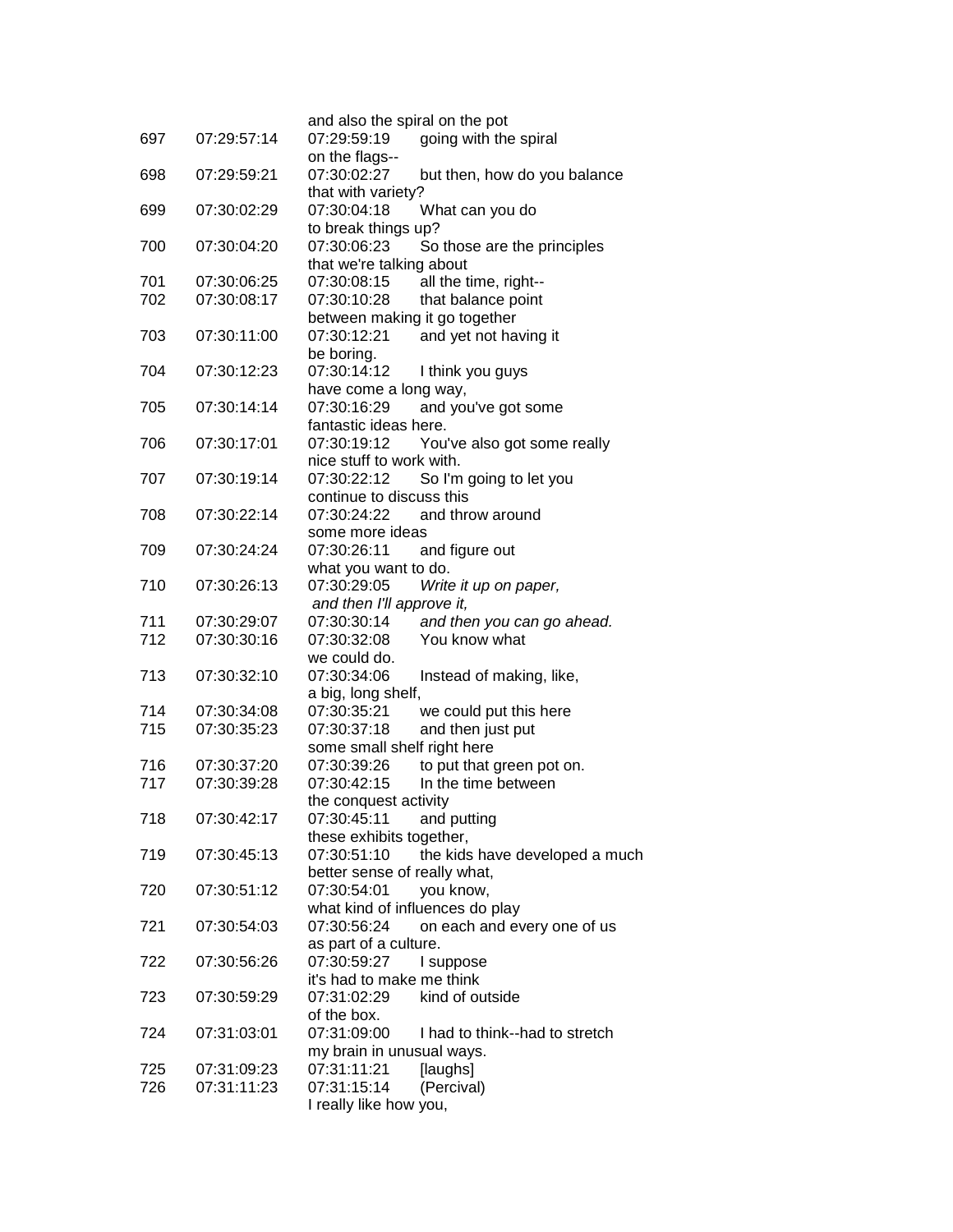|     |             | both Rick and Rachel,       |                                 |
|-----|-------------|-----------------------------|---------------------------------|
| 727 | 07:31:15:16 | 07:31:17:07                 | set up guidelines               |
| 728 | 07:31:17:09 | 07:31:20:24                 | in a way of what they should be |
|     |             | thinking in terms of        |                                 |
| 729 | 07:31:20:26 | 07:31:22:16                 | as they were positioning        |
|     |             | the items.                  |                                 |
| 730 | 07:31:22:18 | 07:31:24:19                 | For instance,                   |
|     |             | not just by color--         |                                 |
| 731 | 07:31:24:21 | 07:31:27:05                 | to really think                 |
|     |             | out of the box              |                                 |
| 732 | 07:31:27:07 | 07:31:29:15                 | and to have reasons connected,  |
|     |             | you know,                   |                                 |
| 733 | 07:31:29:17 | 07:31:31:23                 | with the study that they'd done |
| 734 | 07:31:31:25 | 07:31:34:02                 | of how they were grouping       |
|     |             | the artifacts together,     |                                 |
| 735 | 07:31:34:04 | 07:31:37:13                 | why were they putting           |
|     |             | one item next to the other. |                                 |
| 736 | 07:31:37:15 | 07:31:40:12                 | Was it the motif that was       |
|     |             | joining them, for example?  |                                 |
| 737 | 07:31:40:14 | 07:31:43:03                 | And so it made it very clear    |
|     |             | to them                     |                                 |
| 738 | 07:31:43:05 | 07:31:44:19                 | what you were expecting them    |
| 739 | 07:31:44:21 | 07:31:46:15                 | to be going through             |
|     |             | in the process,             |                                 |
| 740 | 07:31:46:17 | 07:31:48:26                 | but then you also ask           |
|     |             | for the plan                |                                 |
| 741 | 07:31:48:28 | 07:31:50:07                 | to be submitted                 |
|     |             | ahead of time.              |                                 |
| 742 | 07:31:50:09 | 07:31:51:16                 | So you could go back,           |
| 743 | 07:31:51:18 | 07:31:53:28                 | and before it became            |
|     |             | a summative assessment,     |                                 |
| 744 | 07:31:54:00 | 07:31:57:11                 | you could continue asking       |
|     |             | those "why" questions       |                                 |
| 745 | 07:31:57:13 | 07:32:00:23                 | and prompting them to ask       |
|     |             | more "why" questions.       |                                 |
| 746 | 07:32:00:25 | 07:32:03:02                 | So revisiting                   |
|     |             | the instruction             |                                 |
| 747 | 07:32:03:04 | 07:32:04:17                 | that was previously             |
|     |             | given                       |                                 |
| 748 | 07:32:04:19 | 07:32:07:27                 | about the visual art elements   |
|     |             | actually enabled them       |                                 |
| 749 | 07:32:07:29 | 07:32:10:07                 | to be more successful           |
|     |             | and using those elements.   |                                 |
| 750 | 07:32:10:09 | 07:32:12:28                 | So they may have had some       |
|     |             | understanding,              |                                 |
| 751 | 07:32:13:00 | 07:32:16:03                 | but asking them to recall,      |
|     |             |                             | "Remember, these are the things |
| 752 | 07:32:16:05 | 07:32:17:23                 | "that we talked about.          |
| 753 | 07:32:17:25 | 07:32:20:13                 | How do you apply those things   |
|     |             | at this point in time?"     |                                 |
| 754 | 07:32:20:15 | 07:32:22:01                 | So there is a knowledge base    |
|     |             | there.                      |                                 |
| 755 | 07:32:22:03 | 07:32:25:08                 | One of the higher levels        |
|     |             | of assessment               |                                 |
| 756 | 07:32:25:10 | 07:32:29:01                 | is to be able to actually       |
|     |             | transmit the knowledge      |                                 |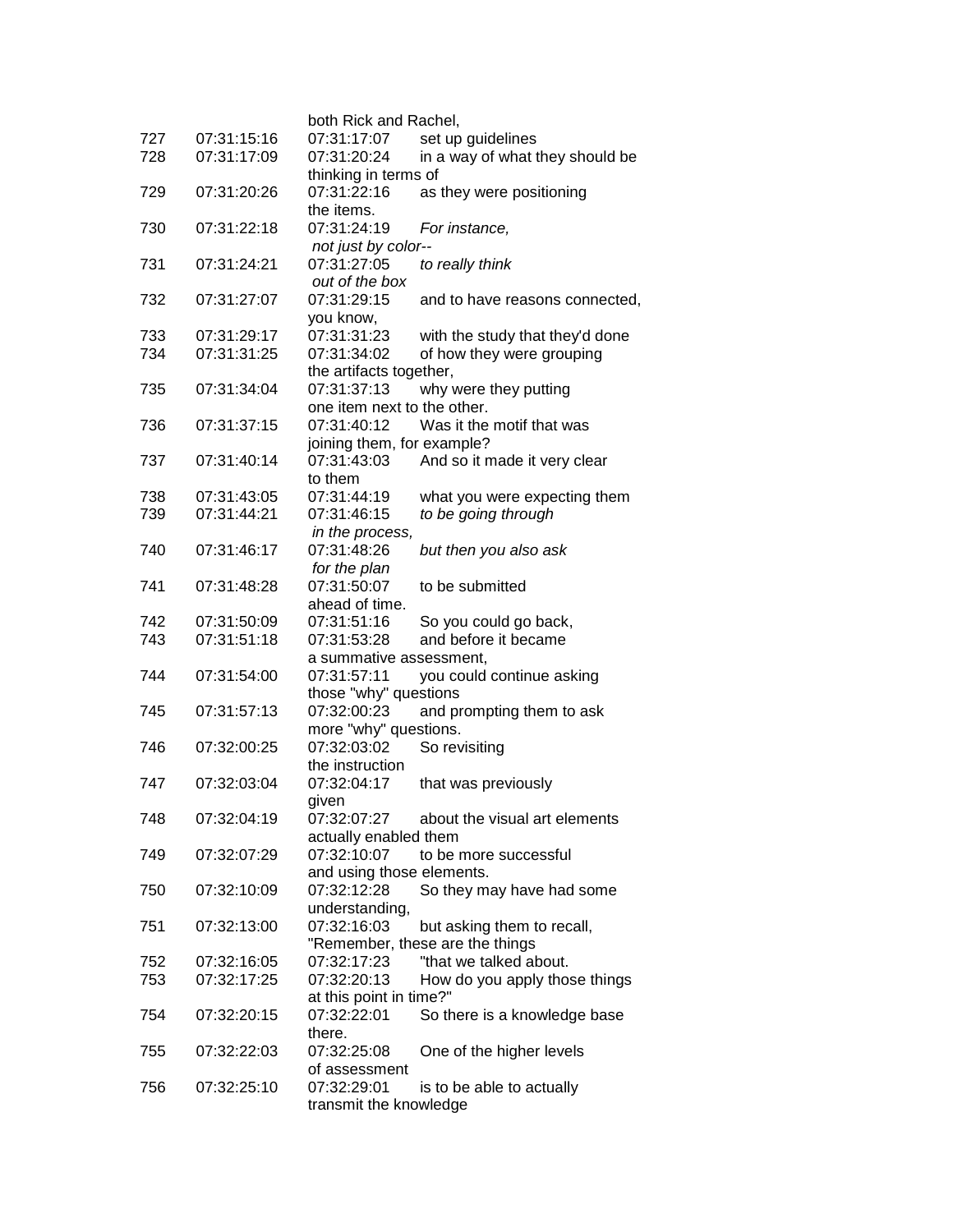| 757 | 07:32:29:03 | 07:32:31:08<br>from one person to another,    |
|-----|-------------|-----------------------------------------------|
|     |             | and in this case,                             |
| 758 | 07:32:31:10 | 07:32:34:03<br>it's through the means         |
|     |             | of the exhibit.                               |
| 759 | 07:32:34:05 | 07:32:37:06<br>There is a parallel here       |
| 760 | 07:32:37:08 | with the dance section<br>07:32:40:04         |
|     |             | that we saw                                   |
| 761 | 07:32:40:06 | 07:32:43:01<br>where the students are         |
|     |             |                                               |
|     |             | supporting the younger students               |
| 762 | 07:32:43:03 | 07:32:44:25<br>and they're acting             |
|     |             | as teacher.                                   |
| 763 | 07:32:44:27 | 07:32:48:14<br>I see the role of the exhibit  |
|     |             | as teaching                                   |
| 764 | 07:32:48:16 | 07:32:49:25<br>an audience,                   |
| 765 | 07:32:49:27 | 07:32:52:09<br>and they're creating a vehicle |
|     |             | for teaching.                                 |
| 766 | 07:32:52:11 | 07:32:55:19<br>But what other                 |
|     |             | knowledge base exists                         |
|     |             | 07:32:59:17                                   |
| 767 | 07:32:55:21 | in the expression                             |
|     |             | of the exhibit?                               |
| 768 | 07:32:59:19 | 07:33:01:07<br>Well, the elements             |
|     |             | cross-culture,                                |
| 769 | 07:33:01:09 | 07:33:02:29<br>the cultural universals.       |
| 770 | 07:33:03:01 | 07:33:05:08<br>Because they were having       |
|     |             | to think about, you know,                     |
| 771 | 07:33:05:10 | 07:33:08:11<br>"How am I going to communicate |
|     |             | about the economics                           |
| 772 | 07:33:08:13 | 07:33:11:24<br>"or about the arts             |
|     |             |                                               |
|     |             | or the spirituality,                          |
| 773 | 07:33:11:26 | 07:33:13:19<br>"I think, the religion         |
| 774 | 07:33:13:21 | "that they had?<br>07:33:15:03                |
| 775 | 07:33:15:05 | "How was I going to get these<br>07:33:16:22  |
|     |             | across to the people                          |
| 776 | 07:33:16:24 | 07:33:19:23<br>who were coming by             |
|     |             | this display?"                                |
| 777 | 07:33:19:25 | 07:33:22:07<br>It's almost like using         |
|     |             | symbolic language again.                      |
| 778 | 07:33:22:09 | 07:33:27:09<br>Because each piece is a symbol |
|     |             |                                               |
|     |             | representing a function                       |
| 779 | 07:33:27:11 | 07:33:29:26<br>of the universals.             |
| 780 | 07:33:29:28 | 07:33:33:26<br>And it would seem to me        |
|     |             | that that's a leap                            |
| 781 | 07:33:33:28 | 07:33:35:07<br>into transformation,           |
| 782 | 07:33:35:09 | 07:33:36:14<br>and, you know,                 |
|     |             | you have done your analysis,                  |
| 783 | 07:33:36:16 | 07:33:38:02<br>and now you're going           |
| 784 | 07:33:38:04 | 07:33:41:15<br>to really superimpose this at  |
|     |             | a higher level of understanding.              |
| 785 | 07:33:41:17 | 07:33:44:07                                   |
|     |             | (Hoffman-Dachelet)                            |
|     |             | Well, we don't just want them                 |
|     |             | to know                                       |
| 786 | 07:33:44:09 | 07:33:47:07<br>what the cultural              |
|     |             | universals are;                               |
| 787 | 07:33:47:09 | 07:33:50:01<br>we want them to know           |
|     |             | why that's important,                         |
| 788 | 07:33:50:03 | 07:33:51:21<br>and we want them to know       |
|     |             |                                               |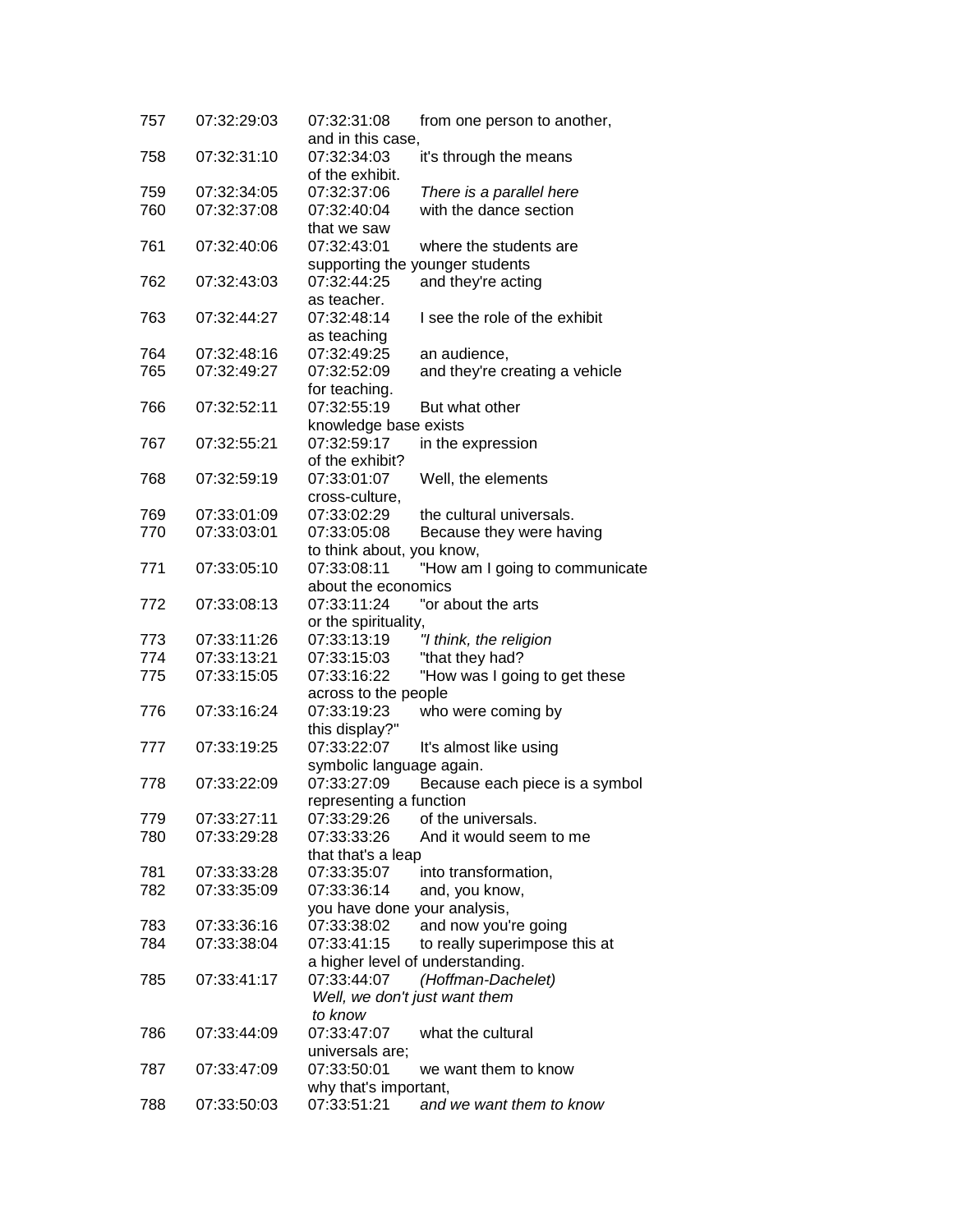|     |             | how to use them               |                                 |
|-----|-------------|-------------------------------|---------------------------------|
| 789 | 07:33:51:23 | 07:33:54:14                   | to find things out              |
|     |             | about art,                    |                                 |
| 790 | 07:33:54:16 | 07:33:58:28                   | and if our assessment           |
|     |             | only focused                  |                                 |
| 791 | 07:33:59:00 | 07:34:02:06                   | on what are                     |
|     |             | the cultural universals,      |                                 |
| 792 | 07:34:02:08 | 07:34:04:12                   | then we wouldn't be getting     |
|     |             | at those other things         |                                 |
| 793 | 07:34:04:14 | 07:34:06:02                   | that we want them to learn,     |
|     |             | and so we--                   |                                 |
| 794 | 07:34:06:04 | 07:34:08:01                   | they have to do those things;   |
| 795 | 07:34:08:03 | 07:34:10:22                   | they have to use                |
|     |             | the cultural universals       |                                 |
| 796 | 07:34:10:24 | 07:34:12:06                   | to do something                 |
| 797 | 07:34:12:08 | 07:34:15:09                   | in order to show us             |
|     |             |                               | that they know how to use them. |
| 798 | 07:34:15:11 | 07:34:17:13                   | One of the things that          |
|     |             | I really liked about this,    |                                 |
| 799 | 07:34:17:15 | 07:34:20:06                   | and I think you see it here     |
|     |             | in this clip,                 |                                 |
| 800 | 07:34:20:08 | 07:34:24:00                   | was the switching of roles,     |
|     |             | you know.                     |                                 |
| 801 | 07:34:24:02 | 07:34:26:29                   | Here I was assessing            |
|     |             | not only the, you know,       |                                 |
| 802 | 07:34:27:01 | 07:34:29:06                   | the academic content            |
|     |             | that I was responsible for,   |                                 |
| 803 | 07:34:29:08 | 07:34:31:07                   | but we were talking             |
|     |             | about art content             |                                 |
| 804 | 07:34:31:09 | 07:34:33:27                   | that Rachel has taught          |
| 805 | 07:34:33:29 | the students.<br>07:34:36:01  |                                 |
|     |             | to, you know, to combine      | It was really fun               |
| 806 | 07:34:36:03 | 07:34:37:26                   | those two different             |
|     |             | disciplines                   |                                 |
| 807 | 07:34:37:28 | 07:34:40:17                   | and, you know, have the kids    |
|     |             | make those connections too.   |                                 |
| 808 | 07:34:40:19 | 07:34:42:14                   | Okay, well,                     |
|     |             | how is this stuff             |                                 |
| 809 | 07:34:42:16 | 07:34:44:21                   | that Ms. Hoffman-Dachelet       |
|     |             | is teaching us in art class   |                                 |
| 810 | 07:34:44:23 | 07:34:46:10                   | connected to the study          |
|     |             | of culture,                   |                                 |
| 811 | 07:34:46:12 | 07:34:48:04                   | and how can we put them         |
|     |             | together                      |                                 |
| 812 | 07:34:48:06 | 07:34:50:23                   | to make a really dynamic        |
|     |             | display?                      |                                 |
| 813 | 07:34:50:25 | 07:34:55:09                   | (Grady-Smith)                   |
|     |             | And all of that was so fluid  |                                 |
|     |             | that when you're watching it, |                                 |
| 814 | 07:34:55:11 | 07:34:56:23                   | it doesn't distract you.        |
| 815 | 07:34:56:25 | 07:34:57:29                   | It doesn't make you think,      |
| 816 | 07:34:58:01 | 07:35:00:05                   | "Oh, look,                      |
|     |             | he's speaking art-ese,        |                                 |
| 817 | 07:35:00:07 | 07:35:02:22                   | and she is speaking             |
|     |             | social studies" or whatever.  |                                 |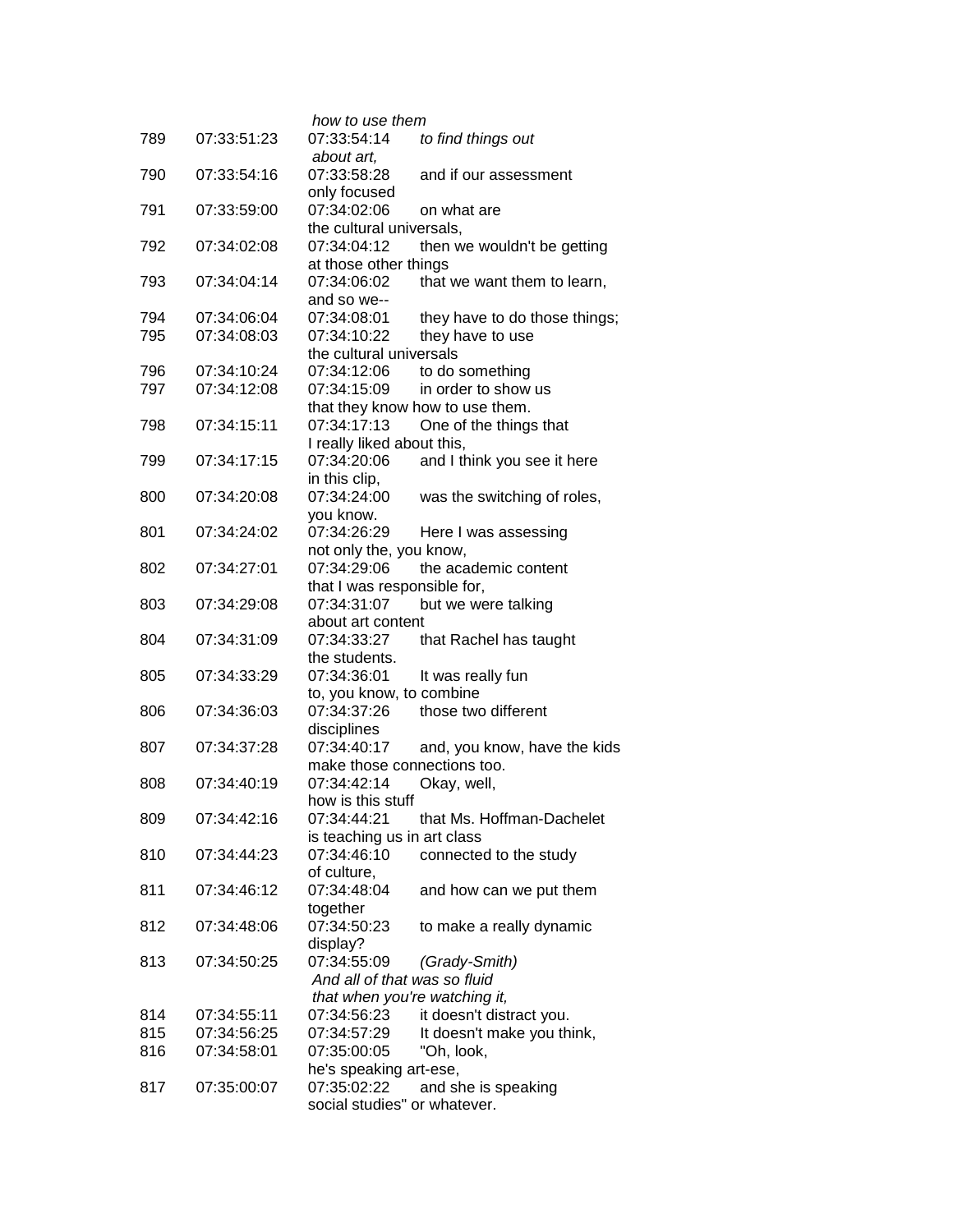| 818 | 07:35:02:24 | 07:35:05:22                     | You're--it's a very smooth,     |
|-----|-------------|---------------------------------|---------------------------------|
|     |             | seamless journey,               |                                 |
| 819 | 07:35:05:24 | 07:35:08:07                     | which is nice.                  |
| 820 | 07:35:08:09 | 07:35:11:12                     | It's hard                       |
|     |             | to have that happen.            |                                 |
| 821 | 07:35:11:14 | 07:35:13:09                     | Can you identify                |
|     |             | specific skills                 |                                 |
| 822 | 07:35:13:11 | 07:35:15:00                     | that the students               |
|     |             | were exhibiting                 |                                 |
| 823 | 07:35:15:02 | 07:35:17:07                     | or could be assessed on?        |
| 824 | 07:35:17:09 | 07:35:18:18                     | (Baxley)                        |
|     |             | Well, just their ability        |                                 |
|     |             | to use principles of design     |                                 |
| 825 | 07:35:18:20 | 07:35:21:14                     | in terms of emphasis,           |
|     |             | contrast, balance.              |                                 |
| 826 | 07:35:21:16 | 07:35:23:09                     | All those things were           |
|     |             | a part of the things            |                                 |
| 827 | 07:35:23:11 | 07:35:24:26                     | you were discussing             |
|     |             | with them.                      |                                 |
| 828 | 07:35:24:28 | 07:35:26:12                     | You know,                       |
|     |             | how are we going to--           |                                 |
| 829 | 07:35:26:14 | 07:35:27:25                     | because since                   |
|     |             | I can't stand there             |                                 |
| 830 | 07:35:27:27 | 07:35:30:04                     | and tell everybody              |
|     |             | what they're supposed           |                                 |
| 831 | 07:35:30:06 | 07:35:31:16                     | to look at,                     |
| 832 | 07:35:31:18 | 07:35:32:16                     | how do I make them              |
|     |             | look at the things              |                                 |
| 833 | 07:35:32:18 | 07:35:33:26                     | that I want them                |
|     |             | to look at,                     |                                 |
| 834 | 07:35:33:28 | 07:35:35:09                     | and how do I get them           |
| 835 | 07:35:35:11 | to follow a flow<br>07:35:41:16 | of information                  |
|     |             | visually?                       |                                 |
| 836 | 07:35:41:18 | 07:35:43:18                     | And what we are not seeing here |
|     |             | in this clip                    |                                 |
| 837 | 07:35:43:20 | 07:35:45:18                     | because of the stage            |
|     |             | in the project                  |                                 |
| 838 | 07:35:45:20 | 07:35:48:16                     | that the kids were at           |
|     |             | at that point                   |                                 |
| 839 | 07:35:48:18 | 07:35:51:08                     | is the whole literary arts      |
|     |             | aspect of it.                   |                                 |
| 840 | 07:35:51:10 | 07:35:54:10                     | Because in addition to the,     |
|     |             |                                 | you know, the design concerns,  |
| 841 | 07:35:54:12 | 07:35:58:19                     | you know, there were also       |
|     |             |                                 | the captions and the catalogues |
| 842 | 07:35:58:21 | 07:36:02:11                     | that they had to make           |
|     |             | for their exhibits.             |                                 |
| 843 | 07:36:02:13 | 07:36:03:28                     | And so there was                |
|     |             | an awful lot of time            |                                 |
| 844 | 07:36:04:00 | 07:36:05:23                     | and consideration               |
|     |             | put into--                      |                                 |
| 845 | 07:36:05:25 | 07:36:07:26                     | "Okay, now that we've come      |
|     |             | to these conclusions            |                                 |
| 846 | 07:36:07:28 | 07:36:09:12                     | "about this culture,            |
| 847 | 07:36:09:14 | 07:36:11:00                     | how do we communicate that      |
|     |             |                                 |                                 |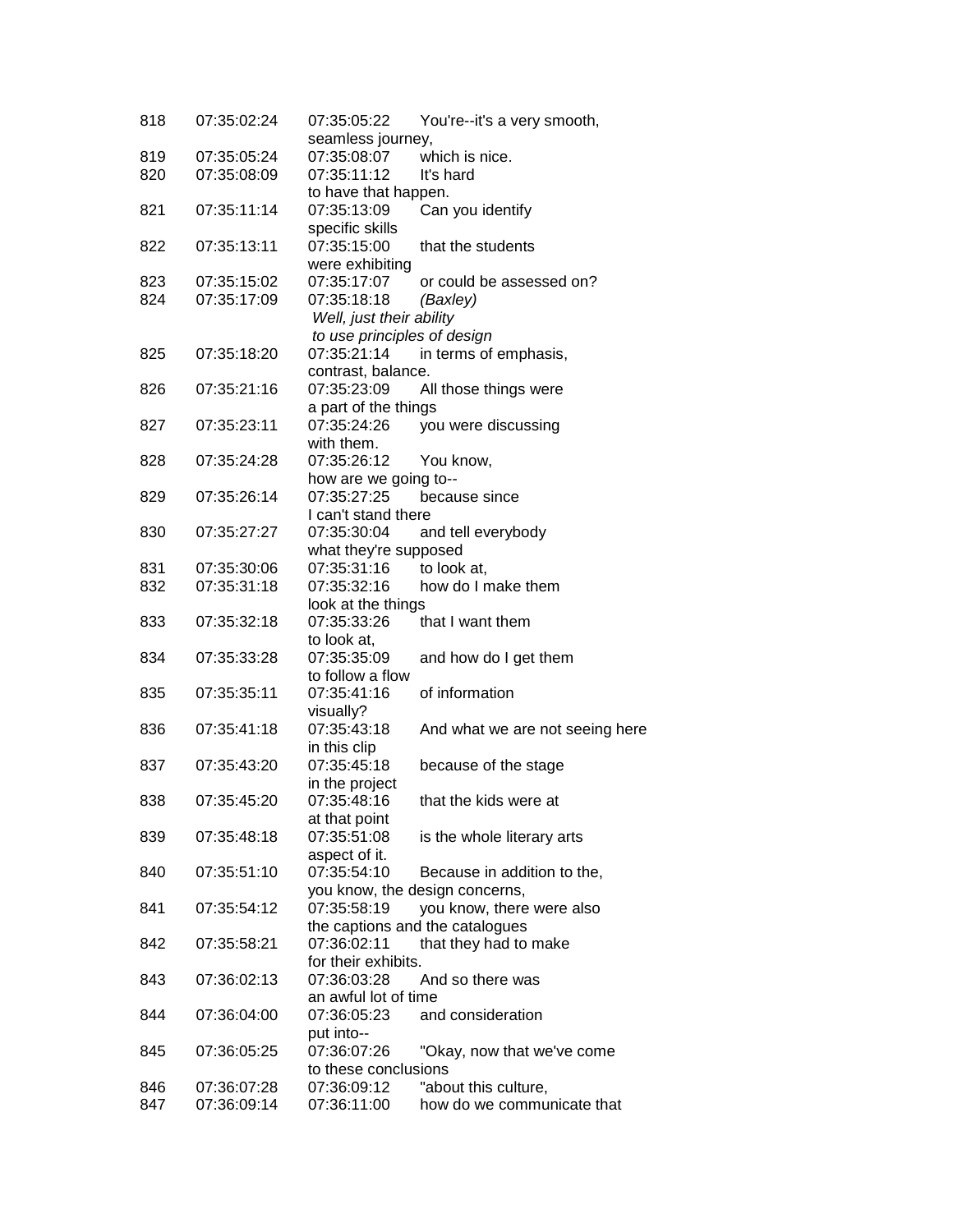|     |             | with our audience?"<br>07:36:12:14        |                                  |
|-----|-------------|-------------------------------------------|----------------------------------|
| 848 | 07:36:11:02 |                                           | We talked earlier                |
|     |             | about the need                            |                                  |
| 849 | 07:36:12:16 | 07:36:14:15                               | for having some kind             |
|     |             | of a criteria<br>07:36:16:29              |                                  |
| 850 | 07:36:14:17 |                                           | if you're going to have          |
| 851 | 07:36:17:01 | an arts event or an arts--<br>07:36:19:25 |                                  |
|     |             | as an assessment tool                     | an arts-based performance task   |
| 852 | 07:36:19:27 | 07:36:22:12                               | for something the kids have been |
|     |             | doing in another class.                   |                                  |
| 853 | 07:36:22:14 | 07:36:25:10                               | We really believe that if you're |
|     |             | going to design a rubric,                 |                                  |
| 854 | 07:36:25:12 | 07:36:29:10                               | you ought to have an idea        |
|     |             | of what you want to see,                  |                                  |
| 855 | 07:36:29:12 | 07:36:33:01                               | but it should be--have student   |
|     |             | input built into it.                      |                                  |
| 856 | 07:36:33:03 | 07:36:38:02                               | So we usually try not to do      |
|     |             | more than five to six areas               |                                  |
| 857 | 07:36:38:04 | 07:36:40:00                               | within a rubric.                 |
| 858 | 07:36:40:02 | 07:36:43:01                               | We found that that's             |
|     |             | what is most easy to handle.              |                                  |
| 859 | 07:36:43:03 | 07:36:46:28                               | And we like to see               |
|     |             | the student                               |                                  |
| 860 | 07:36:47:00 | 07:36:50:17                               | develop it prior to the--        |
|     |             | even the beginning                        |                                  |
| 861 | 07:36:50:19 | 07:36:56:05                               | of the lesson                    |
|     |             | so that they go in                        |                                  |
| 862 | 07:36:56:07 | 07:36:57:18                               | knowing what the expectation--   |
| 863 | 07:36:57:20 | 07:36:59:00                               | Is going to be.                  |
| 864 | 07:36:59:02 | 07:37:01:08                               | Yeah, and that's made            |
|     |             | a big difference                          |                                  |
| 865 | 07:37:01:10 | 07:37:02:27                               | in student responsibility        |
| 866 | 07:37:02:29 | 07:37:05:21                               | because they can't say,          |
|     |             | "Well, nobody ever told me."              |                                  |
| 867 | 07:37:05:23 | 07:37:07:17                               | You know, because                |
|     |             | it's right there.                         |                                  |
| 868 | 07:37:07:19 | 07:37:11:17                               | Why is the exhibiting            |
|     |             | of the artifacts                          |                                  |
| 869 | 07:37:11:19 | 07:37:14:18                               | a meaningful                     |
|     |             | or effective way                          |                                  |
| 870 | 07:37:14:20 | 07:37:16:28                               | of assessing student             |
|     |             | understanding at this point?              |                                  |
| 871 | 07:37:17:00 | 07:37:19:10                               | (Grady-Smith)                    |
|     |             | It's very cumulative.                     |                                  |
| 872 | 07:37:19:12 | 07:37:20:21                               | It goes through                  |
|     |             | the time line                             |                                  |
| 873 | 07:37:20:23 | 07:37:22:29                               | of learning,                     |
|     |             | more or less,                             |                                  |
| 874 | 07:37:23:01 | 07:37:26:22                               | from their initial contact       |
|     |             | with the universals                       |                                  |
| 875 | 07:37:26:24 | 07:37:29:19                               | and then threads                 |
|     |             | all the way through.                      |                                  |
| 876 | 07:37:29:21 | 07:37:32:01                               | So it ties everything            |
|     |             | together.                                 |                                  |
| 877 | 07:37:32:03 | 07:37:34:18                               | (Hoffman-Dachelet)               |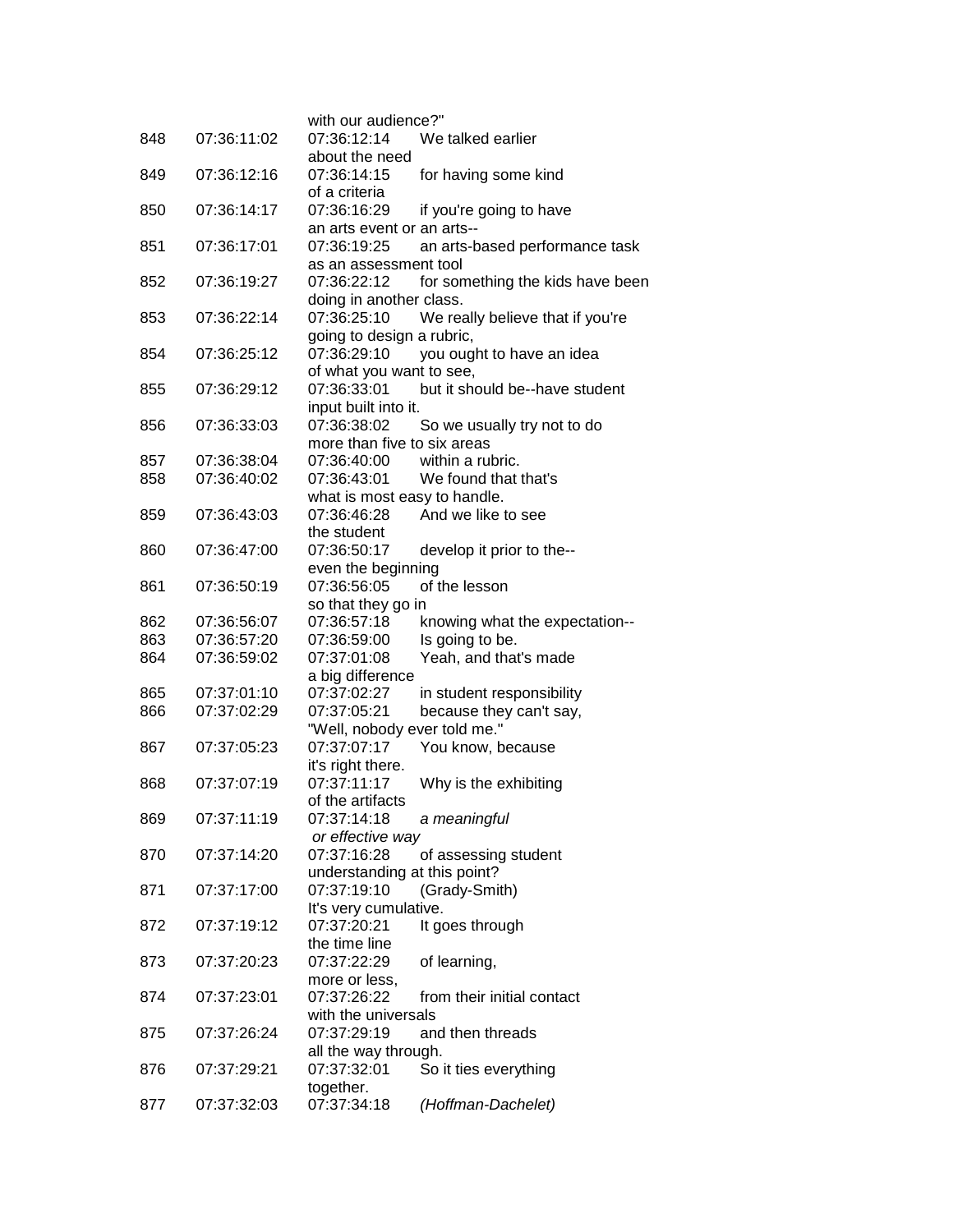| 878 | 07:37:34:20 | And it also creates closure,<br>07:37:36:21 |                                  |
|-----|-------------|---------------------------------------------|----------------------------------|
|     |             | it brings us back full circle               | because it goes--                |
| 879 | 07:37:36:23 | 07:37:39:07                                 | to where I started the year      |
|     |             | in visual arts,                             |                                  |
| 880 | 07:37:39:09 | 07:37:43:18                                 | which was looking at art         |
|     |             | through culture.                            |                                  |
| 881 | 07:37:43:20 | 07:37:47:19                                 | And so it just                   |
|     |             | sort of cycled back around                  |                                  |
| 882 | 07:37:47:21 | 07:37:49:08                                 | but the other way.               |
| 883 | 07:37:49:10 | 07:37:51:00                                 | So that at the very end,         |
|     |             | they're saying,                             |                                  |
| 884 | 07:37:51:02 | 07:37:52:29                                 | "What can we figure out          |
|     |             | about this culture                          |                                  |
| 885 | 07:37:53:01 | 07:37:54:12                                 | through the art?"                |
| 886 | 07:37:54:14 | 07:37:57:05                                 | And so they go                   |
|     |             | through this huge process.                  |                                  |
| 887 | 07:37:57:07 | 07:38:00:05                                 | And in some ways they end up     |
|     |             | back, back where they started.              |                                  |
| 888 | 07:38:00:07 | 07:38:01:27                                 | But now they are doing it.       |
| 889 | 07:38:01:29 | 07:38:04:27                                 | Instead of learning about it,    |
|     |             | now they are doing it.                      |                                  |
| 890 | 07:38:04:29 | 07:38:06:24                                 | And they arrive back             |
|     |             | where they started                          |                                  |
| 891 | 07:38:06:26 | 07:38:09:05                                 | with all                         |
|     |             | of the information                          |                                  |
| 892 | 07:38:09:07 | 07:38:11:18                                 | acquired in the loop.            |
| 893 | 07:38:11:20 | 07:38:12:19                                 | And that's where                 |
|     |             | they display it,                            |                                  |
| 894 | 07:38:12:21 | 07:38:14:20                                 | at our learning festival,        |
| 895 | 07:38:14:22 | 07:38:15:20                                 | at a festival where              |
|     |             | the whole school is gathered                |                                  |
| 896 | 07:38:15:22 | 07:38:16:26                                 | to celebrate                     |
|     |             | the learning                                |                                  |
| 897 | 07:38:16:28 | 07:38:18:18                                 | that's happened                  |
|     |             | throughout the year,                        |                                  |
| 898 | 07:38:18:20 | 07:38:20:14                                 | and so they have                 |
|     |             | these displays up,                          |                                  |
| 899 | 07:38:20:16 | 07:38:22:05                                 | and parents come to see,         |
| 900 | 07:38:22:07 | 07:38:24:23                                 | and they're really honored       |
|     |             |                                             | by the whole learning community. |
| 901 | 07:38:24:25 | 07:38:27:06                                 | (Baxley)                         |
|     |             |                                             | The conversation I would love    |
|     |             | to be a part of                             |                                  |
| 902 | 07:38:27:08 | 07:38:28:22                                 | or at least love to listen in on |
| 903 | 07:38:28:24 | 07:38:30:17                                 | is the conversation              |
|     |             | that would have happened                    |                                  |
| 904 | 07:38:30:19 | 07:38:32:23                                 | between the students             |
|     |             | who were the archeologists                  |                                  |
| 905 | 07:38:32:25 | 07:38:34:04                                 | and the students who'd created   |
|     |             | those artifacts                             |                                  |
| 906 | 07:38:34:06 | 07:38:35:25                                 | after they were                  |
|     |             | exhibited.                                  |                                  |
| 907 | 07:38:35:27 | 07:38:37:10                                 | For the students                 |
|     |             | who'd created them                          |                                  |
| 908 | 07:38:37:12 | 07:38:38:21                                 | to go up and say,                |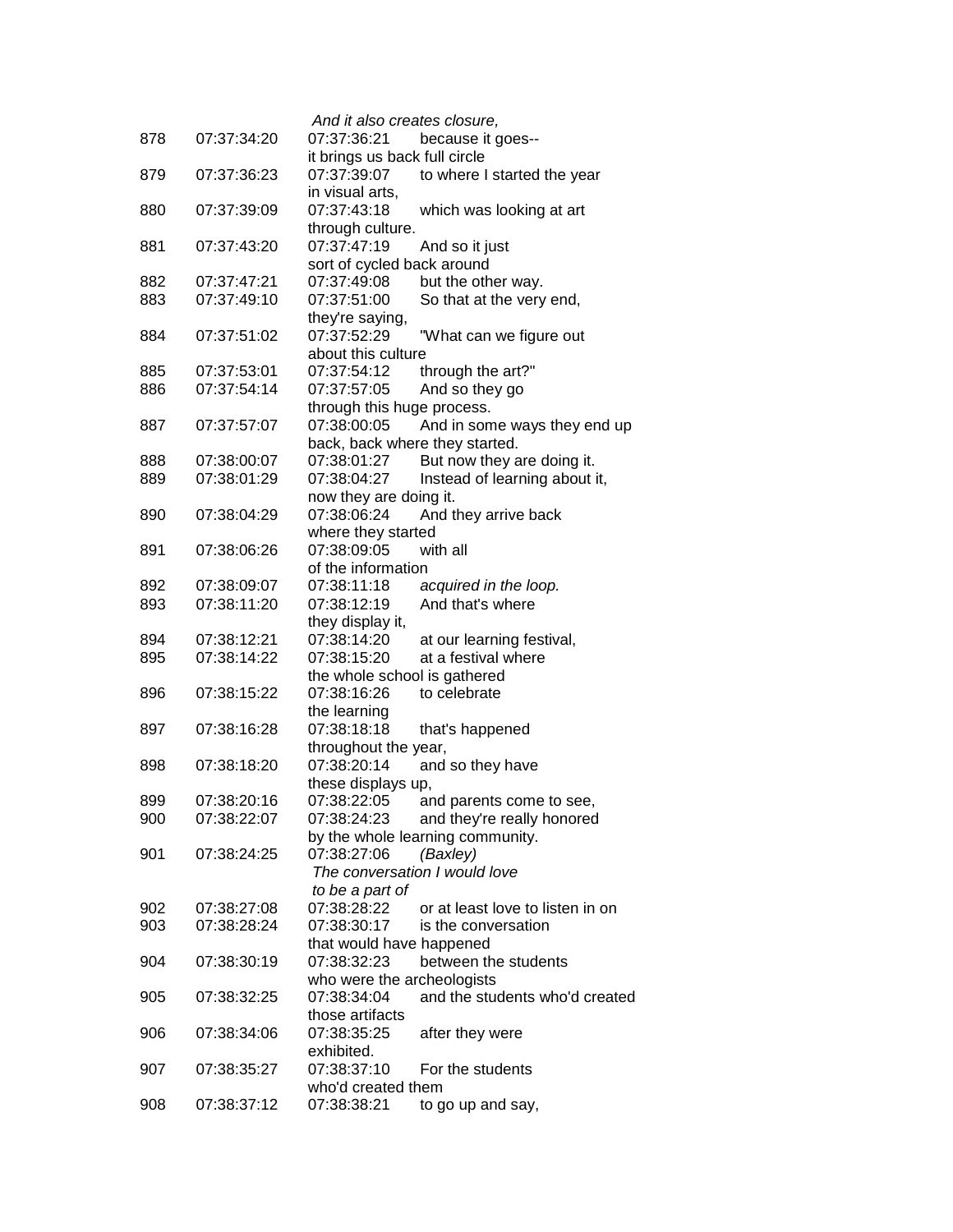| 909 | 07:38:38:23 | "It's not what I meant by that,"<br>07:38:40:00<br>you know,          |
|-----|-------------|-----------------------------------------------------------------------|
|     |             | and then sit down                                                     |
| 910 | 07:38:40:02 | 07:38:42:03<br>and talk about it:                                     |
|     |             | "But you did this."<br>07:38:43:24                                    |
| 911 | 07:38:42:05 | So there is that level<br>of understanding                            |
| 912 | 07:38:43:26 | 07:38:46:09<br>that happens after--                                   |
|     |             | even after the performance task.                                      |
| 913 | 07:38:46:11 | (Hoffman-Dachelet)<br>07:38:48:15                                     |
|     |             | Really allows them to realize                                         |
|     |             | that archeologists                                                    |
| 914 | 07:38:48:17 | 07:38:49:15<br>are not infallible,                                    |
| 915 | 07:38:49:17 | that you can make assumptions,<br>07:38:51:14                         |
| 916 | 07:38:51:16 | and they can be<br>07:38:53:26                                        |
|     |             | completely wrong.                                                     |
| 917 | 07:38:53:28 | 07:38:57:25<br>And that happens in science, and                       |
|     |             | it happens in social studies,                                         |
| 918 | 07:38:57:27 | 07:39:00:02<br>and it happens in all<br>of these areas of learning    |
| 919 | 07:39:00:04 | that it turns out<br>07:39:03:21                                      |
|     |             | that the paradigm shifts.                                             |
| 920 | 07:39:03:23 | (Wright)<br>07:39:04:23                                               |
|     |             | And all of these discussions                                          |
| 921 | 07:39:04:25 | did take place<br>07:39:06:09                                         |
|     |             | between the students.                                                 |
| 922 | 07:39:06:11 | 07:39:09:28<br>I heard many student groups                            |
|     |             | standing around, you know,                                            |
| 923 | 07:39:10:00 | 07:39:11:06<br>talking about the process                              |
| 924 | 07:39:11:08 | 07:39:13:10<br>and how, you know,                                     |
|     |             | reevaluating things                                                   |
| 925 | 07:39:13:12 | 07:39:15:05<br>and talking about how                                  |
| 926 | 07:39:15:07 | 07:39:16:24<br>they would have done things                            |
| 927 | 07:39:16:26 | differently,<br>07:39:18:10<br>so they were already,                  |
|     |             | in their minds, planning.                                             |
| 928 | 07:39:18:12 | 07:39:20:13<br>You know, they'll never do                             |
|     |             | this particular activity again,                                       |
| 929 | 07:39:20:15 | 07:39:22:28<br>but they're planning                                   |
|     |             | for, you know, the next exhibit                                       |
| 930 | 07:39:23:00 | 07:39:25:13<br>or project that they do.                               |
| 931 | 07:39:25:15 | (Schweickert)<br>07:39:27:16                                          |
|     |             | And having                                                            |
|     |             | a culminating event                                                   |
| 932 | 07:39:27:18 | 07:39:30:07<br>such as the display                                    |
|     |             | or the puppetry unit<br>07:39:32:24                                   |
| 933 | 07:39:30:09 | we saw earlier                                                        |
| 934 | 07:39:32:26 | with the Greek mythology<br>07:39:35:00<br>gives the students a focus |
| 935 | 07:39:35:02 | 07:39:37:18<br>so that they're often                                  |
|     |             | not even realizing                                                    |
| 936 | 07:39:37:20 | 07:39:40:28<br>that everything is                                     |
|     |             | coming together in their minds.                                       |
| 937 | 07:39:41:00 | 07:39:42:28<br>It's coming together here                              |
|     |             | in this display                                                       |
| 938 | 07:39:43:00 | 07:39:45:03<br>or this performance.                                   |
|     |             |                                                                       |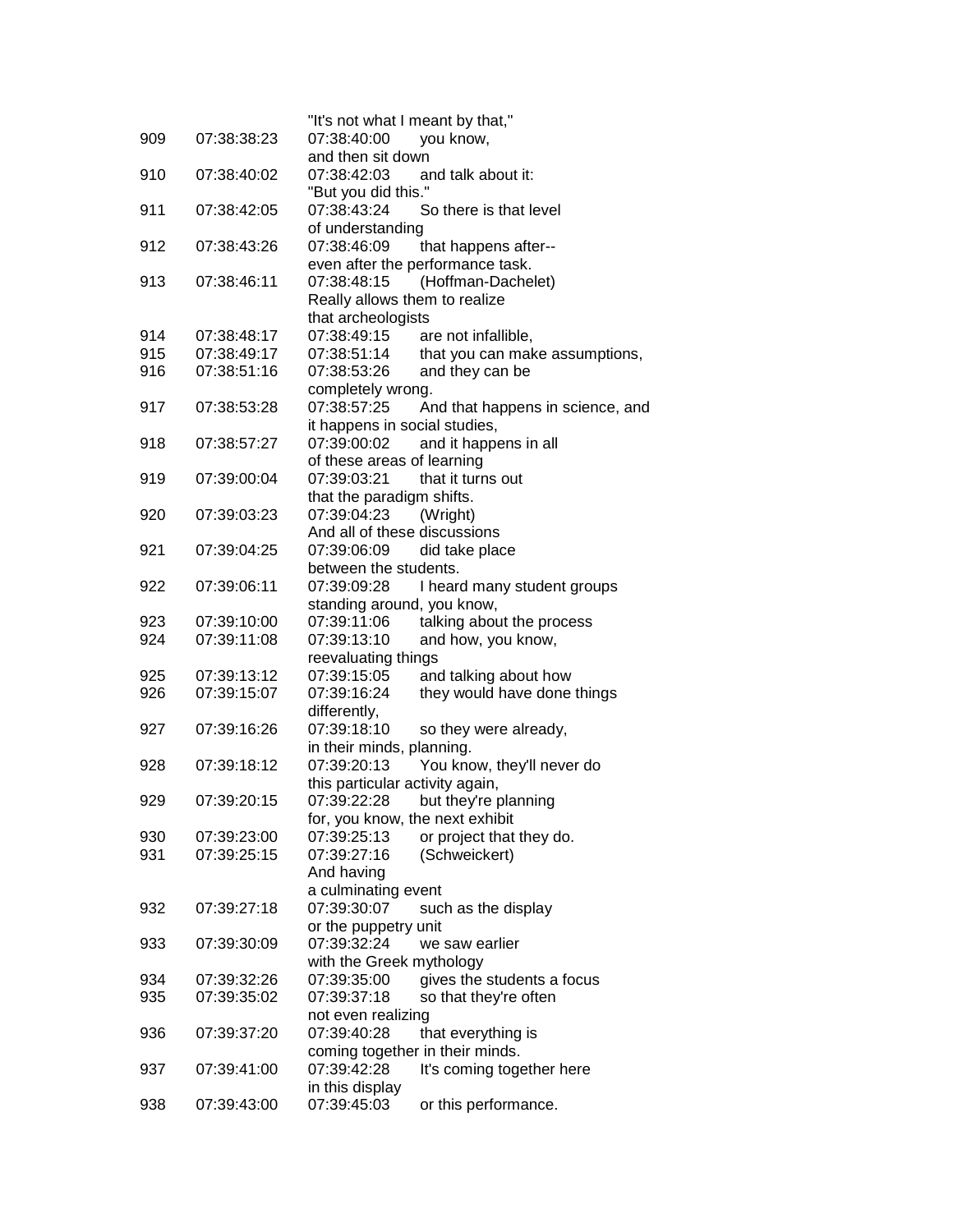| 939        | 07:39:45:05                | 07:39:47:24                                     | That has the wonderful spirit                                |
|------------|----------------------------|-------------------------------------------------|--------------------------------------------------------------|
|            |                            | of a celebration of learning.                   |                                                              |
| 940        | 07:39:47:26                | 07:39:49:16                                     | That's what I love about it.                                 |
| 941        | 07:39:49:18                | 07:39:52:04<br>(Baxley)                         |                                                              |
|            |                            | Absolutely.                                     |                                                              |
| 942        | 07:40:02:12                | 07:40:05:23                                     | Earlier we saw an integrated                                 |
|            |                            | dance and science unit                          |                                                              |
| 943        | 07:40:05:25                | 07:40:10:28                                     | that Noel designed, comparing                                |
|            |                            | the anatomy of frogs and humans.<br>07:40:13:09 |                                                              |
| 944<br>945 | 07:40:11:00<br>07:40:13:11 | 07:40:16:06                                     | In our final classroom example,<br>we'll see the culminating |
|            |                            | activity of that unit.                          |                                                              |
| 946        | 07:40:16:08                | 07:40:19:14                                     | The students debated                                         |
|            |                            | whether or not a frog                           |                                                              |
| 947        | 07:40:19:16                | 07:40:23:11                                     | should be allowed                                            |
|            |                            | to join a ballet company.                       |                                                              |
| 948        | 07:40:23:13                | 07:40:25:25                                     | To prepare students                                          |
|            |                            | for the debate,                                 |                                                              |
| 949        | 07:40:25:27                | 07:40:27:22                                     | Noel and the science teacher                                 |
|            |                            | collaborated                                    |                                                              |
| 950        | 07:40:27:24                | 07:40:29:27                                     | with the language arts teacher.                              |
| 951        | 07:40:29:29                | 07:40:31:22                                     | During this performance task,                                |
| 952        | 07:40:31:24                | 07:40:34:21                                     | some students argued                                         |
|            |                            | the two sides of the issue.                     |                                                              |
| 953        | 07:40:34:23                | 07:40:38:24                                     | while others took on the roles                               |
|            |                            | of ballet company staff members.                |                                                              |
| 954        | 07:40:38:26                | 07:40:41:26                                     | As you watch,                                                |
|            |                            | consider how the debate format                  |                                                              |
| 955        | 07:40:41:28                | 07:40:44:22                                     | is used to assess learning                                   |
|            |                            | in the arts.                                    |                                                              |
| 956        | 07:40:52:20                | 07:40:54:23                                     | (Celestino)                                                  |
|            |                            | Everybody needs to write                        |                                                              |
| 957        | 07:40:54:25                | 07:40:59:20                                     | a statement for the frog being                               |
|            | 07:40:59:22                | in the dance company, okay?                     |                                                              |
| 958        |                            | 07:41:01:29<br>for the debate tomorrow,         | An opening statement                                         |
| 959        | 07:41:02:01                | 07:41:04:24                                     | as if you were going to have                                 |
|            |                            | to give that statement.                         |                                                              |
| 960        | 07:41:04:26                | 07:41:07:04                                     | Then I want you to write                                     |
| 961        | 07:41:07:06                | 07:41:10:25                                     | a statement                                                  |
|            |                            | for the other side, okay?                       |                                                              |
| 962        | 07:41:10:27                | 07:41:14:07                                     | Where the frog is not going                                  |
|            |                            | to be in this dance company                     |                                                              |
| 963        | 07:41:14:09                | 07:41:16:03                                     | and some of the reasons why.                                 |
| 964        | 07:41:16:05                | 07:41:18:01<br>(student)                        |                                                              |
|            |                            | The other dancers                               |                                                              |
|            |                            | are gonna get                                   |                                                              |
| 965        | 07:41:18:03                | 07:41:19:28                                     | pay cuts because                                             |
|            |                            | there's another dancer.                         |                                                              |
| 966        | 07:41:20:00                | 07:41:22:12                                     | And then everybody's                                         |
|            |                            | gonna be looking                                |                                                              |
|            |                            | towards the frog                                |                                                              |
| 967        | 07:41:22:14                | 07:41:23:29                                     | and nobody looking                                           |
|            |                            | at the dancers.                                 |                                                              |
| 968        | 07:41:24:01                | 07:41:25:22                                     | They're still gonna get                                      |
|            |                            | a lot more money                                |                                                              |
|            |                            |                                                 |                                                              |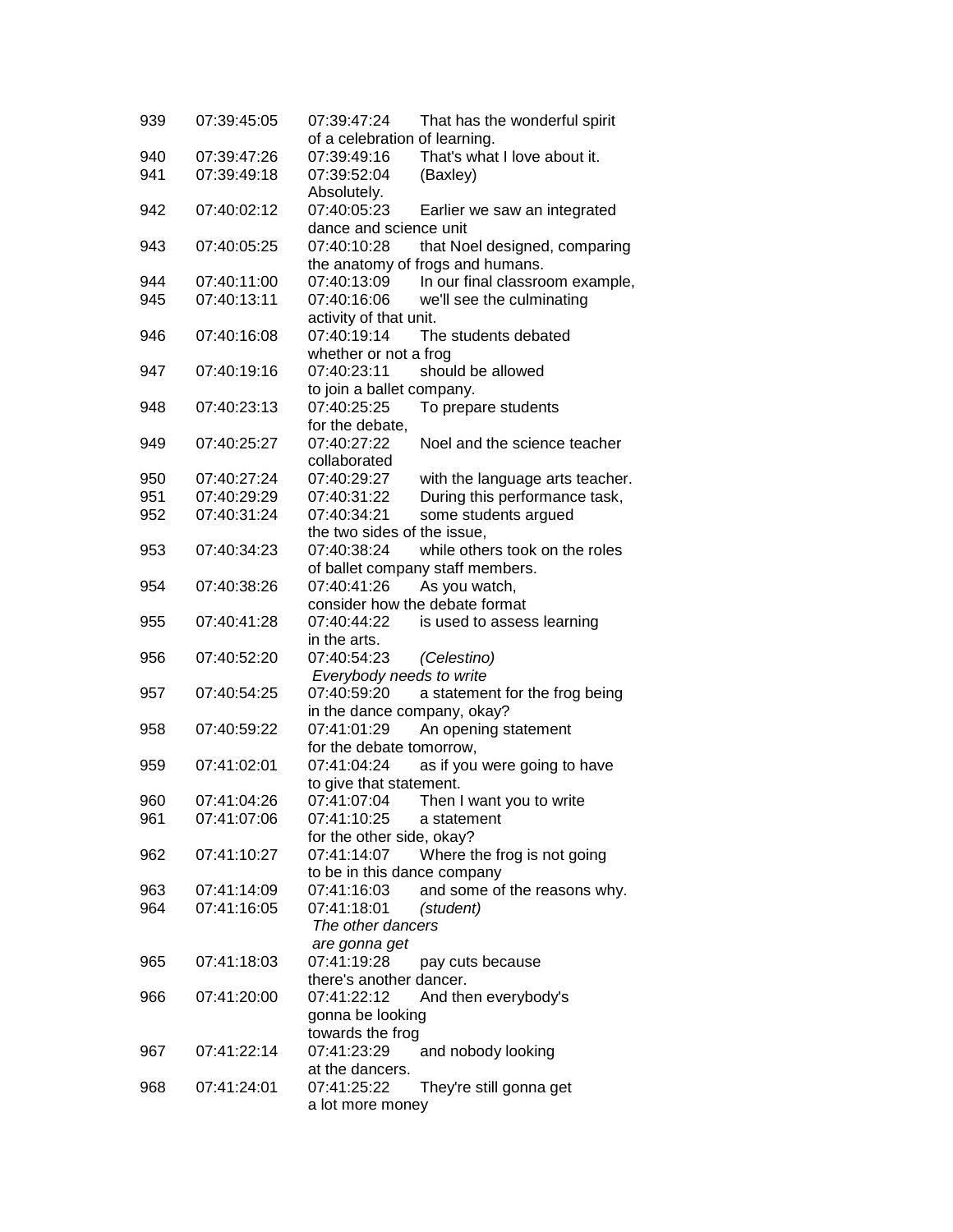| 969  | 07:41:25:24 | 07:41:27:21                  | because people will want         |
|------|-------------|------------------------------|----------------------------------|
|      |             | to see a frog dance          |                                  |
| 970  | 07:41:27:23 | 07:41:29:19                  | because they'll think            |
|      |             | it's so interesting          |                                  |
| 971  | 07:41:29:21 | 07:41:30:23                  | seeing a frog do ballet.         |
| 972  | 07:41:30:25 | 07:41:32:04                  | They don't have                  |
|      |             | good balance.                |                                  |
| 973  | 07:41:32:06 | 07:41:33:08                  | They do got                      |
|      |             | good balance.                |                                  |
| 974  | 07:41:33:10 | 07:41:35:01                  | Uh-uh, 'cause they               |
|      |             | don't have any toes.         |                                  |
| 975  | 07:41:35:03 | 07:41:36:05                  | They just have--                 |
| 976  | 07:41:36:07 | 07:41:37:21                  | and every time                   |
|      |             | they go for a spin,          |                                  |
| 977  | 07:41:37:23 | 07:41:39:06                  | it will get stuck                |
|      |             | and twist his leg            |                                  |
|      | 07:41:39:08 | 07:41:41:17                  |                                  |
| 978  |             |                              | because of the suction cups      |
|      |             | on the bottom of his toes.   |                                  |
| 979  | 07:41:41:19 | 07:41:43:10                  | No, as soon as he lands,         |
|      |             | he'll just stop.             |                                  |
| 980  | 07:41:43:12 | 07:41:45:01                  | I know, but he'll                |
|      |             | have to do spins too,        |                                  |
| 981  | 07:41:45:03 | 07:41:46:16                  | so every time                    |
|      |             | he does a spin,              |                                  |
| 982  | 07:41:46:18 | 07:41:47:22                  | he's gonna twist                 |
|      |             | his leg.                     |                                  |
| 983  | 07:41:47:24 | 07:41:48:28                  | He could                         |
|      |             | get used to it.              |                                  |
| 984  | 07:41:49:00 | 07:41:50:20                  | That would hurt his leg,         |
| 985  | 07:41:50:22 | 07:41:52:02                  | and he wouldn't be able          |
|      |             | to do it anymore.            |                                  |
| 986  | 07:41:52:04 | 07:41:53:02                  | Yeah, he would.                  |
| 987  | 07:41:53:04 | 07:41:54:03                  | No, he wouldn't.                 |
| 988  | 07:41:54:05 | 07:41:55:03                  | Yeah, he would.                  |
| 989  | 07:41:55:05 | 07:41:58:12                  | Do you have a reason?            |
| 990  | 07:41:58:14 | 07:41:59:29                  | Our premise is that              |
| 991  | 07:42:00:03 | 07:42:01:28                  | Mr. Frog presents himself        |
|      |             | to the ballet company        |                                  |
| 992  | 07:42:02:00 | 07:42:06:12                  | and expects to be given          |
|      |             | the opportunity to audition. |                                  |
| 993  | 07:42:06:14 | 07:42:09:09                  | And there are two sides          |
|      |             |                              |                                  |
|      |             | to that issue,               |                                  |
| 994  | 07:42:09:11 | 07:42:13:06                  | which are debated                |
|      |             | by teams of five.            |                                  |
| 995  | 07:42:13:08 | 07:42:17:23                  | And then the staff of the ballet |
|      |             | company will give them input |                                  |
| 996  | 07:42:17:25 | 07:42:20:24                  | as to why they think             |
|      |             | it's possible                |                                  |
| 997  | 07:42:20:26 | 07:42:23:23                  | or it's impossible               |
|      |             | for this frog.               |                                  |
| 998  | 07:42:25:02 | 07:42:26:29                  | Ladies and gentlemen,            |
| 999  | 07:42:27:01 | 07:42:29:00                  | I am positive that               |
|      |             | our client, the frog,        |                                  |
| 1000 | 07:42:29:02 | 07:42:31:14                  | can be a ballet dancer.          |
| 1001 | 07:42:31:16 | 07:42:33:03                  | First of all,                    |
| 1002 | 07:42:33:05 | 07:42:35:21                  | the frog has more flexibility    |
|      |             |                              |                                  |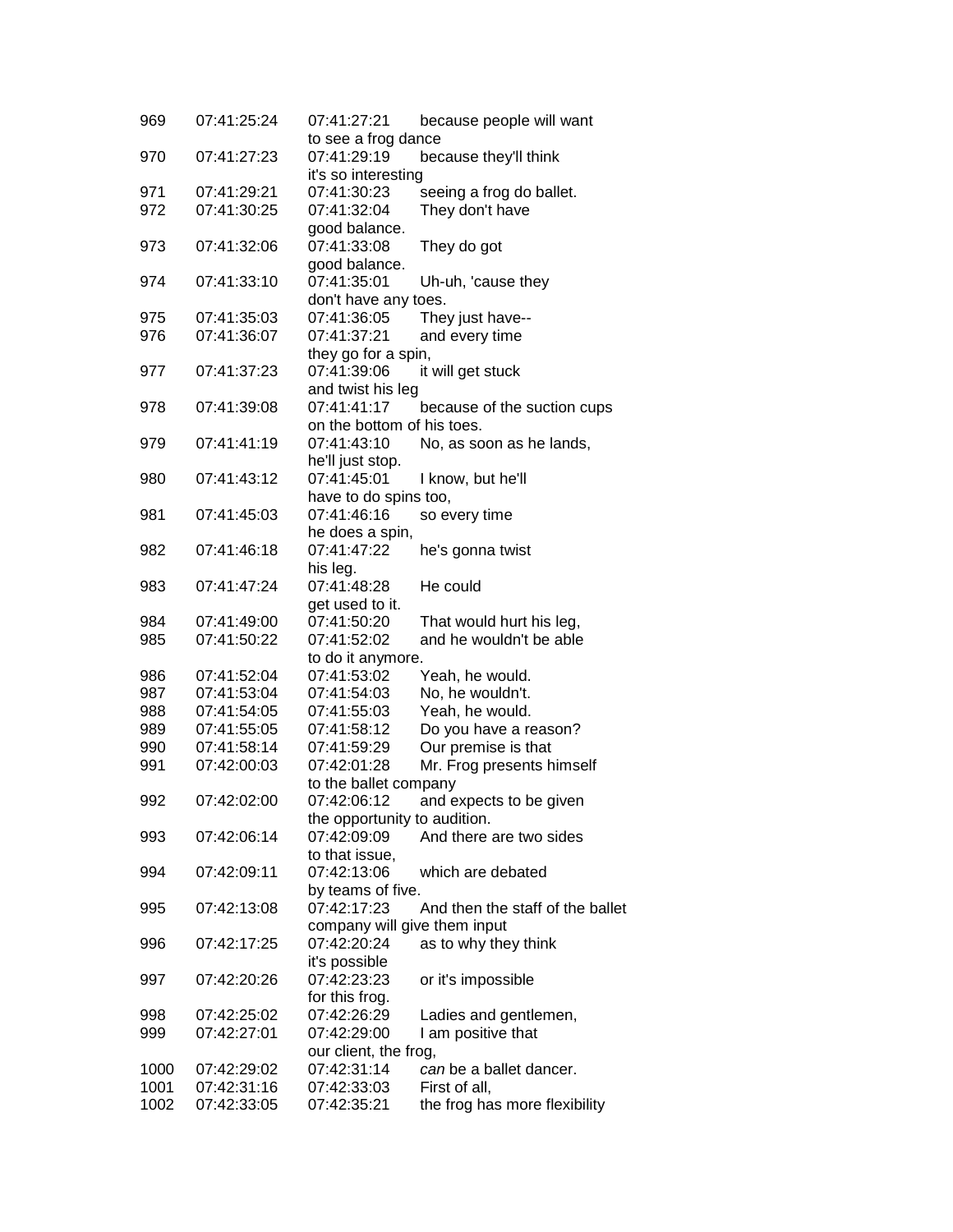| 1003 | 07:42:35:23 | 07:42:39:29                          | than the average ballet dancer.<br>The opportunity to see |
|------|-------------|--------------------------------------|-----------------------------------------------------------|
|      |             | a frog dancing in a ballet           |                                                           |
| 1004 | 07:42:40:01 | 07:42:43:10                          | would increase ticket sales                               |
|      |             | dramatically.                        |                                                           |
| 1005 | 07:42:43:12 | 07:42:48:03                          | Also, the bumps on its feet                               |
|      |             | will help it keep its balance,       |                                                           |
| 1006 | 07:42:48:05 | 07:42:51:21                          | and it already knows                                      |
|      |             | first position.                      |                                                           |
| 1007 | 07:42:51:23 | 07:42:53:27                          | Thank you.                                                |
| 1008 | 07:42:53:29 | 07:42:58:17                          | [applause]                                                |
| 1009 | 07:42:58:19 | 07:43:00:29                          | A frog cannot be                                          |
|      |             | a ballet dancer                      |                                                           |
| 1010 | 07:43:01:01 | 07:43:04:01                          | because the frog                                          |
|      |             | wouldn't be able to learn            |                                                           |
| 1011 | 07:43:04:03 | 07:43:07:06                          | all the moves and words                                   |
| 1012 | 07:43:07:08 | 07:43:10:09                          | because of language                                       |
|      |             |                                      | and communication problems.                               |
| 1013 | 07:43:10:11 | 07:43:14:04                          | The frog would be too short                               |
|      |             | to catch the girl                    |                                                           |
| 1014 | 07:43:14:06 | 07:43:17:29                          | and would be too small                                    |
|      |             | for the audience to see              |                                                           |
| 1015 | 07:43:18:01 | 07:43:22:09                          | from high                                                 |
|      |             | and faraway places.                  |                                                           |
| 1016 | 07:43:22:11 | 07:43:26:17                          | [applause]                                                |
| 1017 | 07:43:26:19 | 07:43:29:19                          | (Celestino)                                               |
|      |             | Okay, now, each team                 |                                                           |
|      |             | has three minutes                    |                                                           |
| 1018 | 07:43:29:21 | 07:43:32:04                          | to prepare                                                |
|      |             | your rebuttal, okay?                 |                                                           |
| 1019 | 07:43:32:06 | 07:43:34:07                          | You have to think                                         |
|      |             | of what they said                    |                                                           |
| 1020 | 07:43:34:09 | 07:43:39:20                          | and come up with your statement                           |
|      |             | in response to that, okay?           |                                                           |
| 1021 | 07:43:39:22 | 07:43:43:03                          | In language arts,                                         |
|      |             | my purpose is                        |                                                           |
| 1022 | 07:43:43:05 | 07:43:45:02                          | to get the kids                                           |
|      |             | to use language                      |                                                           |
| 1023 | 07:43:45:04 | 07:43:46:25                          | and in this particular case,                              |
| 1024 | 07:43:46:27 | 07:43:50:07                          | to develop arguments                                      |
| 1025 | 07:43:50:09 | supported by reasons,<br>07:43:51:28 | and that's                                                |
|      |             | what they're trying to do.           |                                                           |
| 1026 | 07:43:52:00 | 07:43:53:13                          | A frog cannot                                             |
|      |             | stand straight,                      |                                                           |
| 1027 | 07:43:53:15 | 07:43:55:06                          | which will interfere                                      |
|      |             | with the dancing,                    |                                                           |
| 1028 | 07:43:55:08 | 07:43:57:14                          | and usually,                                              |
|      |             | the guy has to catch a girl          |                                                           |
| 1029 | 07:43:57:16 | 07:43:58:24                          | when they jump                                            |
|      |             | into the air,                        |                                                           |
| 1030 | 07:43:58:26 | 07:44:00:11                          | and that would mean chaos                                 |
| 1031 | 07:44:00:13 | 07:44:02:18                          | for the frog                                              |
|      |             | and other performers.                |                                                           |
| 1032 | 07:44:02:20 | 07:44:04:17                          | Good.                                                     |
| 1033 | 07:44:04:19 | 07:44:06:05                          | Now, what she's doing there                               |
|      |             |                                      |                                                           |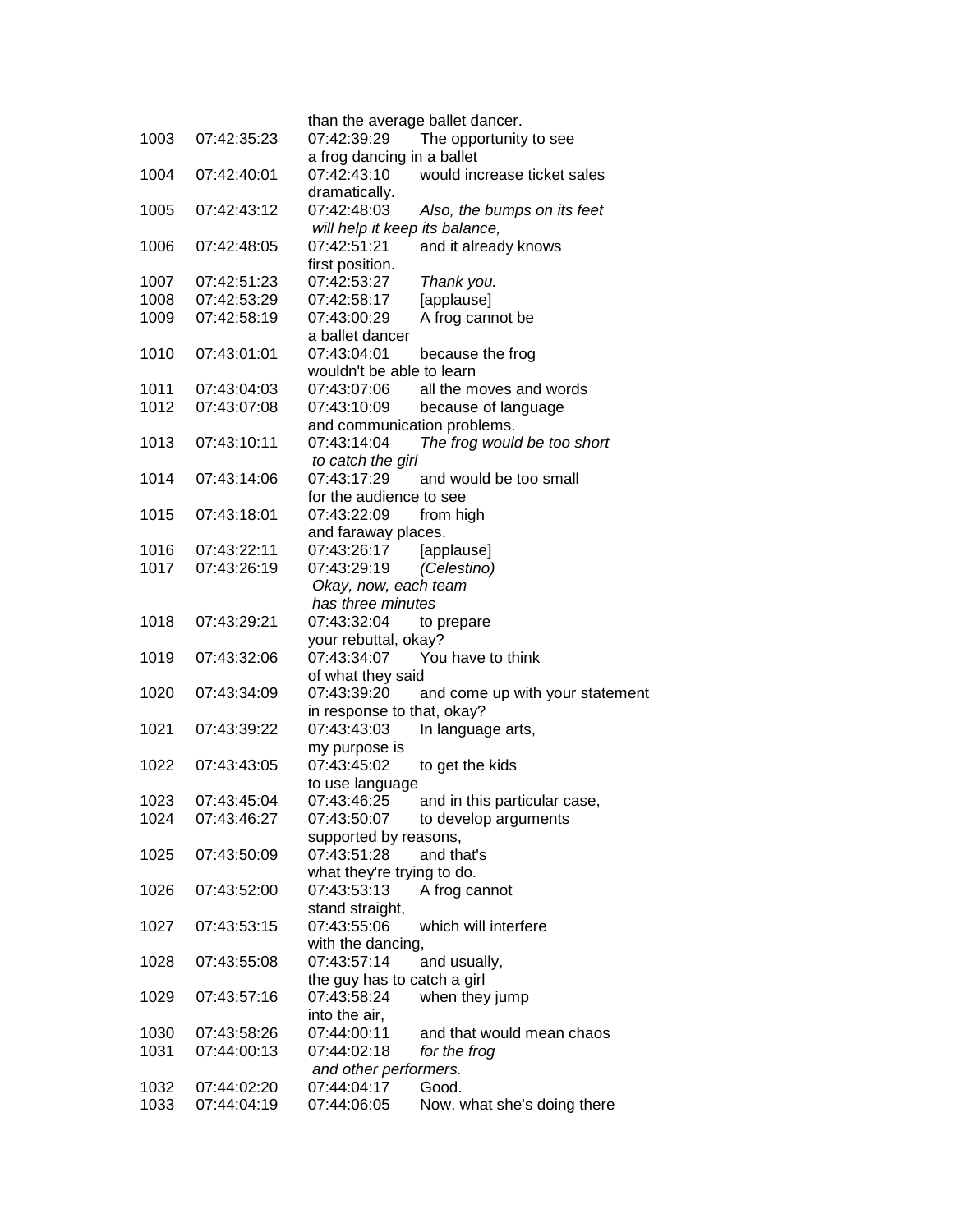|              |                            | is very good.                   |                                                            |
|--------------|----------------------------|---------------------------------|------------------------------------------------------------|
| 1034         | 07:44:06:07                | 07:44:08:15                     | She's making a statement--                                 |
|              |                            | the frog's arms are too short-- |                                                            |
| 1035         | 07:44:08:17                | 07:44:10:14                     | and then she goes                                          |
|              |                            | on the next line                |                                                            |
| 1036         | 07:44:10:16                | 07:44:12:20                     | and says                                                   |
|              |                            | what's wrong with that,         |                                                            |
| 1037         | 07:44:12:22                | 07:44:13:27                     | so help her do that                                        |
| 1038         | 07:44:13:29                | 07:44:15:22                     | with each statement                                        |
|              |                            | that you have.                  |                                                            |
| 1039         | 07:44:15:24                | 07:44:17:18                     | I could do                                                 |
|              |                            | sign language.                  |                                                            |
| 1040         | 07:44:17:20                | 07:44:18:25                     | They could do                                              |
| 1041         | 07:44:18:27                | sign language.<br>07:44:21:17   | For long                                                   |
|              |                            | and faraway places,             |                                                            |
| 1042         | 07:44:21:19                | 07:44:23:04                     | they could use                                             |
|              |                            | binoculars.                     |                                                            |
| 1043         | 07:44:23:06                | 07:44:24:20                     | [bell dings]                                               |
| 1044         | 07:44:24:22                | 07:44:27:21                     | Ready                                                      |
|              |                            | for the rebuttals?              |                                                            |
| 1045         | 07:44:29:12                | 07:44:32:07                     | The ballet company should be                               |
|              |                            | an equal opportunity employer   |                                                            |
| 1046         | 07:44:32:09                | 07:44:35:10                     | and should not discriminate                                |
|              |                            | against anybody                 |                                                            |
| 1047         | 07:44:35:12                | 07:44:38:08                     | because they'll have                                       |
|              |                            | a lawsuit on their hands,       |                                                            |
| 1048         | 07:44:38:10                | 07:44:39:23                     | and don't be stuck                                         |
|              |                            | in the old days.                |                                                            |
| 1049         | 07:44:39:25                | 07:44:42:07                     | We have technology                                         |
|              |                            | that could make him taller,     |                                                            |
| 1050         | 07:44:42:09                | 07:44:46:19                     | and we have technology that                                |
|              |                            | could prevent him from talking  |                                                            |
| 1051         | 07:44:46:21                | 07:44:48:27                     | so he won't get mixed up--                                 |
| 1052         | 07:44:48:29                | 07:44:50:24                     | so they won't get annoyed                                  |
|              |                            | by the croaking                 |                                                            |
| 1053         | 07:44:50:26                | 07:44:52:21                     | every time they're dancing.                                |
| 1054         | 07:44:52:23                | 07:44:56:08                     | Plus not all ballet dancers                                |
|              |                            | have to catch people,           |                                                            |
| 1055<br>1056 | 07:44:56:10<br>07:44:58:01 | 07:44:57:29<br>07:45:02:24      | and what if it's a female?<br>Does that mean that the male |
|              |                            | dancer or human dancer          |                                                            |
| 1057         | 07:45:02:26                | 07:45:05:15                     | could catch him instead?                                   |
| 1058         | 07:45:09:22                | 07:45:11:09                     | Many people                                                |
|              |                            | are superstitious               |                                                            |
| 1059         | 07:45:11:11                | 07:45:14:01                     | and may think that they will get                           |
|              |                            | warts or diseases.              |                                                            |
| 1060         | 07:45:14:03                | 07:45:16:16                     | And the frog really isn't                                  |
|              |                            | flexible,                       |                                                            |
| 1061         | 07:45:16:18                | 07:45:21:22                     | but it cannot stand up straight                            |
|              |                            | or do certain positions.        |                                                            |
| 1062         | 07:45:21:24                | 07:45:23:15                     | His arms are too short,                                    |
| 1063         | 07:45:23:17                | 07:45:27:27                     | and he wouldn't be able                                    |
|              |                            | to do arm positions.            |                                                            |
| 1064         | 07:45:27:29                | 07:45:30:27                     | And every time they spin,                                  |
| 1065         | 07:45:30:29                | 07:45:33:03                     | they will twist their legs                                 |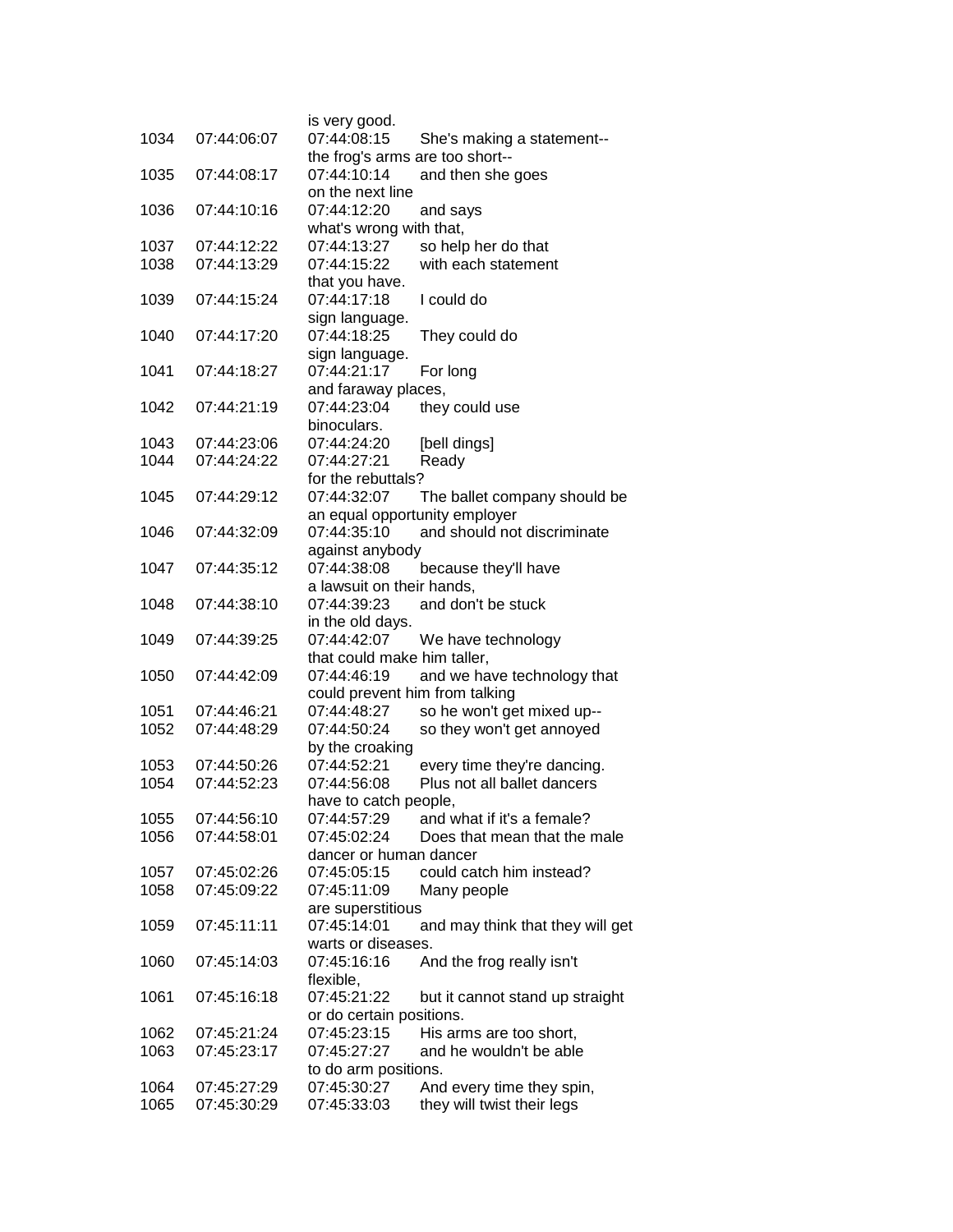| 1066 | 07:45:33:05 | the wrong way and fall.<br>07:45:35:21<br>A frog cannot get |
|------|-------------|-------------------------------------------------------------|
|      |             | into third, fourth,                                         |
| 1067 | 07:45:35:23 | 07:45:38:05<br>second,                                      |
|      |             | or fifth position,                                          |
| 1068 | 07:45:38:07 | 07:45:41:22<br>and they would also not be able              |
|      |             | to stand on tippy-toes.                                     |
| 1069 | 07:45:41:24 | 07:45:43:25<br>And they wouldn't be able                    |
|      |             | to talk to him                                              |
| 1070 | 07:45:43:27 | 07:45:47:01<br>because                                      |
|      |             | they don't speak frog.                                      |
| 1071 | 07:45:47:03 | 07:45:50:28<br>(Grady-Smith)                                |
|      |             | They're going to be assessed by                             |
|      |             | how they perform in the debate                              |
| 1072 | 07:45:51:00 | 07:45:53:00<br>because that'll give us                      |
|      |             | a lot of information                                        |
| 1073 | 07:45:53:02 | 07:45:56:25<br>as to what concepts they've                  |
|      |             | really embraced and understood                              |
| 1074 | 07:45:56:27 | 07:45:59:06<br>and also what we missed on,                  |
| 1075 | 07:45:59:08 | 07:46:03:18<br>because I'm really of the belief             |
|      |             | that if you don't hear it,                                  |
| 1076 | 07:46:03:20 | 07:46:05:10<br>they weren't taught it well,                 |
| 1077 | 07:46:05:12 | not necessarily that<br>07:46:07:06                         |
|      |             | if you don't hear it,                                       |
| 1078 | 07:46:07:08 | they don't know it.<br>07:46:09:23<br>07:46:11:26           |
| 1079 | 07:46:09:25 | (Celestino)                                                 |
|      |             | The company staff<br>is going to ask questions              |
| 1080 | 07:46:11:28 | 07:46:15:20<br>of both the debate sides,                    |
|      |             | okay?                                                       |
| 1081 | 07:46:15:22 | 07:46:18:22<br>What problems would the frog                 |
|      |             | have with my dances?                                        |
| 1082 | 07:46:18:24 | 07:46:24:24<br>The frog is much more flexible               |
|      |             | than the average human,                                     |
| 1083 | 07:46:24:26 | and it would be easier--<br>07:46:26:26                     |
| 1084 | 07:46:26:28 | 07:46:28:21<br>the frog could do the stuff                  |
|      |             | much easier,                                                |
| 1085 | 07:46:28:23 | 07:46:30:01<br>without any problems,                        |
| 1086 | 07:46:30:03 | so you wouldn't have to,<br>07:46:31:15                     |
|      |             | like, teach him                                             |
| 1087 | 07:46:31:17 | 07:46:33:05<br>or have him stay after                       |
|      |             | or whatever.                                                |
| 1088 | 07:46:33:07 | 07:46:38:01<br>Well, as a fact, he really                   |
|      |             | can't do certain positions.                                 |
| 1089 | 07:46:38:03 | 07:46:39:18<br>I mean,                                      |
|      |             | he can do first position                                    |
| 1090 | 07:46:39:20 | 07:46:41:14<br>because his legs are                         |
|      |             | already like that,                                          |
| 1091 | 07:46:41:16 | 07:46:44:08<br>but when he tries to do                      |
|      |             | fifth or fourth position,                                   |
| 1092 | 07:46:44:10 | 07:46:48:00<br>his feet are<br>in a different way,          |
| 1093 | 07:46:48:02 | 07:46:51:29<br>and it won't let him do                      |
|      |             | what he's supposed to do.                                   |
| 1094 | 07:46:52:01 | 07:46:54:24<br>And, like, if he needs to stand              |
|      |             | on his tippy-toes,                                          |
|      |             |                                                             |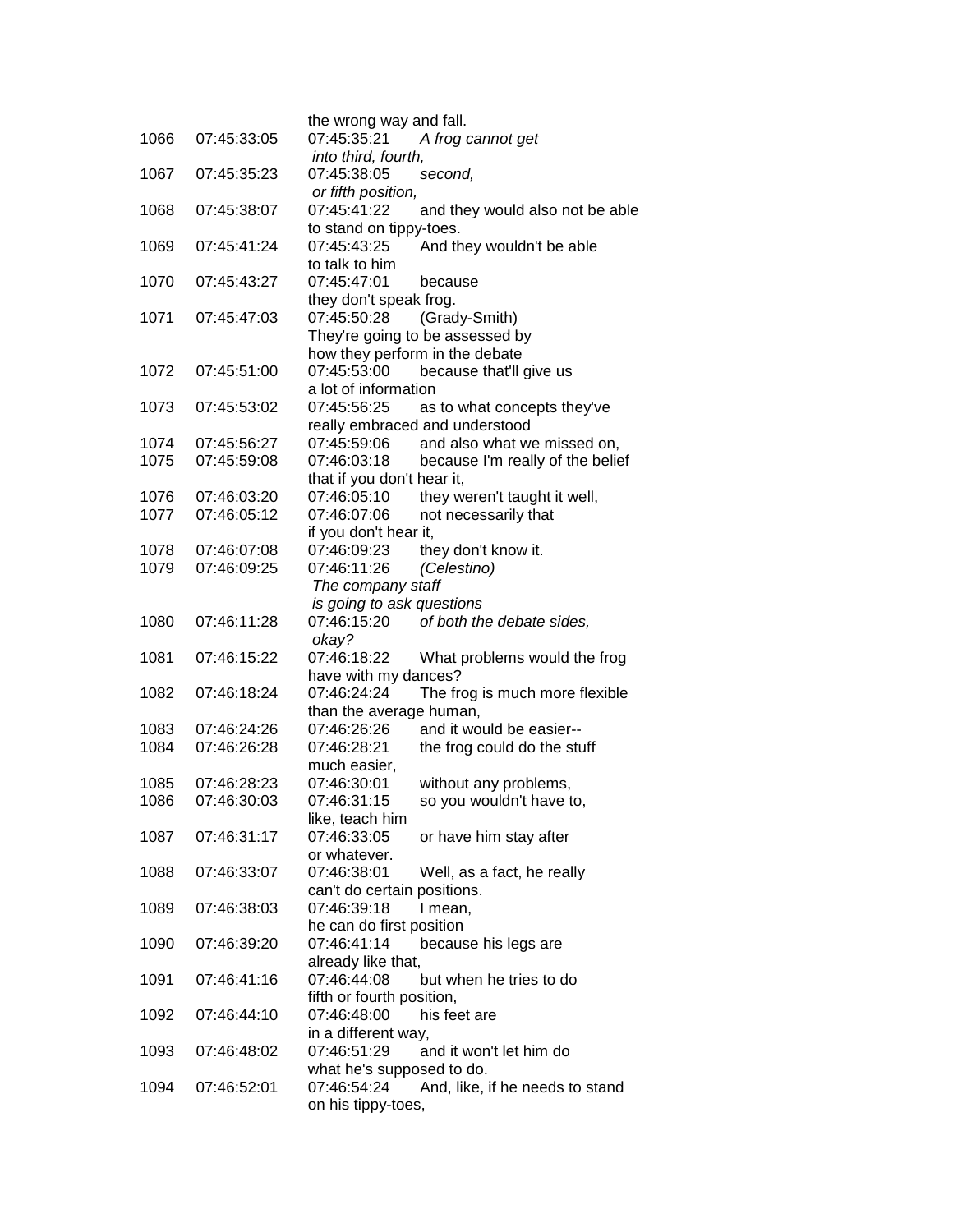| 1095 | 07:46:54:26 | he wouldn't be able<br>07:46:56:16<br>to do that either      |
|------|-------------|--------------------------------------------------------------|
|      | 07:46:56:18 | 07:47:00:08                                                  |
| 1096 |             | because his body weighs                                      |
| 1097 | 07:47:00:10 | more than his feet do,<br>07:47:05:13<br>and his little toes |
|      |             | wouldn't be able to hold him.                                |
|      | 07:47:05:15 | 07:47:09:24                                                  |
| 1098 |             | What if the people on the ballet                             |
|      |             | team be scared of frogs?                                     |
| 1099 | 07:47:09:26 | 07:47:12:18<br>Like, everybody has to get used               |
|      |             | to everybody once in a while,                                |
| 1100 | 07:47:12:20 | 07:47:15:19<br>so everybody will just have                   |
|      |             | to find a way to like the frog.                              |
| 1101 | 07:47:15:21 | 07:47:18:07<br>They may be superstitious,                    |
| 1102 | 07:47:18:09 | 07:47:20:08<br>or they might think                           |
|      |             | they might get warts,                                        |
| 1103 | 07:47:20:10 | 07:47:22:05<br>but they could, like,                         |
|      |             | go to the library                                            |
| 1104 | 07:47:22:07 | 07:47:23:23<br>and find out stuff                            |
|      |             | about the frog                                               |
| 1105 | 07:47:23:25 | 07:47:25:09<br>so they won't                                 |
|      |             | be scared of it,                                             |
| 1106 | 07:47:25:11 | 07:47:27:18<br>'cause, like, we'd probably                   |
|      |             | be scared of each other                                      |
| 1107 | 07:47:27:20 | 07:47:29:05<br>if we didn't know                             |
|      |             | about each other.                                            |
| 1108 | 07:47:29:07 | 07:47:32:02<br>Well, I think that if people                  |
|      |             | are scared of the frog,                                      |
| 1109 | 07:47:32:04 | 07:47:34:14<br>the dancers might leave                       |
|      |             | the company                                                  |
| 1110 | 07:47:34:16 | 07:47:36:18<br>and go to a different company                 |
|      |             |                                                              |
|      |             | without a frog,                                              |
| 1111 | 07:47:36:20 | 07:47:40:16<br>and that wouldn't really benefit              |
|      |             | the original dance company.                                  |
| 1112 | 07:47:40:18 | 07:47:43:14<br>Now we're going to have                       |
|      |             | the closing arguments,                                       |
| 1113 | 07:47:43:16 | and this will be<br>07:47:45:26                              |
|      |             | the last chance                                              |
| 1114 | 07:47:45:28 | for the two teams<br>07:47:49:26                             |
|      |             | to convince the company staff                                |
| 1115 | 07:47:49:28 | 07:47:55:05<br>of their particular idea,                     |
|      |             | okay?                                                        |
| 1116 | 07:47:55:07 | 07:47:57:14<br>So here are                                   |
|      |             | the closing arguments.                                       |
| 1117 | 07:47:57:16 | 07:47:59:15<br>Devaun                                        |
|      |             | for the affirmative.                                         |
| 1118 | 07:48:02:21 | 07:48:06:02<br>[applause]                                    |
| 1119 | 07:48:07:23 | 07:48:09:10<br>Ladies and gentlemen,                         |
| 1120 | 07:48:09:12 | 07:48:11:25<br>the facts                                     |
|      |             | that were previously stated                                  |
| 1121 | 07:48:11:27 | 07:48:17:07<br>should persuade you that                      |
|      |             | the frog can be a ballet dancer.                             |
| 1122 | 07:48:17:09 | 07:48:20:17<br>Costume problems                              |
|      |             | can be handled.                                              |
| 1123 | 07:48:20:19 | 07:48:26:14<br>Situations between hatred                     |
|      |             | and discrimination                                           |
| 1124 | 07:48:26:16 | 07:48:31:22<br>between the dancers and the frog              |
|      |             |                                                              |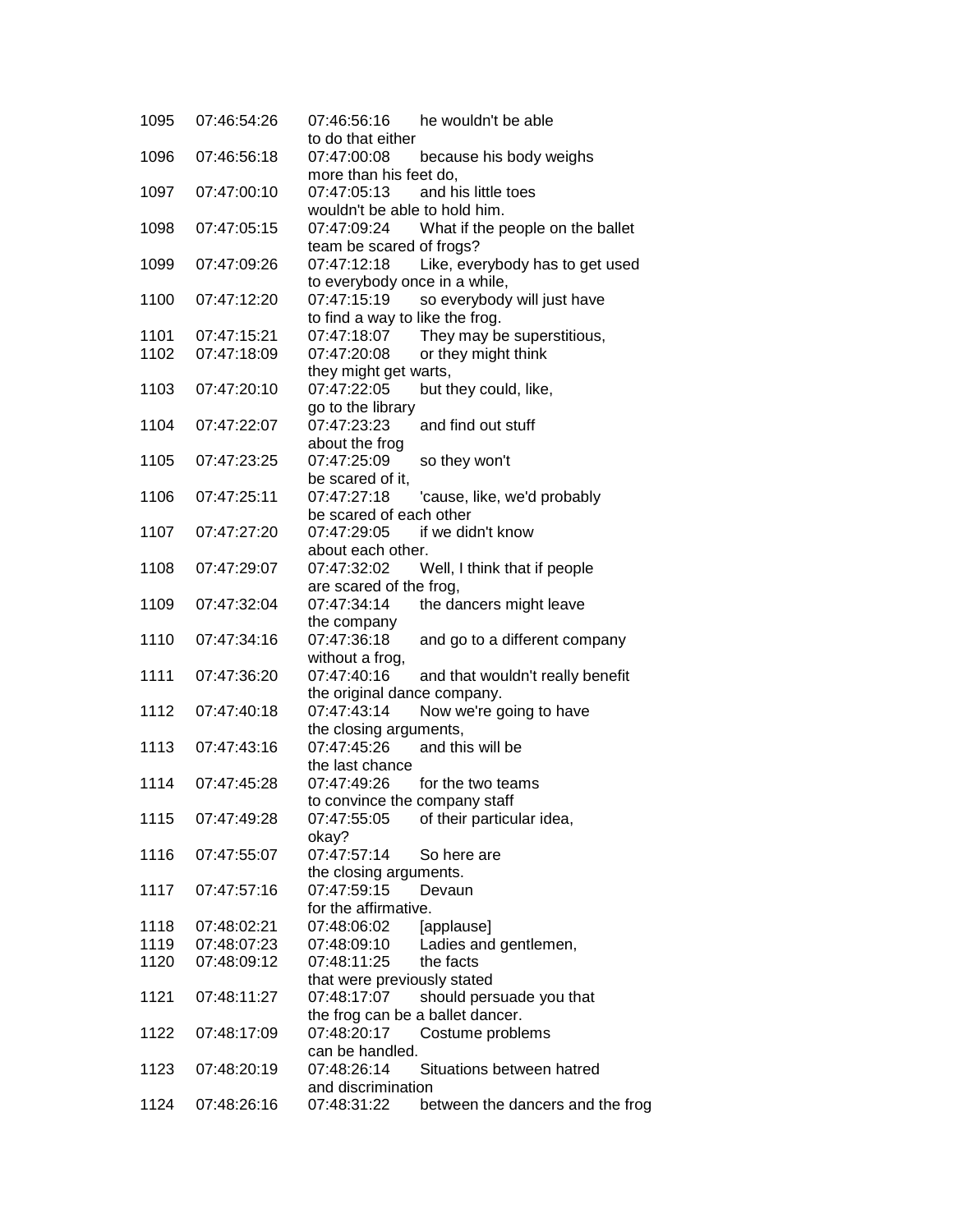|      |             | should be handled.                              |
|------|-------------|-------------------------------------------------|
| 1125 | 07:48:31:24 | 07:48:33:20<br>So in conclusion,                |
| 1126 | 07:48:33:22 | 07:48:37:22<br>I have a dream that the frog     |
|      |             | should and will be accepted.                    |
| 1127 | 07:48:37:24 | Thank you.<br>07:48:40:02                       |
| 1128 | 07:48:42:13 | 07:48:46:06<br>The frog's natural instinct will |
|      |             | lead him to a pond of water.                    |
| 1129 | 07:48:46:08 | At any moment, he could<br>07:48:48:21          |
|      |             | just run off into the wild                      |
| 1130 | 07:48:48:23 | 07:48:50:11<br>in the middle                    |
|      |             | of the performance.                             |
| 1131 | 07:48:50:13 | 07:48:51:29<br>And as we talked earlier,        |
| 1132 | 07:48:52:01 | 07:48:55:06<br>language, size, strength, arms,  |
|      |             | head, and including posture                     |
| 1133 | 07:48:55:08 | 07:48:58:00<br>would be really difficult        |
|      |             | for the frog to accomplish.                     |
| 1134 | 07:48:58:02 | What would the frog do<br>07:49:00:03           |
| 1135 | 07:49:00:05 | 07:49:01:16<br>when they have to do             |
|      |             | movements with their hands?                     |
| 1136 | 07:49:01:18 | 07:49:03:07<br>Wouldn't it be difficult         |
|      |             | for the frog                                    |
| 1137 | 07:49:03:09 | 07:49:04:19<br>to move its feet                 |
|      |             | like humans,                                    |
| 1138 | 07:49:04:21 | 07:49:07:07<br>and what if they had to keep     |
|      |             | their feet straight?                            |
| 1139 | 07:49:07:09 | 07:49:13:06<br>So of course, a frog             |
|      |             | can never be a ballet dancer.                   |
| 1140 | 07:49:13:08 | 07:49:16:23<br>[applause]                       |
| 1141 | 07:49:18:09 | 07:49:19:22<br>(Celestino)                      |
|      |             | Okay, the company staff                         |
| 1142 | 07:49:19:24 | 07:49:22:00<br>will now got into closed session |
|      |             | to discuss this.                                |
| 1143 | 07:49:23:15 | 07:49:26:14<br>I think that the frog            |
|      |             | should not be a ballet dancer                   |
| 1144 | 07:49:26:16 | 07:49:31:27<br>because my dances would probably |
|      |             | be too hard for the frog,                       |
| 1145 | 07:49:31:29 | 07:49:35:02<br>and it may not be able           |
|      |             | to follow along with my dances,                 |
| 1146 | 07:49:35:04 | 07:49:37:10<br>and it would be                  |
|      |             | a waste of time and money.                      |
| 1147 | 07:49:37:12 | 07:49:42:03<br>I believe the frog               |
|      |             | should be a ballet dancer                       |
| 1148 | 07:49:42:05 | 07:49:49:05<br>because just imagine             |
|      |             | our frog jumping this high.                     |
| 1149 | 07:49:49:07 | 07:49:52:01<br>He would be jumping              |
|      |             | off the page.                                   |
| 1150 | 07:49:52:03 | 07:49:55:13<br>I think the frog should be       |
|      |             | on the ballet team                              |
| 1151 | 07:49:55:15 | 07:49:57:05<br>because it should                |
|      |             | be treated equally,                             |
| 1152 | 07:49:57:07 | 07:49:59:25<br>and just because                 |
|      |             | it's not a human                                |
| 1153 | 07:49:59:27 | 07:50:02:13<br>doesn't mean                     |
| 1154 |             | that it can't dance<br>07:50:06:05              |
|      | 07:50:02:15 | or understand                                   |
|      |             | what people are saying.                         |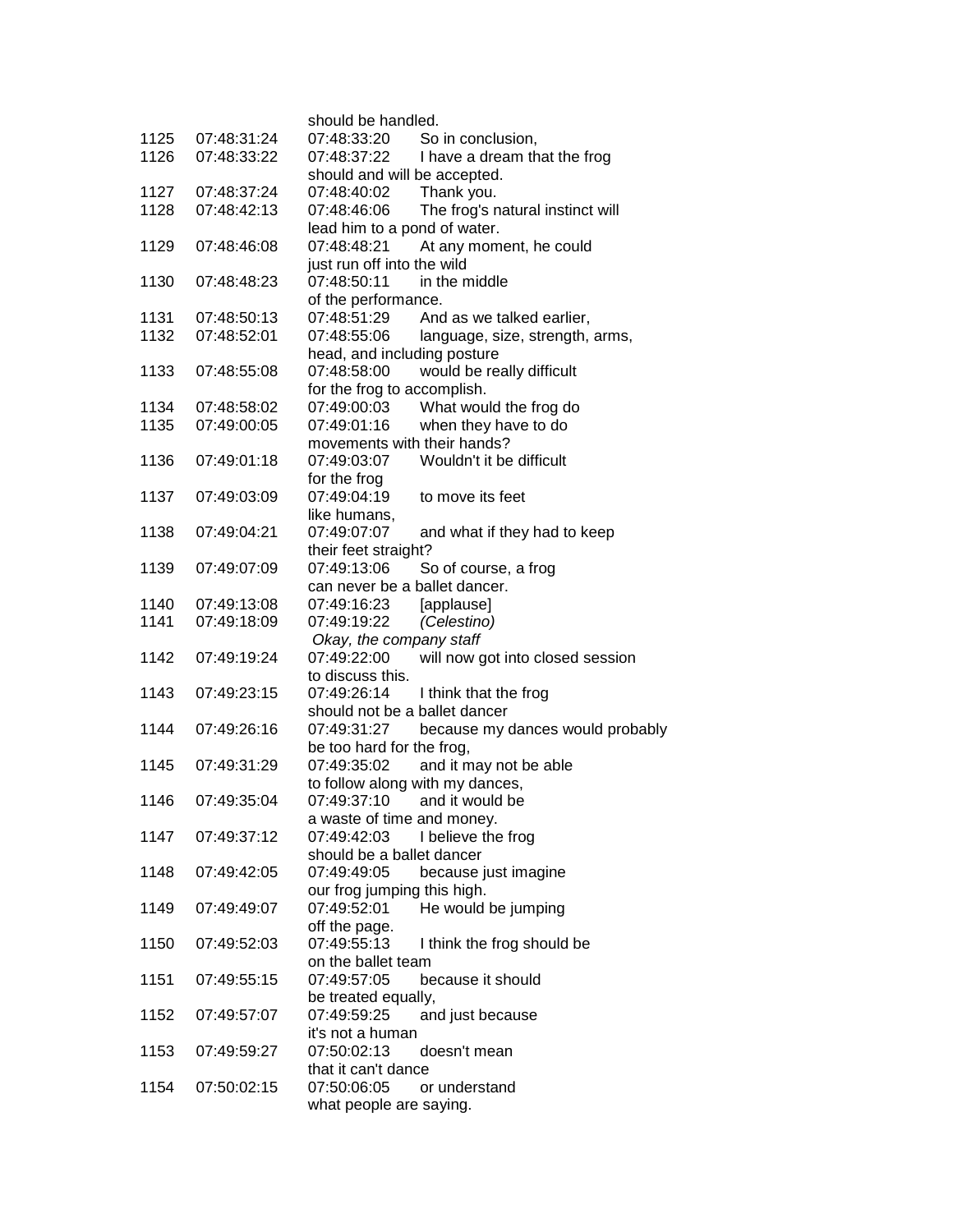| 1155 | 07:50:06:07 | 07:50:09:10                   | I think that the frog            |
|------|-------------|-------------------------------|----------------------------------|
|      |             | should not be a ballet dancer |                                  |
| 1156 | 07:50:09:12 | 07:50:13:05                   | is because I would have to have  |
|      |             | strict classes                |                                  |
| 1157 | 07:50:13:07 | 07:50:16:18                   | and that the frog                |
|      |             | would not understand          |                                  |
| 1158 | 07:50:16:20 | 07:50:18:24                   | what you're talking about        |
| 1159 | 07:50:18:26 | 07:50:24:23                   | and would be disrupting          |
|      |             | class.                        |                                  |
| 1160 | 07:50:24:25 | 07:50:28:07                   | And this is what I want,         |
| 1161 | 07:50:28:09 | 07:50:30:14                   | and this is not                  |
|      |             | what I want.                  |                                  |
| 1162 | 07:50:35:23 | 07:50:38:00                   | Okay, I guess                    |
|      |             | we'll go into a vote now.     |                                  |
| 1163 | 07:50:53:14 | 07:50:55:07                   | We have reached                  |
|      |             | a decision                    |                                  |
| 1164 | 07:50:55:09 | 07:51:00:06                   | that the frog should not be      |
|      |             | a classical ballet dancer.    |                                  |
| 1165 | 07:51:00:08 | 07:51:03:22                   | [applause]                       |
| 1166 | 07:51:03:24 | 07:51:07:10                   | (Baxley)                         |
|      |             | Let's discuss the knowledge   |                                  |
|      |             |                               | and skills                       |
| 1167 | 07:51:07:12 | 07:51:08:21                   |                                  |
|      |             | that were required            |                                  |
| 1168 | 07:51:08:23 | 07:51:10:04                   | for the students                 |
|      |             | to be able                    |                                  |
| 1169 | 07:51:10:06 | 07:51:12:06                   | to accomplish                    |
|      |             | this performance task.        |                                  |
| 1170 | 07:51:12:08 | 07:51:13:16                   | (Percival)                       |
|      |             | Well, as a language arts      |                                  |
|      |             | teacher,                      |                                  |
| 1171 | 07:51:13:18 | 07:51:17:02                   | I was going to cue               |
|      |             | into the debate format        |                                  |
| 1172 | 07:51:17:04 | 07:51:19:14                   | that they obviously              |
|      |             | had to be taught              |                                  |
| 1173 | 07:51:19:16 | 07:51:22:03                   | and utilized effectively.        |
| 1174 | 07:51:22:05 | 07:51:23:25                   | And something else               |
|      |             | that I love seeing            |                                  |
| 1175 | 07:51:23:27 | 07:51:26:05                   | was the use                      |
|      |             | of written language.          |                                  |
| 1176 | 07:51:26:07 | 07:51:28:06                   | Now, I don't think they          |
|      |             | necessarily had to have       |                                  |
| 1177 | 07:51:28:08 | 07:51:30:15                   | spelling correct and everything  |
|      |             | on their note cards.          |                                  |
| 1178 | 07:51:30:17 | 07:51:33:10                   |                                  |
|      |             |                               | but they were using those note   |
|      |             |                               | cards to communicate effectively |
| 1179 | 07:51:33:12 | 07:51:35:12                   | to use in a real life            |
|      |             | situation                     |                                  |
| 1180 | 07:51:35:14 | 07:51:37:12                   | the way they would really        |
|      |             | use them.                     |                                  |
| 1181 | 07:51:37:14 | 07:51:40:03                   | And they were using              |
|      |             |                               | the oral communication skills.   |
| 1182 | 07:51:40:05 | 07:51:42:28                   | They were speaking               |
|      |             | in their roles,               |                                  |
| 1183 | 07:51:43:00 | 07:51:46:19                   | and they were always             |
|      |             | providing evidence            |                                  |
| 1184 | 07:51:46:21 | 07:51:47:26                   | in a persuasive manner.          |
|      |             |                               |                                  |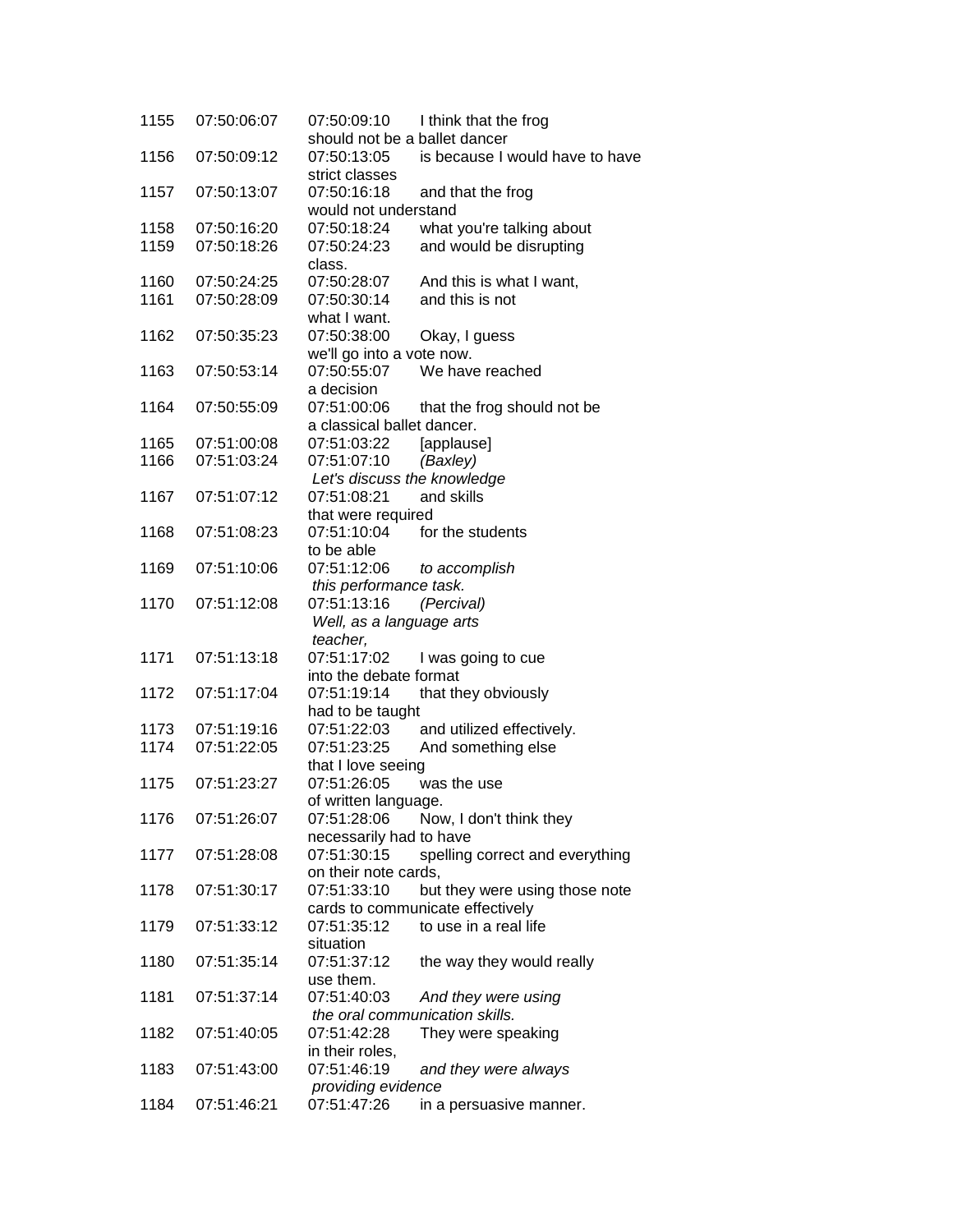| 1185 | 07:51:47:28 | 07:51:49:29                  | So I love seeing that.         |
|------|-------------|------------------------------|--------------------------------|
| 1186 | 07:51:50:01 | 07:51:52:28                  | (Schweickert)                  |
|      |             | They obviously knew          |                                |
|      |             | the frog's anatomy           |                                |
| 1187 | 07:51:53:00 | 07:51:55:10                  | and their dance positions      |
|      |             | to be able to tell           |                                |
| 1188 | 07:51:55:12 | 07:51:57:10                  | specifically they can't get    |
|      |             | to second, third,            |                                |
| 1189 | 07:51:57:12 | 07:52:00:26                  | and the other ones             |
|      |             | that he mentioned.           |                                |
| 1190 | 07:52:00:28 | 07:52:03:08                  | I really enjoyed that they     |
|      |             | needed to know varying roles |                                |
| 1191 | 07:52:03:10 | 07:52:04:09                  | in a ballet company            |
| 1192 | 07:52:04:11 | 07:52:05:24                  | and that clearly               |
| 1193 | 07:52:05:26 | 07:52:08:11                  | they had to take those roles   |
|      |             | into consideration           |                                |
| 1194 | 07:52:08:13 | 07:52:10:23                  | and think about the different  |
|      |             | sort of career aspects       |                                |
| 1195 | 07:52:10:25 | 07:52:11:28                  | related to it                  |
| 1196 | 07:52:12:00 | 07:52:13:19                  | and that it's not just         |
|      |             | all dancers,                 |                                |
| 1197 | 07:52:13:21 | 07:52:15:19                  | that there are other           |
|      |             | positions available.         |                                |
| 1198 | 07:52:15:21 | 07:52:17:12                  | And I also thought             |
|      |             | it was interesting           |                                |
| 1199 | 07:52:17:14 | 07:52:20:12                  | that they also learn           |
|      |             | the decision-making process. |                                |
| 1200 | 07:52:20:14 | 07:52:23:00                  | They learn a way               |
|      |             | to approach                  |                                |
| 1201 | 07:52:23:02 | 07:52:25:28                  | making difficult decisions     |
|      |             | in the future.               |                                |
| 1202 | 07:52:26:00 | 07:52:27:21                  | From a literary arts           |
|      |             | point of view,               |                                |
| 1203 | 07:52:27:23 | 07:52:29:15                  | I like the fact                |
|      |             | that they had to come up     |                                |
| 1204 | 07:52:29:17 | 07:52:32:10                  | with a defense                 |
|      |             | for their position,          |                                |
| 1205 | 07:52:32:12 | 07:52:33:25                  | so giving supporting evidence, |
| 1206 | 07:52:33:27 | 07:52:36:11                  | which we're always looking for |
|      |             | in written work.             |                                |
| 1207 | 07:52:36:13 | 07:52:37:24                  | I also like the fact           |
| 1208 | 07:52:37:26 | 07:52:39:08                  | that they had to think         |
|      |             | ahead a little bit,          |                                |
| 1209 | 07:52:39:10 | 07:52:41:02                  | and they had to anticipate,    |
|      |             | you know,                    |                                |
| 1210 | 07:52:41:04 | 07:52:43:03                  | some of the opposition         |
|      |             | to their position.           |                                |
| 1211 | 07:52:43:05 | 07:52:45:15                  | (Schweickert)                  |
|      |             | And they had practice        |                                |
|      |             | in those very important      |                                |
| 1212 | 07:52:45:17 | 07:52:47:18                  | public speaking skills.        |
| 1213 | 07:52:47:20 | 07:52:50:28                  | I also appreciated the fact    |
|      |             | that obviously               |                                |
| 1214 | 07:52:51:00 | 07:52:53:15                  | you as teachers                |
|      |             | had opened up possibilities  |                                |
| 1215 | 07:52:53:17 | 07:52:55:09                  | for how students               |
|      |             |                              |                                |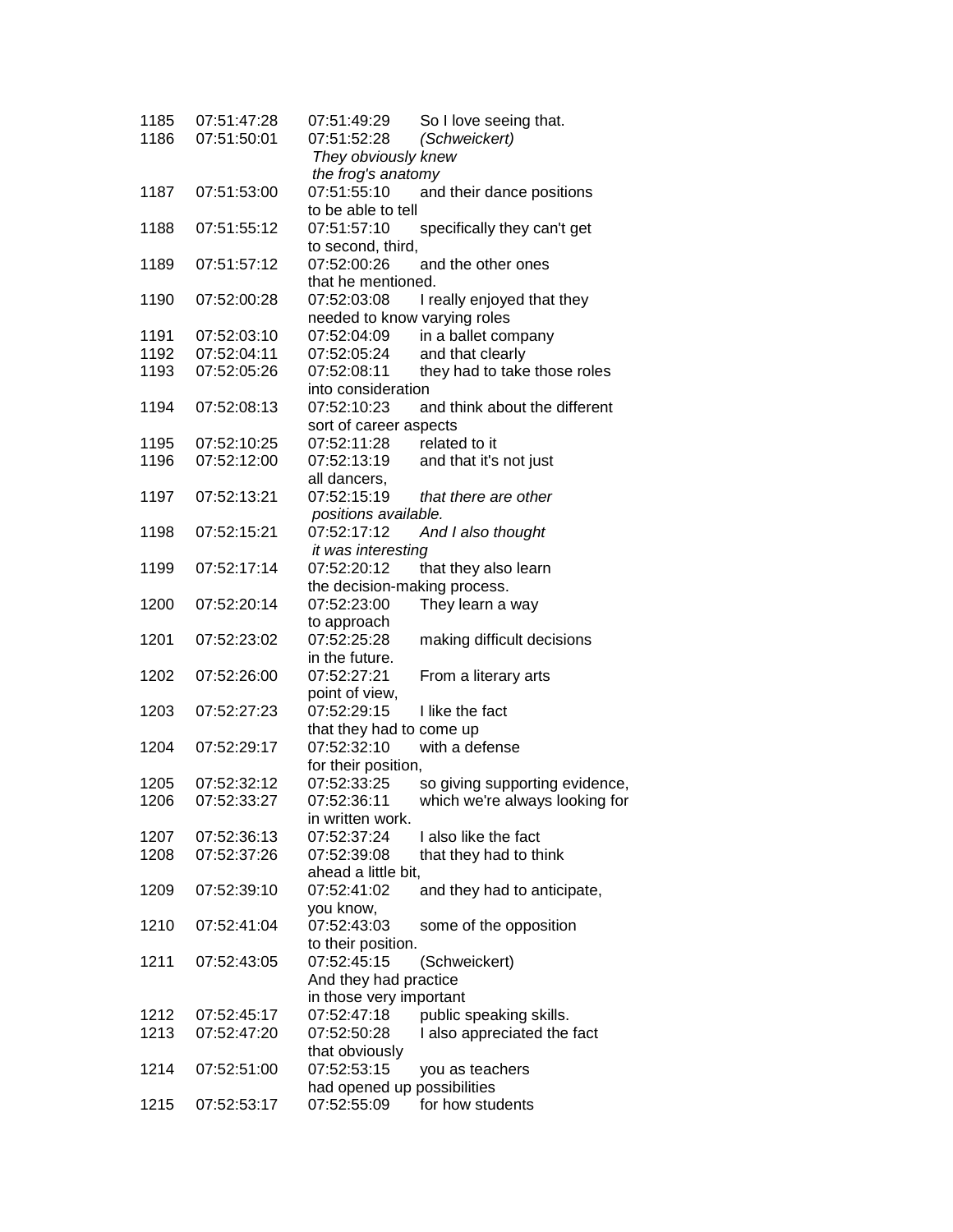|              |                            | could communicate.              |                                |
|--------------|----------------------------|---------------------------------|--------------------------------|
| 1216         | 07:52:55:11                | 07:52:58:14                     | The girl who raised            |
|              |                            | the picture,                    |                                |
| 1217         | 07:52:58:16                | 07:53:01:09                     | to show what she wanted        |
|              |                            | and what she didn't want,       |                                |
| 1218         | 07:53:01:11                | 07:53:03:08                     | I thought that was beautifully |
|              |                            | done, you know.                 |                                |
| 1219         | 07:53:03:10                | 07:53:05:04                     | A picture is worth             |
|              |                            | a thousand words.               |                                |
| 1220         | 07:53:05:06                | 07:53:07:12                     | And in that case,              |
|              |                            | it communicated perfectly.      |                                |
| 1221         | 07:53:07:14                | 07:53:08:19                     | Yeah, yeah.                    |
| 1222         | 07:53:08:21                | 07:53:10:24                     | I noticed also                 |
|              |                            | the personalization             |                                |
| 1223         | 07:53:10:26                | 07:53:16:22                     | that occurred, talking         |
|              |                            | about superstitions and warts   |                                |
| 1224         | 07:53:16:24                | 07:53:17:24                     | and "I have a dream."          |
| 1225         | 07:53:17:26                | 07:53:18:24                     | I loved that.                  |
| 1226         | 07:53:18:26                | 07:53:20:13                     | [laughs]                       |
| 1227         | 07:53:20:15                | 07:53:22:00                     | There were clearly             |
| 1228         | 07:53:22:02                | specific ways<br>07:53:24:11    | that the students              |
|              |                            | made this personal to them      |                                |
| 1229         | 07:53:24:13                | 07:53:27:02                     | or drew                        |
|              |                            | on their own experience         |                                |
| 1230         | 07:53:27:04                | 07:53:29:01                     | or something                   |
|              |                            | that they had read,             |                                |
| 1231         | 07:53:29:03                | 07:53:32:15                     | and it made it less formal     |
|              |                            | and more personal.              |                                |
| 1232         | 07:53:32:17                | 07:53:36:29                     | And there is that emotional    |
|              |                            | context that bonds the learning |                                |
| 1233         | 07:53:37:01                | 07:53:39:01                     | to the child so securely.      |
| 1234         | 07:53:39:03                | 07:53:42:18                     | It was just                    |
|              |                            | a great deal of fun to work on, |                                |
| 1235         | 07:53:42:20                | 07:53:44:09                     | and each time                  |
|              |                            | that I've done it.              |                                |
| 1236         | 07:53:44:11                | 07:53:47:14                     | it's grown in some way         |
|              |                            | that has made it better         |                                |
| 1237         | 07:53:47:16                | 07:53:51:28                     | and has given me               |
|              |                            | more insight                    |                                |
| 1238         | 07:53:52:00                | 07:53:54:27                     | to what will make it           |
|              |                            | very attainable<br>07:53:56:19  | for all the students.          |
| 1239<br>1240 | 07:53:54:29<br>07:53:56:21 | 07:53:58:05                     | That was my goal,              |
| 1241         | 07:53:58:07                | 07:54:01:12                     | was that all the students      |
|              |                            | in the science class            |                                |
| 1242         | 07:54:01:14                | 07:54:03:04                     | would feel very comfortable    |
| 1243         | 07:54:03:06                | 07:54:05:16                     | in the debate environment,     |
| 1244         | 07:54:05:18                | 07:54:08:08                     | in the ballet classroom        |
|              |                            | environment,                    |                                |
| 1245         | 07:54:08:10                | 07:54:10:14                     | and in the science lab.        |
| 1246         | 07:54:10:16                | 07:54:13:14                     | And I guess that's             |
|              |                            | the biggest success for me,     |                                |
| 1247         | 07:54:13:16                | 07:54:17:05                     | is that learners of all kinds  |
|              |                            | were able to feel               |                                |
| 1248         | 07:54:17:07                | 07:54:19:24                     | really productive.             |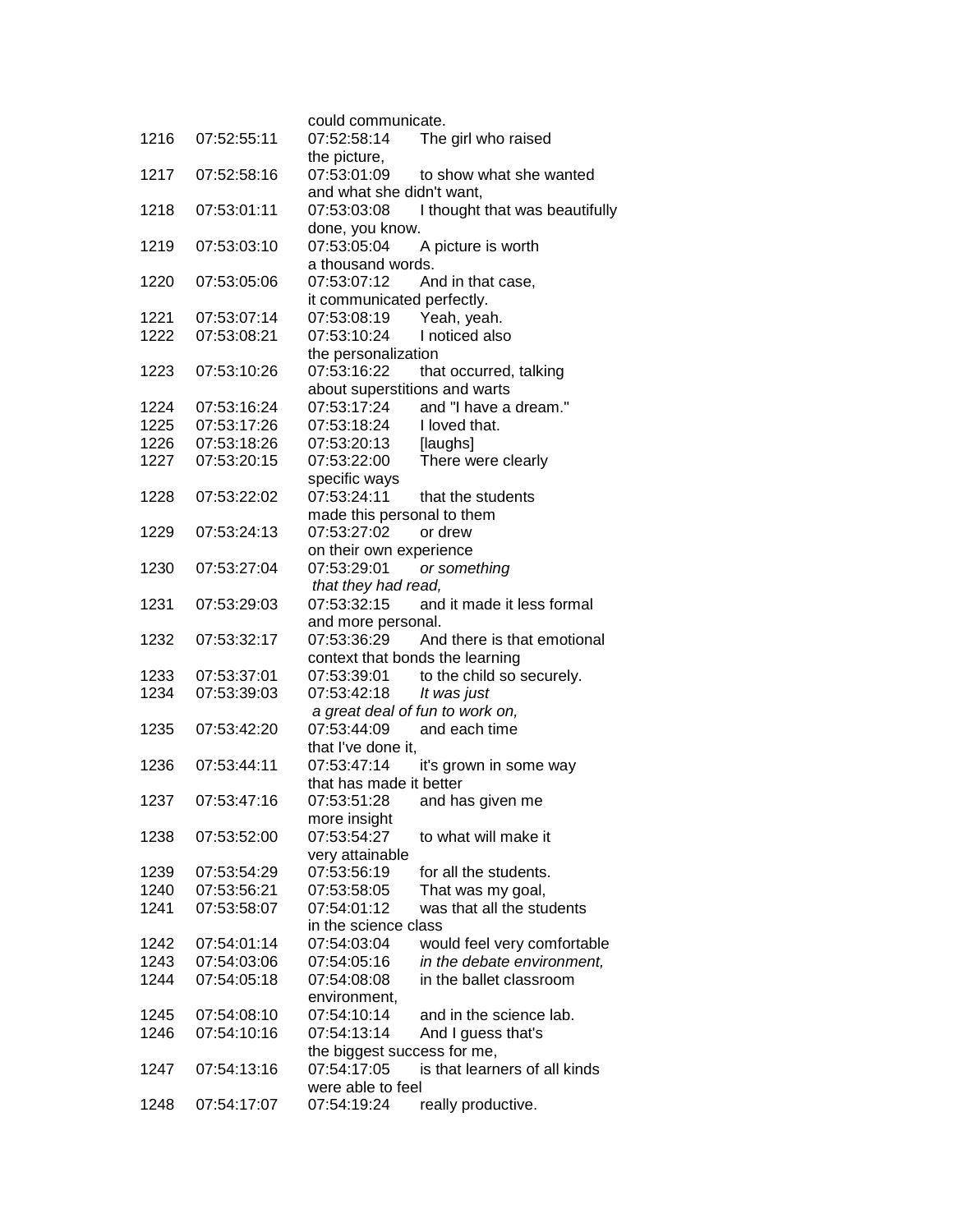| 1249 | 07:54:19:26 | 07:54:21:09                     | From what you've said            |
|------|-------------|---------------------------------|----------------------------------|
|      |             | in the past,                    |                                  |
| 1250 | 07:54:21:11 | 07:54:22:29                     | I'm assuming                     |
|      |             | that after this,                |                                  |
| 1251 | 07:54:23:01 | 07:54:25:14                     | there was some time given        |
|      |             | to them to reflect.             |                                  |
| 1252 | 07:54:25:16 | 07:54:26:23                     | (Grady-Smith)                    |
|      |             | Oh, yes.                        |                                  |
| 1253 | 07:54:26:25 | 07:54:28:07                     | Yeah.                            |
| 1254 | 07:54:28:09 | 07:54:30:27                     | And we did                       |
|      |             | a few drawings.                 |                                  |
| 1255 | 07:54:30:29 | 07:54:32:04                     | We had asked them,               |
|      |             | you know,                       |                                  |
| 1256 | 07:54:32:06 | 07:54:34:10                     | "Would you like                  |
|      |             | to draw the frog                |                                  |
| 1257 | 07:54:34:12 | 07:54:35:17                     | in your favorite costume?"       |
| 1258 | 07:54:35:19 | 07:54:37:15                     | And, you know,                   |
|      |             | some chose to do that,          |                                  |
| 1259 | 07:54:37:17 | 07:54:40:05                     | and some chose to do             |
|      |             | some other writing,             |                                  |
| 1260 | 07:54:40:07 | 07:54:41:23                     | but that was one                 |
|      |             | of the options                  |                                  |
| 1261 | 07:54:41:25 | 07:54:44:13                     | if they didn't want to do        |
|      |             |                                 |                                  |
|      |             | a journal entry.<br>07:54:46:05 |                                  |
| 1262 | 07:54:44:15 |                                 | And I think it's also            |
|      |             | important to note               |                                  |
| 1263 | 07:54:46:07 | 07:54:47:15                     | that you don't have to assess    |
| 1264 | 07:54:47:17 | 07:54:49:10                     | every aspect                     |
|      |             | of the learning                 |                                  |
| 1265 | 07:54:49:12 | 07:54:50:24                     | with one gigantic thing.         |
| 1266 | 07:54:50:26 | 07:54:54:17                     | I was thinking that              |
|      |             | it would be perfectly okay      |                                  |
| 1267 | 07:54:54:19 | 07:54:57:02                     | to assess at the point           |
|      |             | of the debate                   |                                  |
| 1268 | 07:54:57:04 | 07:55:00:16                     | just the debating skills         |
|      |             | and leave the assessment        |                                  |
| 1269 | 07:55:00:18 | 07:55:03:11                     | of the dance terminology or the  |
|      |             |                                 | understanding of the dance roles |
| 1270 | 07:55:03:13 | 07:55:07:03                     | to some other project            |
|      |             | so that it's not so enormous.   |                                  |
| 1271 | 07:55:07:05 | 07:55:09:26                     | We talked about art products     |
|      |             | and art projects being used     |                                  |
| 1272 | 07:55:09:28 | 07:55:12:10                     | as an assessment tool            |
|      |             | for integrated content.         |                                  |
| 1273 | 07:55:12:12 | 07:55:14:15                     | This wasn't an art project,      |
| 1274 | 07:55:14:17 | 07:55:16:05                     | this wasn't a dance,             |
| 1275 | 07:55:16:07 | 07:55:18:29                     | and yet you're assessing         |
|      |             | dance content.                  |                                  |
| 1276 | 07:55:19:01 | 07:55:21:23                     | I can construct a situation      |
|      |             | like the debate                 |                                  |
| 1277 | 07:55:21:25 | 07:55:24:04                     | where they are required          |
|      |             | to learn skills                 |                                  |
| 1278 | 07:55:24:06 | 07:55:26:12                     | outside my content area          |
|      |             | to do what they need to do      |                                  |
| 1279 | 07:55:26:14 | 07:55:28:06                     | to demonstrate this knowledge.   |
| 1280 | 07:55:28:08 | 07:55:30:03                     | So I think that was              |
|      |             |                                 |                                  |